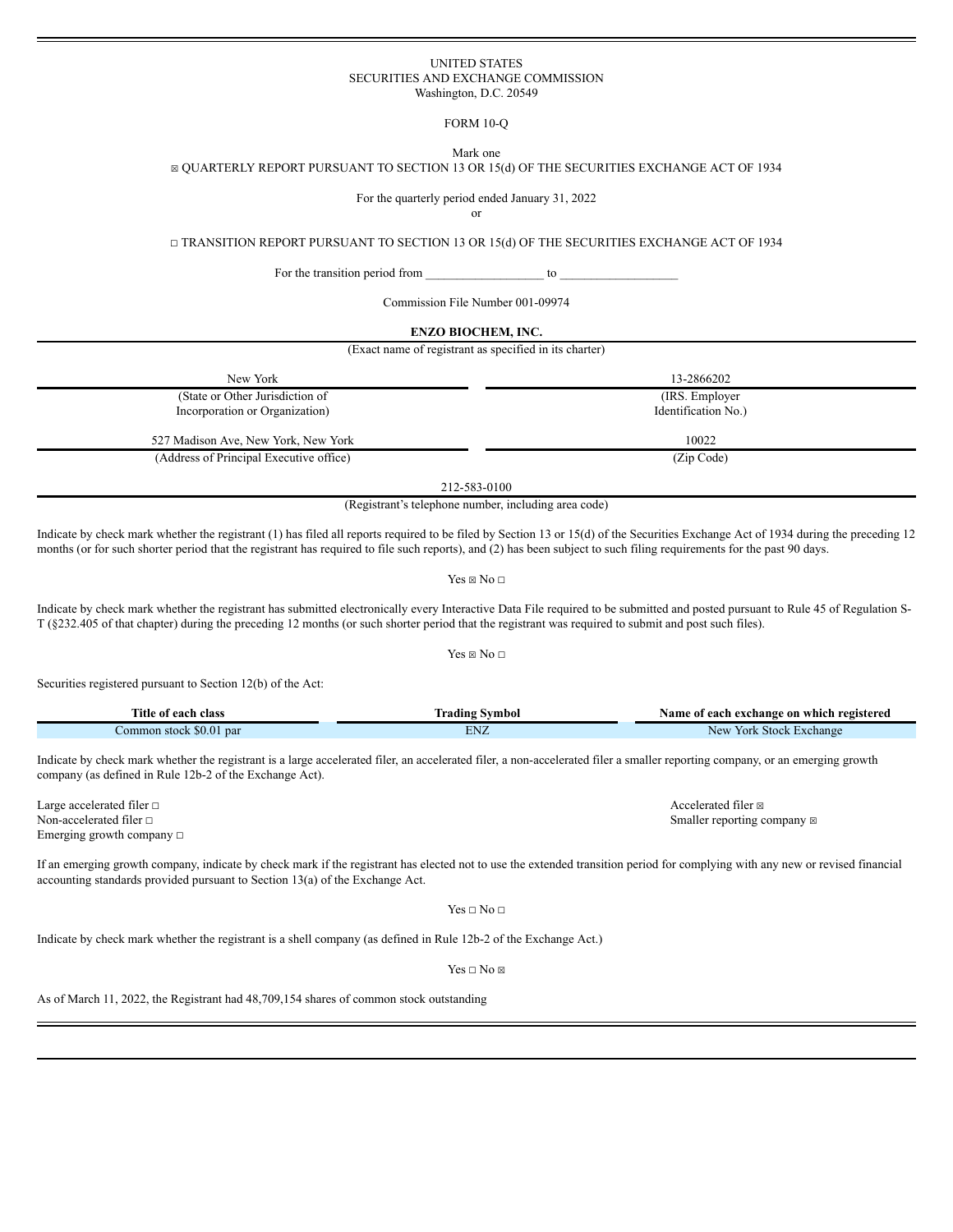### ENZO BIOCHEM, INC. FORM 10-Q January 31, 2022

# INDEX

|                   | PART I - FINANCIAL INFORMATION                                                                                                  |                 |
|-------------------|---------------------------------------------------------------------------------------------------------------------------------|-----------------|
| Item 1.           | <b>Financial Statements</b>                                                                                                     | 1               |
|                   | Consolidated Balance Sheets - January 31, 2022 (unaudited) and July 31, 2021                                                    | 1               |
|                   | Consolidated Statements of Operations for the three and six months ended January 31, 2022 and 2021 (unaudited)                  | $\overline{2}$  |
|                   | Consolidated Statements of Comprehensive Income (Loss) for the three and six months ended January 31, 2022 and 2021 (unaudited) | 3               |
|                   | Consolidated Statement of Stockholders' Equity for the three and six months ended January 31, 2022 and 2021 (unaudited)         | $\overline{4}$  |
|                   | Consolidated Statements of Cash Flows for the six months ended January 31, 2022 and 2021 (unaudited)                            | 6               |
|                   | <b>Notes to the Consolidated Financial Statements</b>                                                                           | $7\overline{ }$ |
| Item 2.           | Management's Discussion and Analysis of Financial Condition and Results of Operations                                           | 24              |
| Item 3.           | <b>Quantitative and Qualitative Disclosures About Market Risk</b>                                                               | 35              |
| Item 4.           | <b>Controls and Procedures</b>                                                                                                  | 36              |
|                   | Part II - OTHER INFORMATION                                                                                                     |                 |
| Item 1.           | <b>Legal Proceedings</b>                                                                                                        | 37              |
| Item 1A.          | <b>Risk Factors</b>                                                                                                             | 37              |
| Item 6.           | <b>Exhibits</b>                                                                                                                 | 37              |
| <b>Signatures</b> |                                                                                                                                 | 38              |
|                   |                                                                                                                                 |                 |
|                   | 1                                                                                                                               |                 |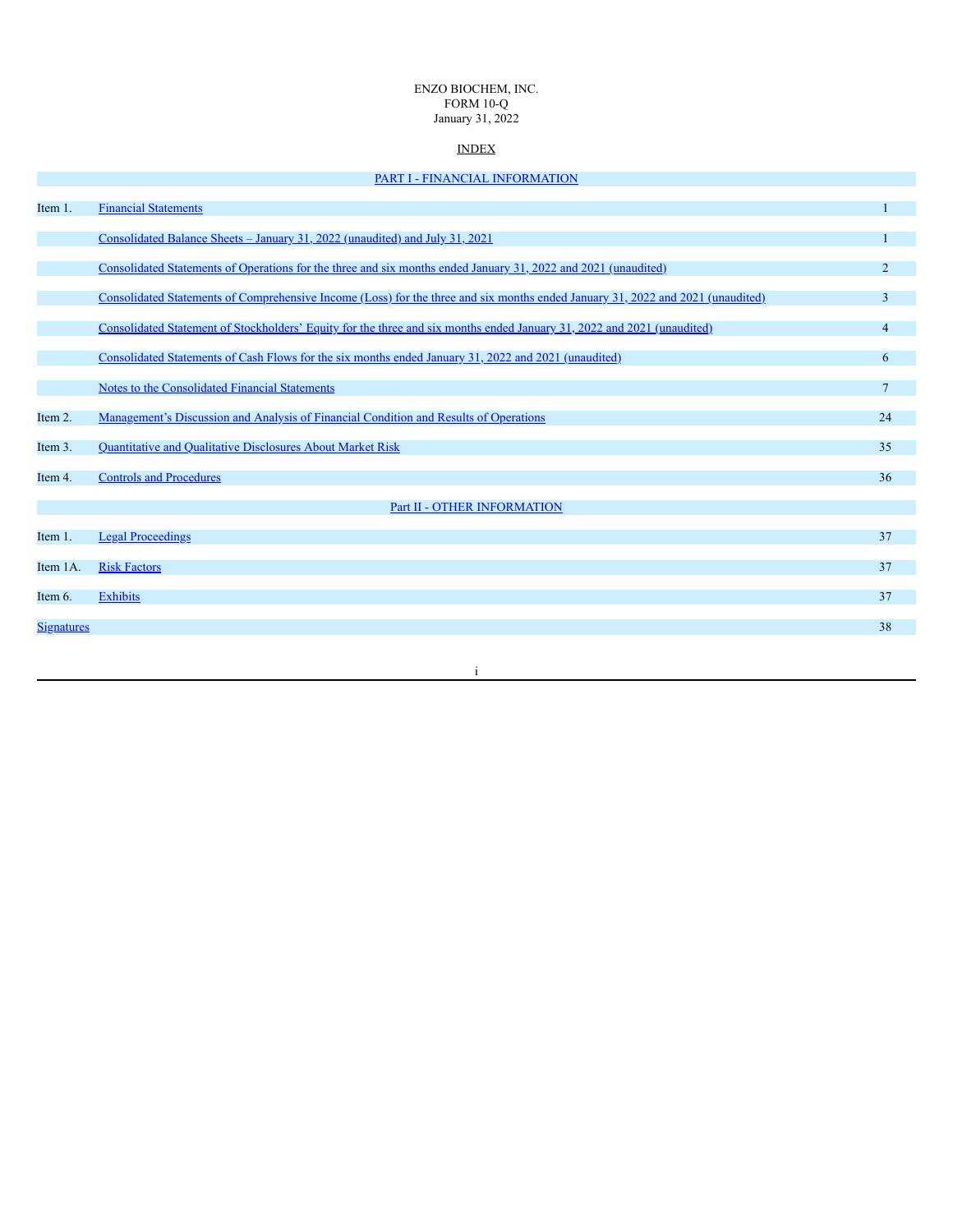# **ENZO BIOCHEM, INC. CONSOLIDATED BALANCE SHEETS (in thousands, except share and per share data)**

<span id="page-2-2"></span><span id="page-2-1"></span><span id="page-2-0"></span>

|                                                                 | January 31,<br>2022<br>(unaudited) | <b>July 31,</b><br>2021 |  |
|-----------------------------------------------------------------|------------------------------------|-------------------------|--|
| <b>ASSETS</b>                                                   |                                    |                         |  |
| Current assets:                                                 |                                    |                         |  |
| Cash and cash equivalents                                       | \$<br>4,159                        | $\mathbb{S}$<br>13,524  |  |
| Marketable securities                                           | 29,480                             | 29,978                  |  |
| Accounts receivable, net                                        | 15,316                             | 10,198                  |  |
| Inventories                                                     | 13,851                             | 12,652                  |  |
| Prepaid expenses                                                | 3,904                              | 4,230                   |  |
| Total current assets                                            | 66,710                             | 70,582                  |  |
| Property, plant, and equipment, net                             | 17,527                             | 16,585                  |  |
| Right-of-use assets                                             | 15,407                             | 17,020                  |  |
| Goodwill                                                        | 7,452                              | 7,452                   |  |
| Intangible assets, net                                          | 100                                | 244                     |  |
| Other, including restricted cash of \$1,000 at January 31, 2022 |                                    |                         |  |
| and \$750 at July 31, 2021                                      | 1,626                              | 1,808                   |  |
| <b>Total assets</b>                                             | 108,822                            | 113,691<br>$\mathbb{S}$ |  |
| LIABILITIES AND STOCKHOLDERS' EQUITY                            |                                    |                         |  |
| Current liabilities:                                            |                                    |                         |  |
| Accounts payable - trade                                        | 6.860                              | 8,123                   |  |
| <b>Accrued liabilities</b>                                      | 15,865                             | 14,301                  |  |
| Current portion of operating lease liabilities                  | 3,187                              | 3,419                   |  |
| Other current liabilities and finance leases short term         | 236                                | 233                     |  |
| Total current liabilities                                       | 26,148                             | 26,076                  |  |
|                                                                 |                                    |                         |  |
| Finance leases long term and other liabilities                  | 79                                 | 115                     |  |
| Operating lease liabilities, non-current                        | 13,199                             | 14,558                  |  |
| Long term $debt - net$                                          | 4,270                              | 4,356                   |  |
| <b>Total liabilities</b>                                        | 43,696<br>\$                       | 45,105<br>\$            |  |

Commitments and contingencies – see Note 12

|  | Stockholders' equity: |  |  |
|--|-----------------------|--|--|
|  |                       |  |  |

| Preferred Stock, \$.01 par value; authorized 25,000,000 shares; no shares issued or outstanding                                |            |            |
|--------------------------------------------------------------------------------------------------------------------------------|------------|------------|
| Common Stock, \$.01 par value; authorized 75,000,000 shares; shares issued and outstanding: 48,471,771 at January 31, 2022 and |            |            |
| July 31, 2021                                                                                                                  | 485        | 485        |
| Additional paid-in capital                                                                                                     | 338.021    | 337.126    |
| Accumulated deficit                                                                                                            | (275, 351) | (270, 377) |
| Accumulated other comprehensive income                                                                                         | 1,971      | 1,352      |
| Total stockholders' equity                                                                                                     | 65.126     | 68,586     |
|                                                                                                                                |            |            |
| Total liabilities and stockholders' equity                                                                                     | 108.822    | 113,691    |

The accompanying notes are an integral part of these consolidated financial statements.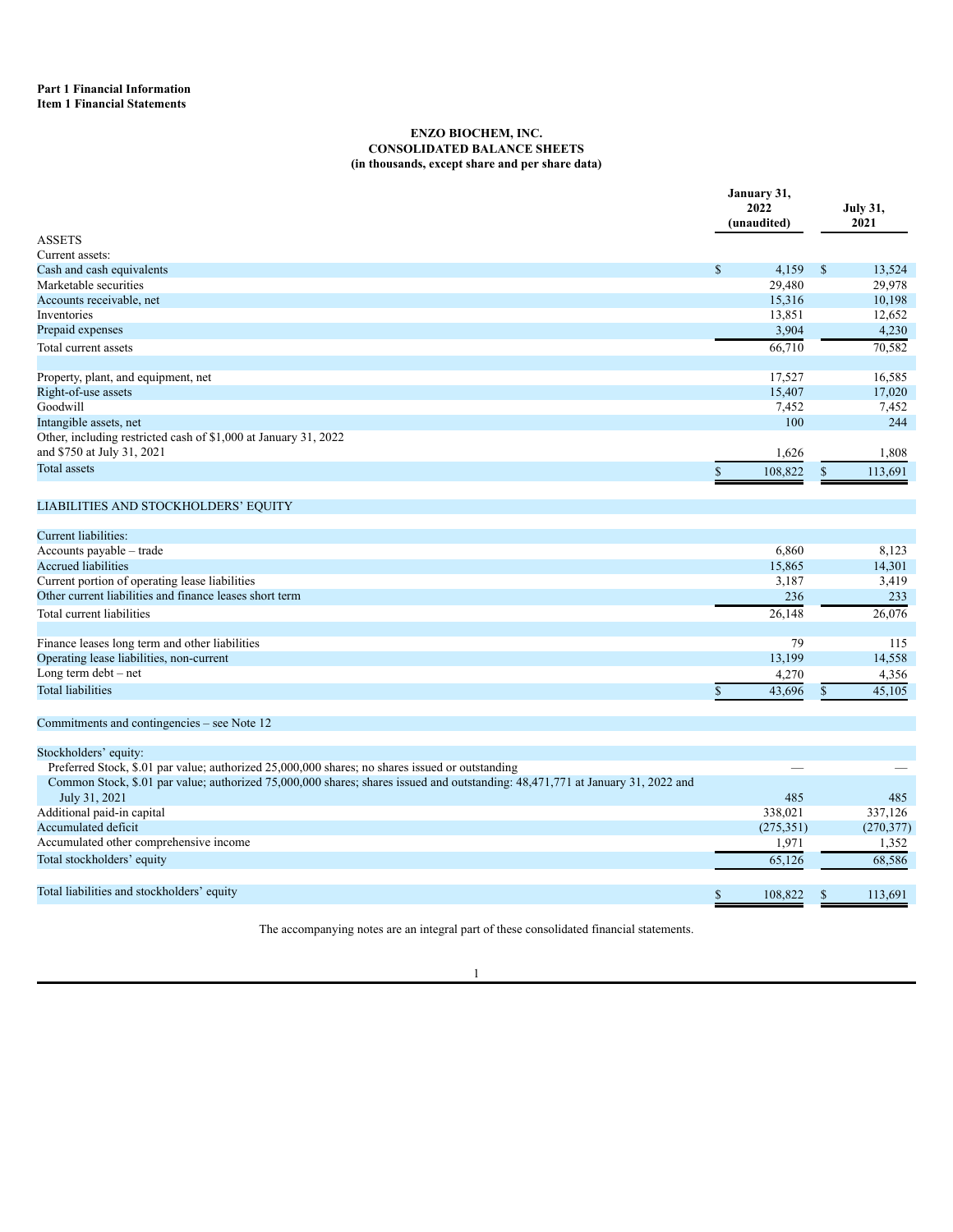# **ENZO BIOCHEM, INC. CONSOLIDATED STATEMENTS OF OPERATIONS (UNAUDITED) (in thousands, except per share data)**

<span id="page-3-0"></span>

|                                             |              | <b>Three Months Ended</b><br>January 31, |                        |              | <b>Six Months Ended</b><br>January 31, |               |        |
|---------------------------------------------|--------------|------------------------------------------|------------------------|--------------|----------------------------------------|---------------|--------|
|                                             |              | 2022                                     | 2021                   |              | 2022                                   |               | 2021   |
| Revenues                                    | $\mathbb{S}$ | 34,046                                   | $\mathbb{S}$<br>31,466 | $\mathbb{S}$ | 60,565                                 | $\mathbb{S}$  | 60,121 |
| Operating costs and expenses:               |              |                                          |                        |              |                                        |               |        |
| Cost of revenues                            |              | 17,838                                   | 15,645                 |              | 33,111                                 |               | 32,403 |
| Research and development                    |              | 820                                      | 806                    |              | 1,564                                  |               | 1,552  |
| Selling, general and administrative         |              | 14,466                                   | 11,013                 |              | 25,518                                 |               | 21,027 |
| Legal and related expense, net              |              | 2,845                                    | 2,292                  |              | 4,127                                  |               | 2,932  |
| Total operating costs and expenses          |              | 35,969                                   | 29,756                 |              | 64,320                                 |               | 57,914 |
| Operating (loss) income                     |              | (1, 923)                                 | 1,710                  |              | (3,755)                                |               | 2,207  |
| Other income (expense):                     |              |                                          |                        |              |                                        |               |        |
| Interest, net                               |              | 68                                       | (49)                   |              | 107                                    |               | (100)  |
| Other                                       |              | (350)                                    | 16                     |              | (495)                                  |               | 33     |
| Foreign exchange (loss) gain                |              | (450)                                    | 625                    |              | (831)                                  |               | 461    |
| Total other (expense) income                |              | (732)                                    | 592                    |              | (1,219)                                |               | 394    |
| (Loss) income before income taxes           |              | (2,655)                                  | 2,302                  |              | (4,974)                                |               | 2,601  |
| Income taxes                                |              | –                                        |                        |              |                                        |               |        |
| Net (loss) income                           | S            | (2,655)                                  | 2,302<br>S             | S            | (4,974)                                | \$            | 2,601  |
| Net (loss) income per common share:         |              |                                          |                        |              |                                        |               |        |
| <b>Basic</b>                                | \$           | (0.05)                                   | $\mathbb{S}$<br>0.05   | \$           | (0.10)                                 | $\mathcal{S}$ | 0.05   |
| Diluted                                     |              | (0.05)                                   | 0.05<br>\$.            | S            | (0.10)                                 | S             | 0.05   |
| Weighted average common shares outstanding: |              |                                          |                        |              |                                        |               |        |
| <b>Basic</b>                                |              |                                          |                        |              |                                        |               |        |
|                                             |              | 48,472                                   | 48,006                 |              | 48,472                                 |               | 47,951 |
| Diluted                                     |              | 48,472                                   | 48,053                 |              | 48,472                                 |               | 47,973 |

The accompanying notes are an integral part of these consolidated financial statements.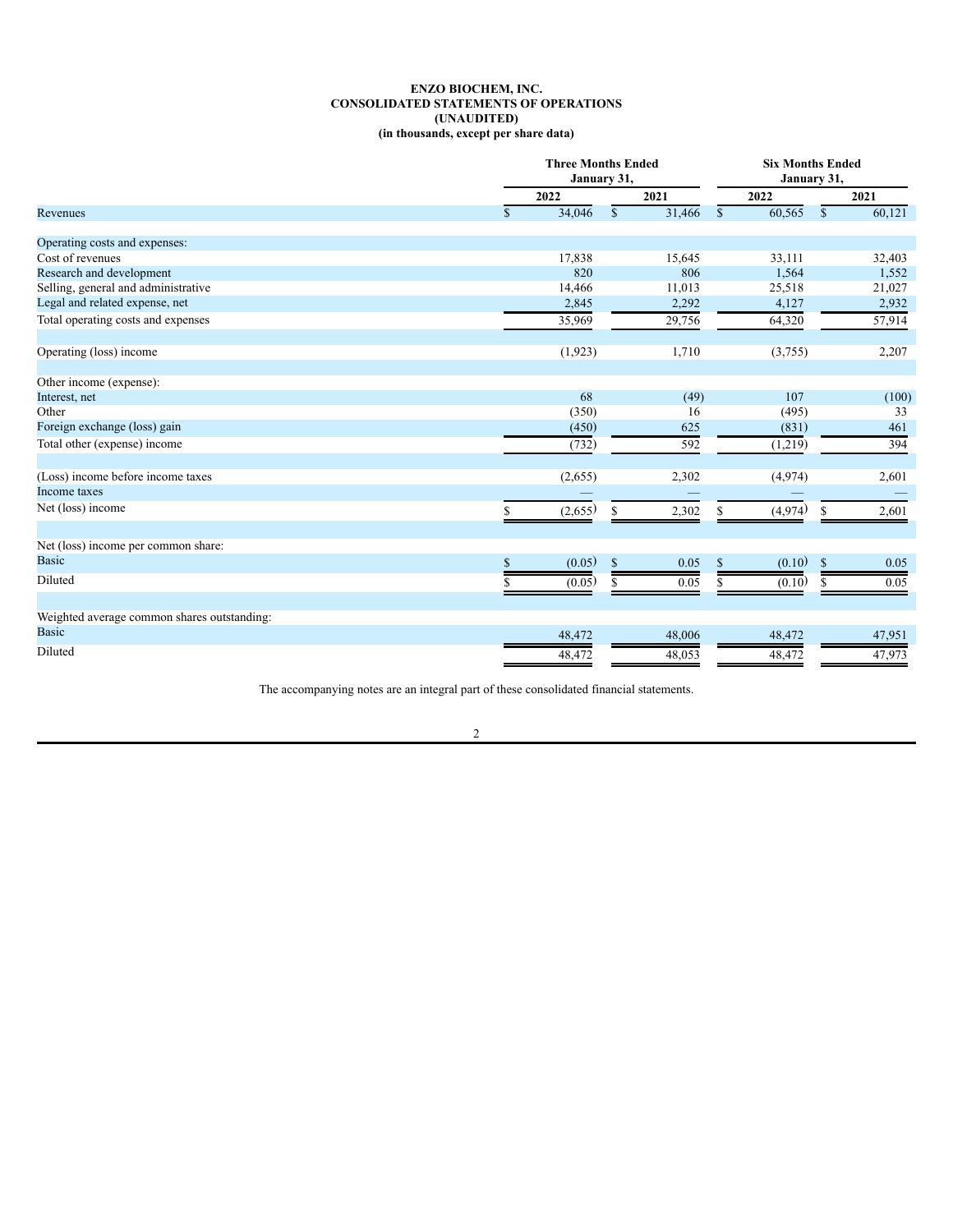### **ENZO BIOCHEM, INC. CONSOLIDATED STATEMENTS OF COMPREHENSIVE INCOME (LOSS) (UNAUDITED) (in thousands)**

<span id="page-4-0"></span>

|                                          | <b>Three Months Ended</b><br>January 31, |         |  | <b>Six Months Ended</b><br>January 31, |  |         |  |       |
|------------------------------------------|------------------------------------------|---------|--|----------------------------------------|--|---------|--|-------|
|                                          |                                          | 2022    |  | 2021                                   |  | 2022    |  | 2021  |
| Net (loss) income                        |                                          | (2,655) |  | 2,302                                  |  | (4,974) |  | 2,601 |
| Other comprehensive (loss) income:       |                                          |         |  |                                        |  |         |  |       |
| Foreign currency translation adjustments |                                          | 342     |  | (582)                                  |  | 619     |  | (411) |
| Comprehensive (loss) income              |                                          | (2,313) |  | .720                                   |  | (4,355) |  | 2.190 |

The accompanying notes are an integral part of these consolidated financial statements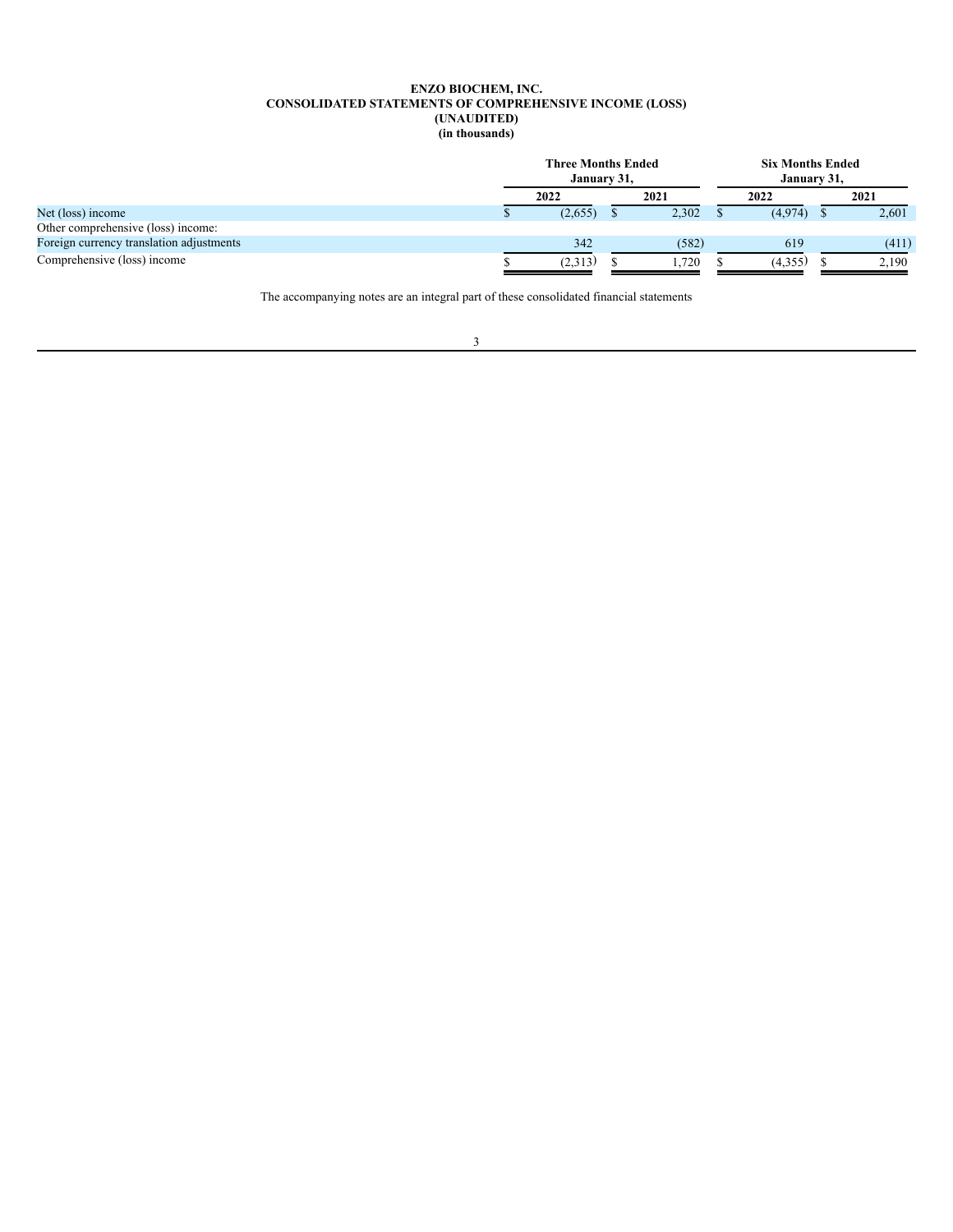# **ENZO BIOCHEM, INC. CONSOLIDATED STATEMENTS OF STOCKHOLDERS' EQUITY Three Months Ended January 31, 2022 and 2021 (unaudited) (in thousands, except share data)**

<span id="page-5-0"></span>

|                                                     | <b>Common Stock</b><br><b>Shares Issued</b> |     | <b>Common Stock</b><br>Amount | <b>Additional Paid-</b><br>in Capital |     | Accumulated<br><b>Deficit</b> |               | Accumulated<br>Other<br>Comprehensive<br>Income | <b>Total</b><br>Stockholders'<br><b>Equity</b> |
|-----------------------------------------------------|---------------------------------------------|-----|-------------------------------|---------------------------------------|-----|-------------------------------|---------------|-------------------------------------------------|------------------------------------------------|
| <b>Balance at October 31, 2021</b>                  | 48,471,771                                  |     | 485                           | 337,342                               |     | (272, 696)                    | S             | 1,629                                           | 66,760                                         |
| Net loss for the period ended<br>January 31, 2022   |                                             |     |                               |                                       |     | (2,655)                       |               |                                                 | (2,655)                                        |
| Share-based compensation                            |                                             |     |                               |                                       |     |                               |               |                                                 |                                                |
| charges                                             |                                             |     |                               | 679                                   |     |                               |               |                                                 | 679                                            |
| Foreign currency translation adjustments            |                                             |     |                               |                                       |     |                               |               | 342                                             | 342                                            |
| <b>Balance at January 31, 2022</b>                  | 48,471,771                                  |     | 485                           | 338,021                               |     | (275, 351)                    |               | 1,971                                           | 65,126                                         |
|                                                     |                                             |     |                               |                                       |     |                               |               |                                                 |                                                |
|                                                     | <b>Common Stock</b><br><b>Shares Issued</b> |     | <b>Common Stock</b><br>Amount | <b>Additional Paid-</b><br>in Capital |     | Accumulated<br><b>Deficit</b> |               | Accumulated<br>Other<br>Comprehensive<br>Income | <b>Total</b><br>Stockholders'<br><b>Equity</b> |
| <b>Balance at October 31, 2020</b>                  | 47,895,050                                  | \$. | 479                           | 334,640                               | \$. | (277, 953)                    | <sup>\$</sup> | 1,852                                           | \$<br>59,018                                   |
| Net income for the period ended January 31,<br>2021 |                                             |     |                               |                                       |     | 2,302                         |               |                                                 | 2,302                                          |
| Share-based compensation<br>charges                 |                                             |     |                               | 176                                   |     |                               |               |                                                 | 176                                            |
| Issuance of common stock for bonus payments         | 332,700                                     |     | 3                             | 872                                   |     |                               |               |                                                 | 875                                            |
| Foreign currency translation adjustments            |                                             |     |                               |                                       |     |                               |               | (582)                                           | (582)                                          |

The accompanying notes are an integral part of these consolidated financial statements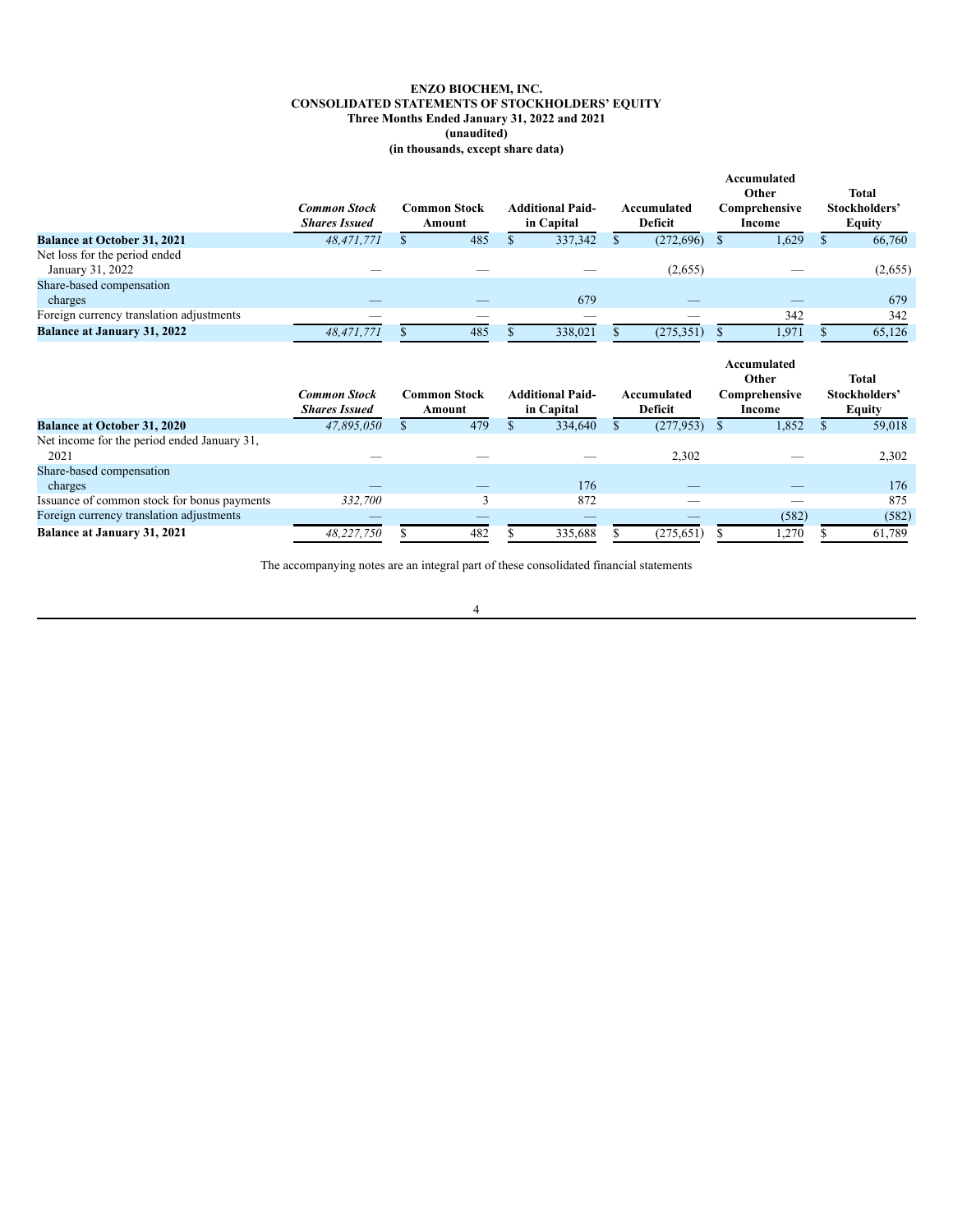# **ENZO BIOCHEM, INC. CONSOLIDATED STATEMENTS OF STOCKHOLDERS' EQUITY Six Months Ended January 31, 2022 and 2021 (unaudited) (in thousands, except share data)**

|                                                     | <b>Common Stock</b><br><b>Shares Issued</b> |    | <b>Common Stock</b><br>Amount | <b>Additional Paid-</b><br>in Capital |              | Accumulated<br><b>Deficit</b> |    | Accumulated<br>Other<br>Comprehensive<br>Income | <b>Total</b><br>Stockholders'<br><b>Equity</b> |
|-----------------------------------------------------|---------------------------------------------|----|-------------------------------|---------------------------------------|--------------|-------------------------------|----|-------------------------------------------------|------------------------------------------------|
| <b>Balance at July 31, 2021</b>                     | 48,471,771                                  | S. | 485                           | 337,126                               | $\mathbb{S}$ | (270, 377)                    | S  | 1,352                                           | \$<br>68,586                                   |
| Net loss for the period ended<br>January 31, 2022   |                                             |    |                               |                                       |              | (4,974)                       |    |                                                 | (4,974)                                        |
| Share-based compensation<br>charges                 |                                             |    |                               | 895                                   |              |                               |    |                                                 | 895                                            |
| Foreign currency translation adjustments            |                                             |    |                               |                                       |              |                               |    | 619                                             | 619                                            |
| <b>Balance at January 31, 2022</b>                  | 48,471,771                                  | S. | 485                           | 338,021                               |              | (275, 351)                    | \$ | 1,971                                           | 65,126                                         |
|                                                     |                                             |    |                               |                                       |              |                               |    |                                                 |                                                |
|                                                     | <b>Common Stock</b><br><b>Shares Issued</b> |    | <b>Common Stock</b><br>Amount | <b>Additional Paid-</b><br>in Capital |              | Accumulated<br>Deficit        |    | Accumulated<br>Other<br>Comprehensive<br>Income | <b>Total</b><br>Stockholders'<br><b>Equity</b> |
| <b>Balance at July 31, 2020</b>                     | 47,895,050                                  | \$ | 479                           | 334,473                               | \$.          | (278, 252)                    | S  | 1,681                                           | 58,381                                         |
| Net income for the period ended January 31,<br>2021 |                                             |    |                               |                                       |              | 2,601                         |    |                                                 | 2,601                                          |
| Share-based compensation<br>charges                 |                                             |    |                               | 343                                   |              |                               |    |                                                 | 343                                            |
| Issuance of common stock for bonus payments         | 332,700                                     |    | 3                             | 872                                   |              |                               |    |                                                 | 875                                            |
| Foreign currency translation adjustments            |                                             |    |                               |                                       |              |                               |    | (411)                                           | (411)                                          |

The accompanying notes are an integral part of these consolidated financial statements

# 5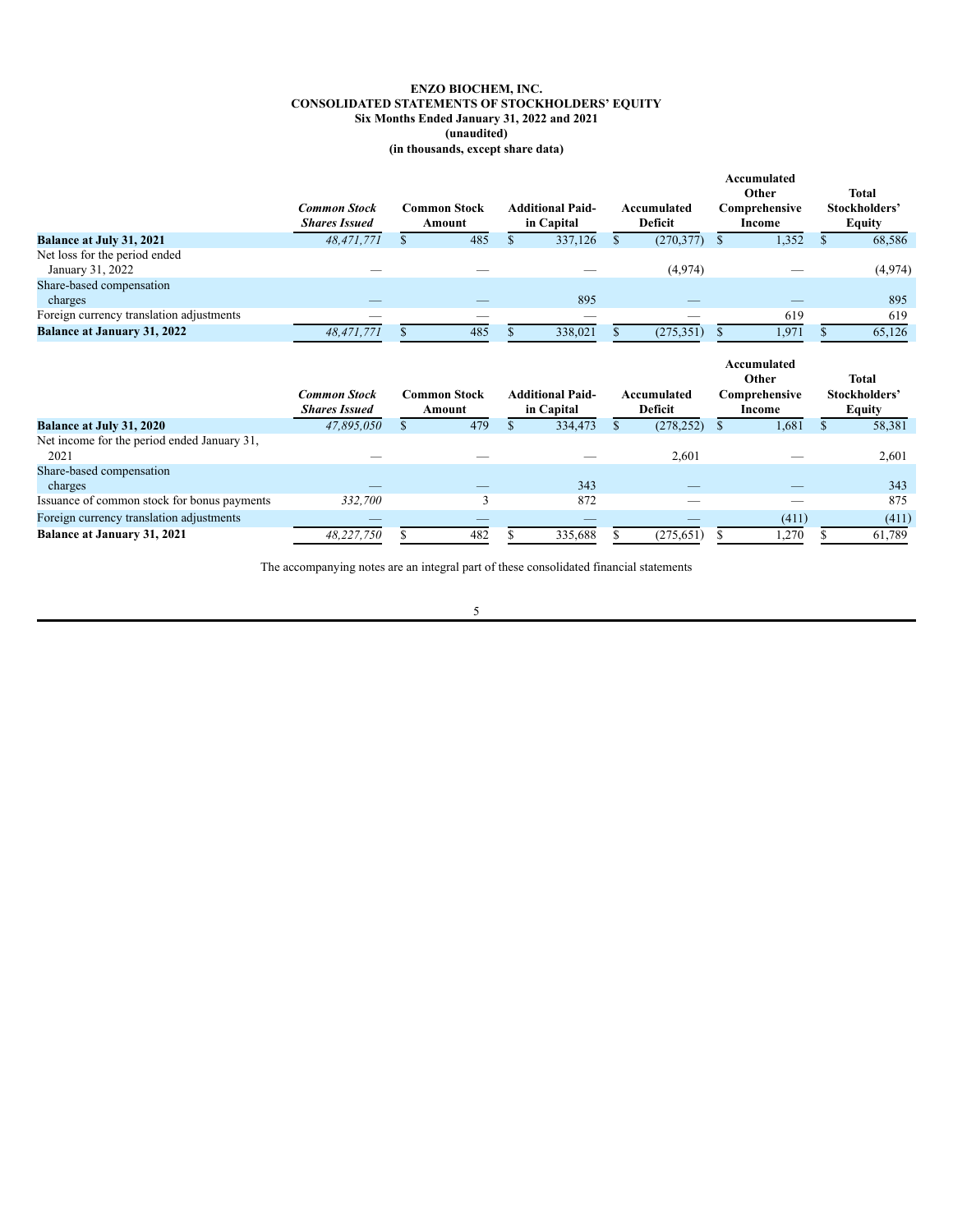# **ENZO BIOCHEM, INC. CONSOLIDATED STATEMENTS OF CASH FLOWS (UNAUDITED) (in thousands)**

<span id="page-7-0"></span>

|                                                                                       | January 31,   | <b>Six Months Ended</b> |  |  |
|---------------------------------------------------------------------------------------|---------------|-------------------------|--|--|
|                                                                                       | 2022          | 2021                    |  |  |
| Cash flows from operating activities:                                                 |               |                         |  |  |
| Net (loss) income                                                                     | (4,974)<br>\$ | $\mathcal{S}$<br>2,601  |  |  |
| Adjustments to reconcile net (loss) income to net cash used in operating activities:  |               |                         |  |  |
| Depreciation and amortization of property, plant and equipment                        | 1,253         | 1,144                   |  |  |
| Amortization of intangible assets                                                     | 153           | 151                     |  |  |
| Share-based compensation charges                                                      | 895           | 343                     |  |  |
| Share-based 401(k) employer match expense                                             | 358           | 423                     |  |  |
| Foreign exchange loss (gain)<br>Unrealized loss on marketable securities              | 773           | (504)                   |  |  |
|                                                                                       | 553           |                         |  |  |
| Changes in operating assets and liabilities:                                          |               |                         |  |  |
| Accounts receivable                                                                   | (5, 127)      | (2,892)                 |  |  |
| Inventories                                                                           | (1,211)       | (1,392)                 |  |  |
| Prepaid expenses and other assets                                                     | 743           | (62)                    |  |  |
| Accounts payable - trade                                                              | (1,272)       | (4,062)                 |  |  |
| Accrued liabilities, other current liabilities and other liabilities                  | 1,183         | 2,222                   |  |  |
| Total adjustments                                                                     | (1,699)       | (4,629)                 |  |  |
| Net cash used in operating activities                                                 | (6, 673)      | (2,028)                 |  |  |
| Cash flows from investing activities:                                                 |               |                         |  |  |
| Purchases of marketable securities                                                    |               |                         |  |  |
|                                                                                       | (55)          |                         |  |  |
| Capital expenditures                                                                  | (2, 247)      | (1, 123)                |  |  |
| Net cash used in investing activities                                                 | (2,302)       | (1, 123)                |  |  |
| Cash flows from financing activities:                                                 |               |                         |  |  |
| Repayments under mortgage agreement and finance leases                                | (114)         | (207)                   |  |  |
| Net cash used in financing activities                                                 | (114)         | (207)                   |  |  |
| Effect of exchange rate changes on cash and cash equivalents                          | (26)          | 29                      |  |  |
|                                                                                       |               |                         |  |  |
| Decrease in cash and cash equivalents and restricted cash                             | (9,115)       | (3,329)                 |  |  |
| Cash and cash equivalents and restricted cash - beginning of period                   | 14,274        | 48,615                  |  |  |
| Total cash and cash equivalents and restricted cash - end of period                   | \$<br>5,159   | 45,286<br>\$            |  |  |
|                                                                                       |               |                         |  |  |
| The composition of total cash and cash equivalents and restricted cash is as follows: |               |                         |  |  |
| Cash and cash equivalents                                                             | 4,159         | 44,536                  |  |  |
| Restricted cash included in other assets                                              | 1,000         | 750                     |  |  |
| Total cash and cash equivalents and restricted cash                                   | \$<br>5,159   | \$<br>45,286            |  |  |

The accompanying notes are an integral part of these consolidated financial statements.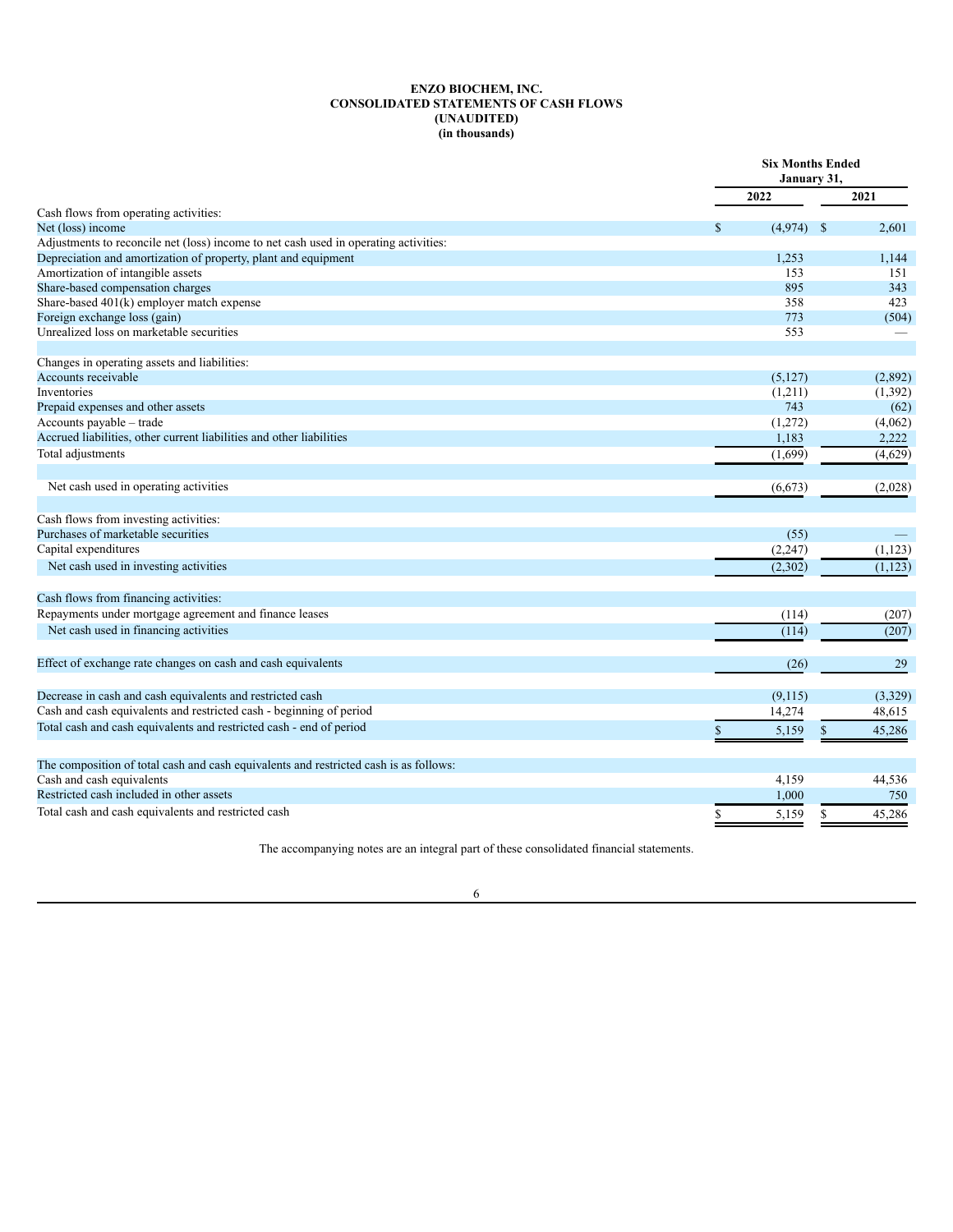## **ENZO BIOCHEM, INC. NOTES TO CONSOLIDATED FINANCIAL STATEMENTS As of January 31, 2022 (Unaudited) (Dollars in thousands, except share data)**

### <span id="page-8-0"></span>Note 1 – Basis of Presentation

The accompanying consolidated financial statements include the accounts of Enzo Biochem, Inc. and its wholly-owned subsidiaries, Enzo Life Sciences, Enzo Clinical Labs, Enzo Therapeutics, Enzo Realty LLC and Enzo Realty II LLC, collectively or with one or more of its subsidiaries referred to as the "Company" or "Companies". The Company has three reportable segments: Clinical Services, Products, and Therapeutics. The consolidated balance sheet as of January 31, 2022, the consolidated statements of operations, comprehensive (loss) income and stockholders' equity for the three and six months ended January 31, 2022 and 2021, and the consolidated statements of cash flows for the six months ended January 31, 2022 and 2021 (the "interim statements") are unaudited. In the opinion of management, all adjustments (which include normal recurring adjustments) necessary to present fairly the financial position and operating results for the interim periods have been made. Certain information and footnote disclosure, normally included in annual financial statements prepared in accordance with accounting principles generally accepted in the United States, have been condensed or omitted. The interim statements should be read in conjunction with the consolidated financial statements for the year ended July 31, 2021 and notes thereto contained in the Company's Annual Report on Form 10-K filed with the Securities and Exchange Commission. The consolidated balance sheet at July 31, 2021 has been derived from the audited financial statements at that date. The results of operations for the three and six months ended January 31, 2022 are not necessarily indicative of the results that may be expected for the fiscal year ending July 31, 2022.

While the rate of transmission of COVID-19 and its variants is on the decline in the US and the economy has begun to open, it continues to spread in other parts of the world and negatively impacts the world economy. Federal, state and local governmental policies and initiatives designed to reduce the transmission of COVID-19 have resulted in, among other things, a significant reduction in physician office visits, the cancellation of elective medical procedures, customers of our products remaining closed or continuing to severely curtail their operations (voluntarily or in response to government orders), and the continuation of work-from-home or shelter-in-place policies. The COVID-19 impact on the Company's operations is consistent with the overall industry and publicly issued statements from competitors, partners, and vendors.

While the Company anticipates that COVID-19 will continue to impact its business in the second half of fiscal 2022 and potentially beyond, the Company expects that increases in vaccination rates and booster shots, the development of new therapeutics and greater availability of rapid COVID-19 tests should result in a continued, significant decline in demand for COVID-19 Testing, in the Company's region. As a result, COVID-19 Testing demand in fiscal year 2022 is not anticipated to match 2021 levels. Global supply chain issues due to the pandemic continue to hamper both the manufacturing of products within the life science segment as well as testing capabilities in the clinical laboratory.

### Use of Estimates

The preparation of financial statements in conformity with accounting principles generally accepted in the United States ("U.S. GAAP") requires management to make estimates and assumptions that affect the reported amounts of assets and liabilities and disclosure of contingent assets and liabilities at the date of the financial statements and the reported amounts of revenues and expenses during the reporting periods. Actual results could differ from those estimates.

### COVID-19

The extent to which the COVID-19 pandemic impacts the Company's business and consolidated results of operations, financial position and cash flows will depend on numerous evolving factors including, but not limited to: the magnitude and duration of the COVID-19 pandemic, the extent to which it will impact worldwide macroeconomic conditions including, but not limited to, employment rates and health insurance coverage, the speed of the anticipated recovery, and governmental and business reactions to the pandemic. These factors are beyond the Company's knowledge and control, and as a result, at this time the Company cannot reasonably estimate the impact the COVID-19 pandemic will have on its businesses but the impact could be material. The Company assessed certain accounting matters that generally require consideration of forecasted financial information in context with the information reasonably available to the Company and the unknown future impacts of COVID-19 as of January 31, 2022 and through the date of this report. The accounting matters assessed included, but were not limited to, the Company's patient self-pay revenue concessions and credit losses in the Clinical Services segment, accounts receivable, inventories and the carrying value of goodwill and other long-lived assets. The Company's future assessment of the magnitude and duration of COVID-19, as well as other factors, could result in additional material impacts to the Company's consolidated financial statements in future reporting periods. We believe COVID-19 volume could decline in the quarters ahead as the percentage of Americans who are vaccinated increases. However, the emergence and spread of variants may cause our COVID-19 testing volume to increase again. Even after the COVID-19 pandemic has moderated and the business and social distancing restrictions have eased, we may continue to experience similar adverse effects to our businesses, consolidated results of operations, financial position and cash flows resulting from a recessionary economic environment that may persist.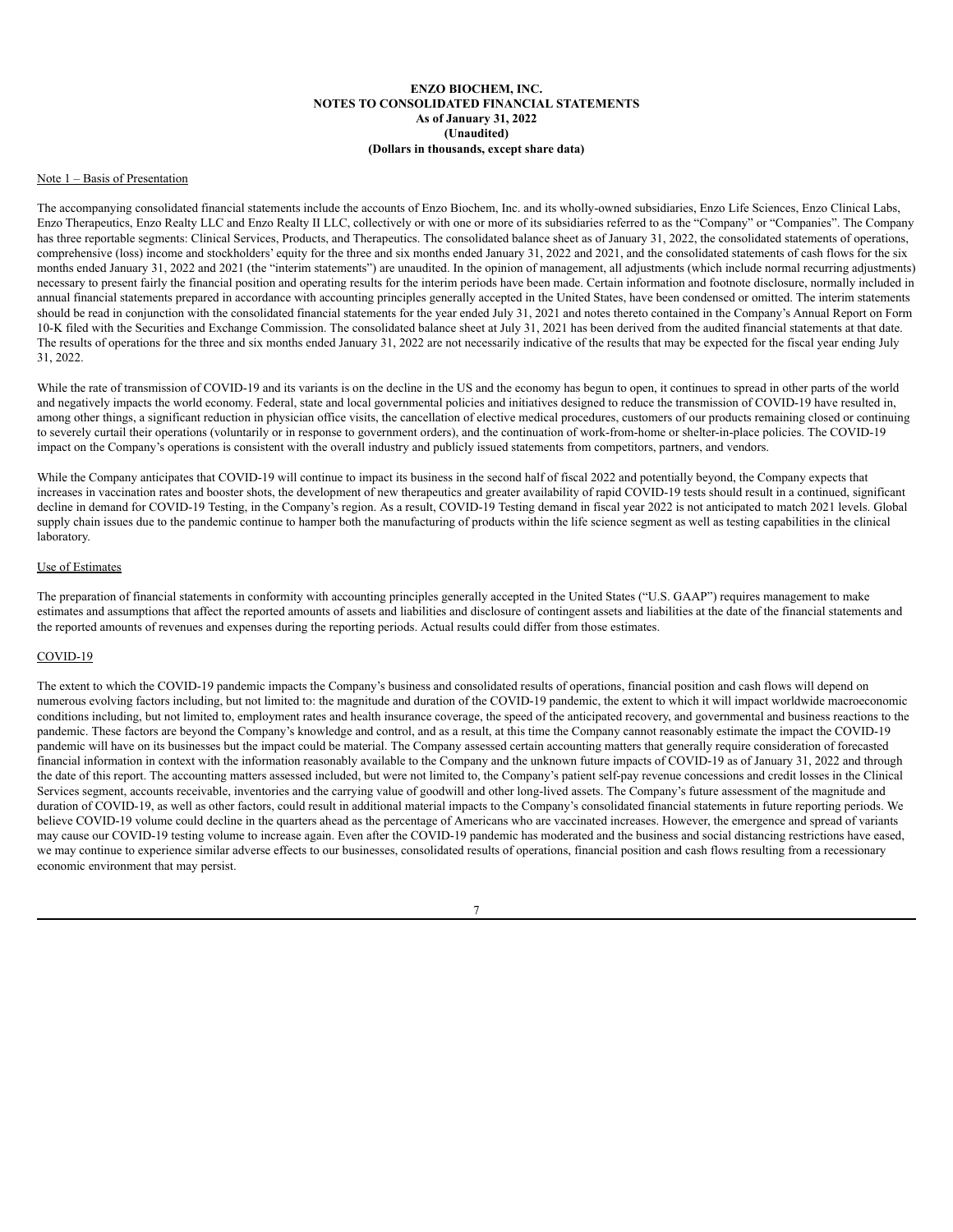#### *Ef ect of New Accounting Pronouncements*

## *Recently Adopted Accounting Pronouncements*

In December 2019, the FASB issued ASU No. 2019-12 Income Taxes (Topic 740) Simplifying the Accounting for Income Taxes. The amendments in the ASU simplify the accounting for income taxes by removing certain exceptions to the general principles of Topic 740. The amendments also improve consistent application of and simplify U.S. GAAP for other areas of Topic 740 by clarifying and amending existing guidance. We adopted the amendments in this ASU beginning August 1, 2021. The adoption of the amendments in this ASU did not have a material impact on our consolidated results of operations, financial position or cash flows

### *Pronouncements Issued but Not Yet Adopted*

In June 2016, FASB issued ASU No. 2016-13 Financial Instruments – Credit Losses (Topic 326). This standard changes the impairment model for most financial instruments, including trade receivables, from an incurred loss method to a new forward-looking approach, based on expected losses.

The estimate of expected credit losses will require entities to incorporate considerations of historical information, current information and reasonable and supportable forecasts. Adoption of this standard is required for our annual and interim periods beginning August 1, 2023, provided we qualify as a smaller reporting company at the end of fiscal 2022 and must be adopted using a modified retrospective transition approach. We are currently assessing the impact of the adoption of this standard on our results of operations, financial position and cash flows.

We reviewed all other recently issued accounting pronouncements and have concluded they are not applicable or not expected to be significant to the accounting for our operations.

# *Concentration Risk*

Other than the Medicare program, two providers whose programs are included in the "Third-party payers" and "Health Maintenance Organizations" ("HMOs") categories represent approximately 36% and 35% of Clinical Services net revenue for the three months ended January 31, 2022 and 2021 respectively, and 35% and 34% of Clinical Services net revenue for the six months ended January 31, 2022 and 2021 respectively.

Other than the Medicare program, one provider whose programs are included in the "Third-party payers" and "Health Maintenance Organizations" ("HMOs") categories represents 27% of the Clinical Services net accounts receivable as of January 31, 2022.

For the three and six months ended January 31, 2022, the Life Sciences segment's revenue includes \$2,800 from one customer, representing 27% and 16% of its revenues for the three and six month periods, respectively. The net receivable from this customer represents approximately 32% of the segment's total accounts receivable as of January 31, 2022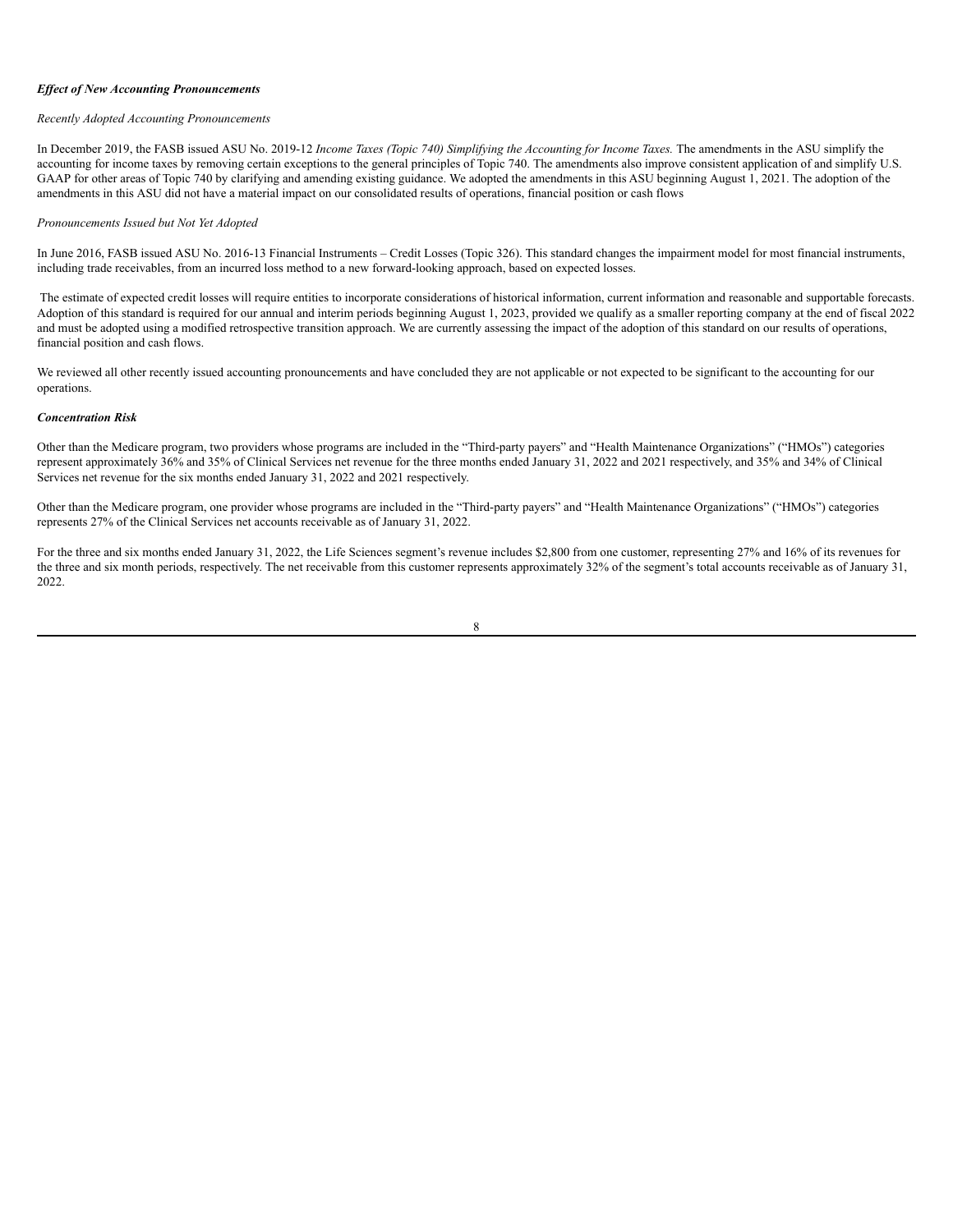#### *Income Taxes*

The Company accounts for income taxes under the liability method of accounting for income taxes. Under the liability method, deferred tax assets and liabilities are recognized for the future tax consequences attributable to differences between the financial statement carrying amounts of existing assets and liabilities and their respective tax bases. The liability method requires that any tax benefits recognized for net operating loss carry forwards and other items be reduced by a valuation allowance where it is not more likely than not the benefits will be realized in the foreseeable future. Deferred tax assets and liabilities are measured using enacted tax rates expected to apply to taxable income in the years in which those temporary differences are expected to be recovered or settled. Under the liability method, the effect on deferred tax assets and liabilities of a change in tax rates is recognized in income in the period that includes the enactment date. It is the Company's policy to provide for uncertain tax positions, if any, and the related interest and penalties based upon management's assessment of whether a tax benefit is more likely than not to be sustained upon examination by tax authorities. To the extent the Company prevails in matters for which a liability for an unrecognized tax benefit is established or is required to pay amounts in excess of the liability, the Company's effective tax rate in a given financial statement period may be affected.

We maintain a full valuation allowance on all tax assets and, as a consequence, do not provide any tax benefit for the fiscal 2022 period loss or any tax provision for the fiscal 2021 period pre-tax income.

# *Fair Value Measurements*

The Company determines fair value measurements used in its consolidated financial statements based upon the exit price that would be received to sell an asset or paid to transfer a liability in an orderly transaction between market participants exclusive of any transaction costs, as determined by either the principal market or the most advantageous market.

Inputs used in the valuation techniques to derive fair values are classified based on a three-level hierarchy. The basis for fair value measurements for each level within the hierarchy is described below with Level 1 having the highest priority and Level 3 having the lowest.

- Level 1: Quoted prices in active markets for identical assets or liabilities.
- Level 2: Quoted prices for similar assets or liabilities in active markets; quoted prices for identical or similar instruments in markets that are not active; and modelderived valuations in which all significant inputs are observable in active markets.
- Level 3: Valuations derived from valuation techniques in which one or more significant inputs are unobservable.

#### *Marketable securities*

The Company limits its credit risk associated with investments by investing in a mutual fund and an exchange traded fund (ETF) which hold highly rated corporate bonds, asset backed securities, municipal bonds, mortgage obligations and government obligations. These investments are classified as trading securities and are Level 1 fair value investments. As of January 31, 2022, the fair value of these investments was \$29,480 and the cost basis was \$30,116. We recognized unrealized losses of \$357 and \$553 for the three and six months ended January 31, 2022.

# Note 2 – Net income (loss) per share

Basic net income (loss) per share represents net income (loss) divided by the weighted average number of common shares outstanding during the period. As a result of the net loss for the three and six months ended January 31, 2022, diluted weighted average shares outstanding are the same as basic weighted average shares outstanding, and do not include the potential common shares from stock options or unearned performance stock units because to do so would be antidilutive. For the three and six months ended January 31, 2022, approximately 499,000 and 527,000 respectively, of potential common shares ("in the money options") and unvested performance stock units were excluded from the calculation of diluted (loss) per share. For the three and six months ended January 31, 2021, approximately 47,000 and 23,000 weighted average stock options and unvested performance stock units were included in the calculation of diluted weighted average shares outstanding.

For the three and six months ended January 31, 2022, the effect of approximately 1,091,000 and 942,000 of outstanding "out of the money" options to purchase common shares were excluded from the calculation of diluted net loss per share because their effect would be anti-dilutive. For the three and six months ended January 31, 2021, the effect of approximately 2,264,000 and 2,122,000 of outstanding "out of the money" options to purchase common shares were excluded from the calculation of diluted net income per share because their effect would be anti-dilutive.

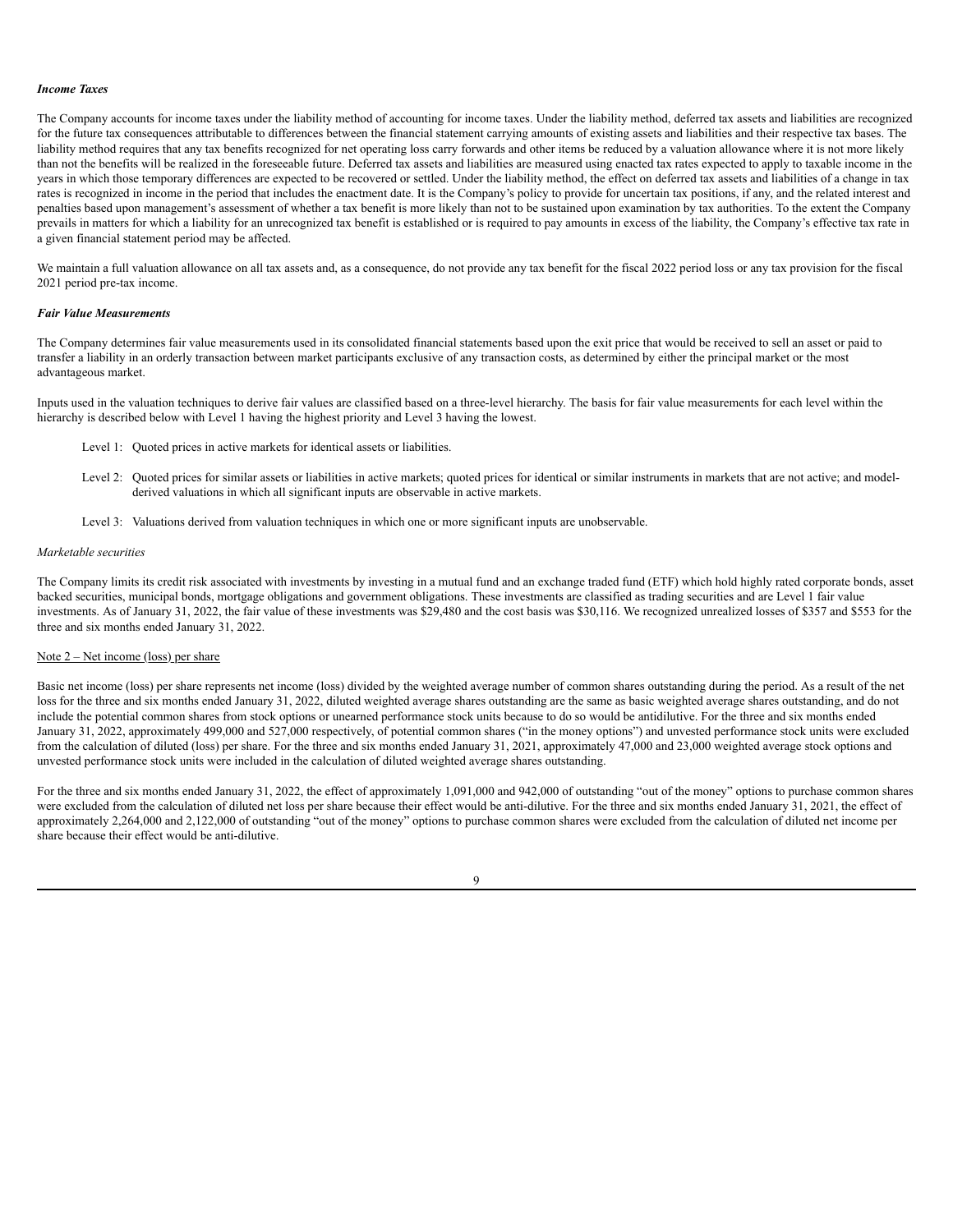### Note 3 – Revenue Recognition

# Clinical Services Revenue

Service revenues in the Company's clinical services business accounted for 70% and 72% of the Company's total revenues for the three and six months ended January 31, 2022 respectively, and 76% and 75% of the Company's total revenues for the three and six months ended January 31, 2021, respectively and are primarily comprised of a high volume of relatively low-dollar transactions. The services business, which provides clinical testing services, satisfies its performance obligation and recognizes revenues upon completion of the testing process for a specific patient and reporting to the ordering physician. The Company may also perform clinical testing services for other laboratories and will recognize revenue from those services when reported to the ordering laboratory. The Company estimates the amount of consideration it expects to receive from customer groups using the portfolio approach. These estimates of the expected consideration include the impact of contractual allowances and price concessions on our customer group portfolios consisting of healthcare insurers, government payers, client payers and patients as described below. Contracts with customers in our laboratory services business do not contain a financing component, based on the typically limited period of time between performance of services and collection of consideration. The transaction price includes variable consideration in the form of the contractual allowance and price concessions as well as the collectability of the transaction based on patient intent and ability to pay. The Company uses the expected value method in estimating the amount of the variability included in the transaction price.

The following are descriptions of our laboratory services business portfolios:

# *Third party payers and Health Maintenance Organizations (HMOs)*

Reimbursements from third party payers, primarily healthcare insurers and HMOs are based on negotiated fee-for-service schedules and on capitated payment rates. Revenues consist of amounts billed net of contractual allowances for differences between amounts billed and the estimated consideration the Company expects to receive from such payers, which considers historical collection and denial experience and the terms of the Company's contractual arrangements. Adjustments to the allowances, based on actual receipts from the third-party payers, are recorded upon settlement.

Collection of the consideration the Company expects to receive is normally a function of providing complete and correct billing information to these third-party payers within the various filing deadlines, and typically occurs within 30 to 90 days of billing. Provided the Company has billed healthcare insurers accurately with complete information prior to the established filing deadline, there has historically been little to no collection risk. If there has been a delay in billing, the Company determines if the amounts in question will likely go past the filing deadline, and if so, will reserve accordingly for the billing.

Third-party payers, including government programs, may decide to deny payment or recoup payments for testing that they contend was improperly billed or not medically necessary, against their coverage determinations, or for which they believe they have otherwise overpaid (including as a result of their own error), and we may be required to refund payments already received. Our revenues may be subject to adjustment as a result of these factors among others, including without limitation, differing interpretations of billing and coding guidance and changes by government agencies and payers in interpretations, requirements, and "conditions of participation" in various programs.

# *Government Payer - Medicare*

Reimbursements from Medicare are based on fee-for-service schedules set by Medicare, which is funded by the government. Revenues consist of amounts billed net of contractual allowances for differences between amounts billed and the estimated consideration the Company expects to receive from Medicare, which considers historical collection and denial experience and other factors. Adjustments to the allowances, based on actual receipts from the government payers, are recorded upon settlement.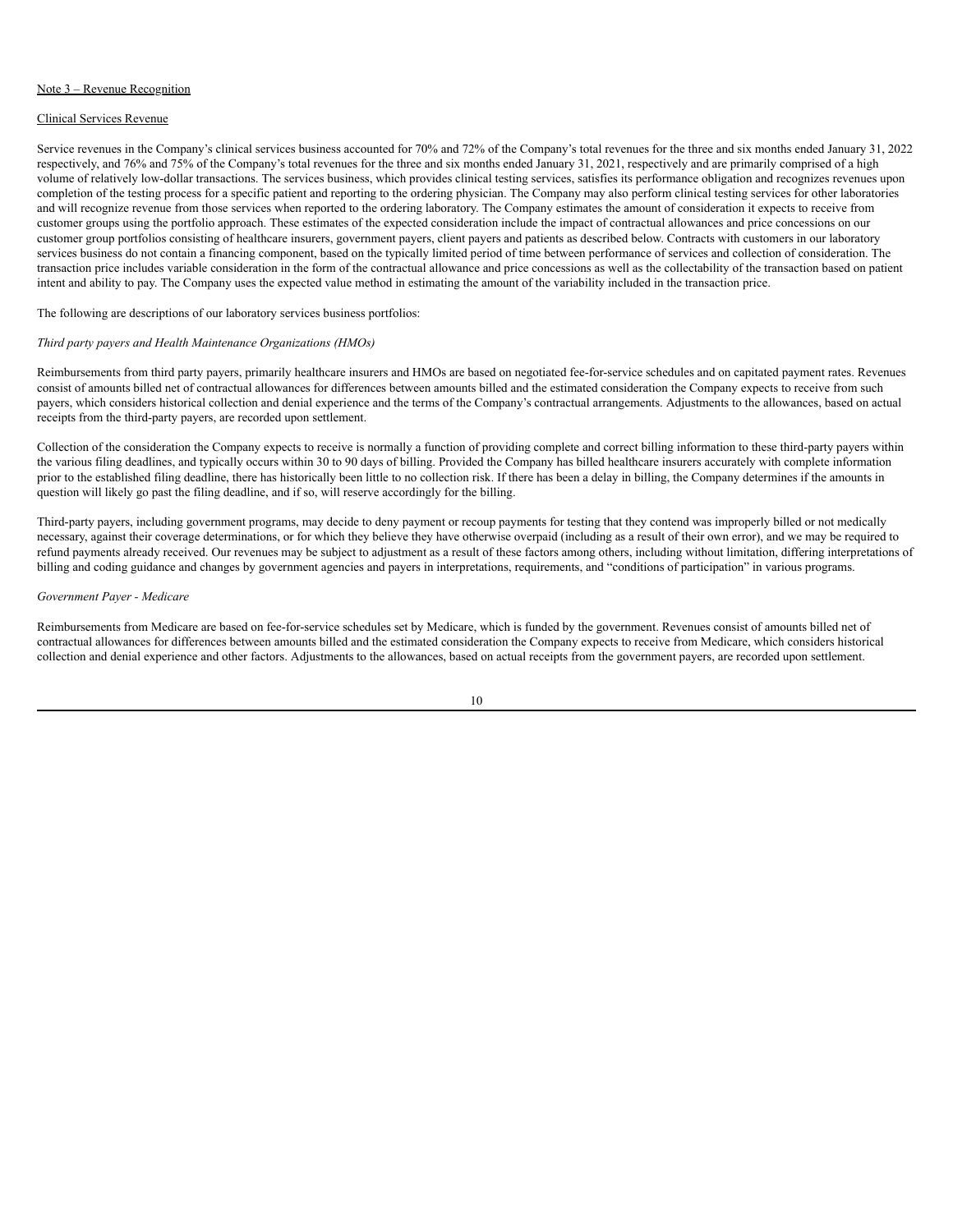Collection of consideration the Company expects to receive is normally a function of providing the complete and correct billing information within the various filing deadlines and typically occurs within 60 days of billing. Provided the Company has billed the government payer accurately with complete information prior to the established filing deadline, there has historically been little to no collection risk. If there has been a delay in billing, the Company determines if the amounts in question will likely go past the filing deadline, and, if so, it will reserve accordingly for the billing.

## *Patient self-pay*

Uninsured patients are billed based on established patient fee schedules or fees negotiated with physicians on behalf of their patients. Coinsurance and deductible responsibilities based on fees negotiated with healthcare insurers are also billed to insured patients and included in this portfolio. Collection of billings from patients is subject to credit risk and ability of the patients to pay. Revenues consist of amounts billed net of discounts provided to uninsured patients in accordance with the Company's policies and implicit price concessions. Implicit price concessions represent differences between amounts billed and the estimated consideration the Company expects to receive from patients, which considers historical collection experience and other factors including current market conditions. Adjustments to the estimated allowances, based on actual receipts from the patients, are recorded upon settlement. Patient responsibility is invoiced and if it reaches 91 days outstanding, the account is sent to a collection agency for further processing. After the account has been with the collection agency for at least 105 days, and is determined to be uncollectable it is written off.

The following table represents clinical services net revenues and percentages by type of customer:

|                   | Three months ended<br><b>January 31, 2022</b> |            |                                             |         |  |
|-------------------|-----------------------------------------------|------------|---------------------------------------------|---------|--|
| Revenue category  |                                               |            |                                             |         |  |
| Third-party payer | \$<br>14,256                                  | $60\%$ \$  | 15,023                                      | 63%     |  |
| Medicare          | 2,784                                         | 12         | 3,910                                       | 16      |  |
| Patient self-pay  | 2,605                                         | 11         | 1,997                                       | 8       |  |
| <b>HMOs</b>       | 4,029                                         | 17         | 3,058                                       | 13      |  |
| Total             | 23,674                                        | $100\%$    | 23,988                                      | $100\%$ |  |
|                   | Six months ended<br><b>January 31, 2022</b>   |            | Six months ended<br><b>January 31, 2021</b> |         |  |
| Revenue category  |                                               |            |                                             |         |  |
| Third-party payer | \$<br>26,145                                  | $60\%$ \$  | 27,503                                      | 61%     |  |
| Medicare          | 5,514                                         | 13         | 7.313                                       | 16      |  |
| Patient self-pay  | 4,550                                         | 10         | 4,556                                       | 10      |  |
| <b>HMOs</b>       | 7,206                                         | 17         | 5,839                                       | 13      |  |
| Total             | 43,415                                        | $100\%$ \$ | 45,211                                      | $100\%$ |  |

For the three and six months ended January 31, 2022 and 2021, all of the Company's clinical services revenues were generated within the United States.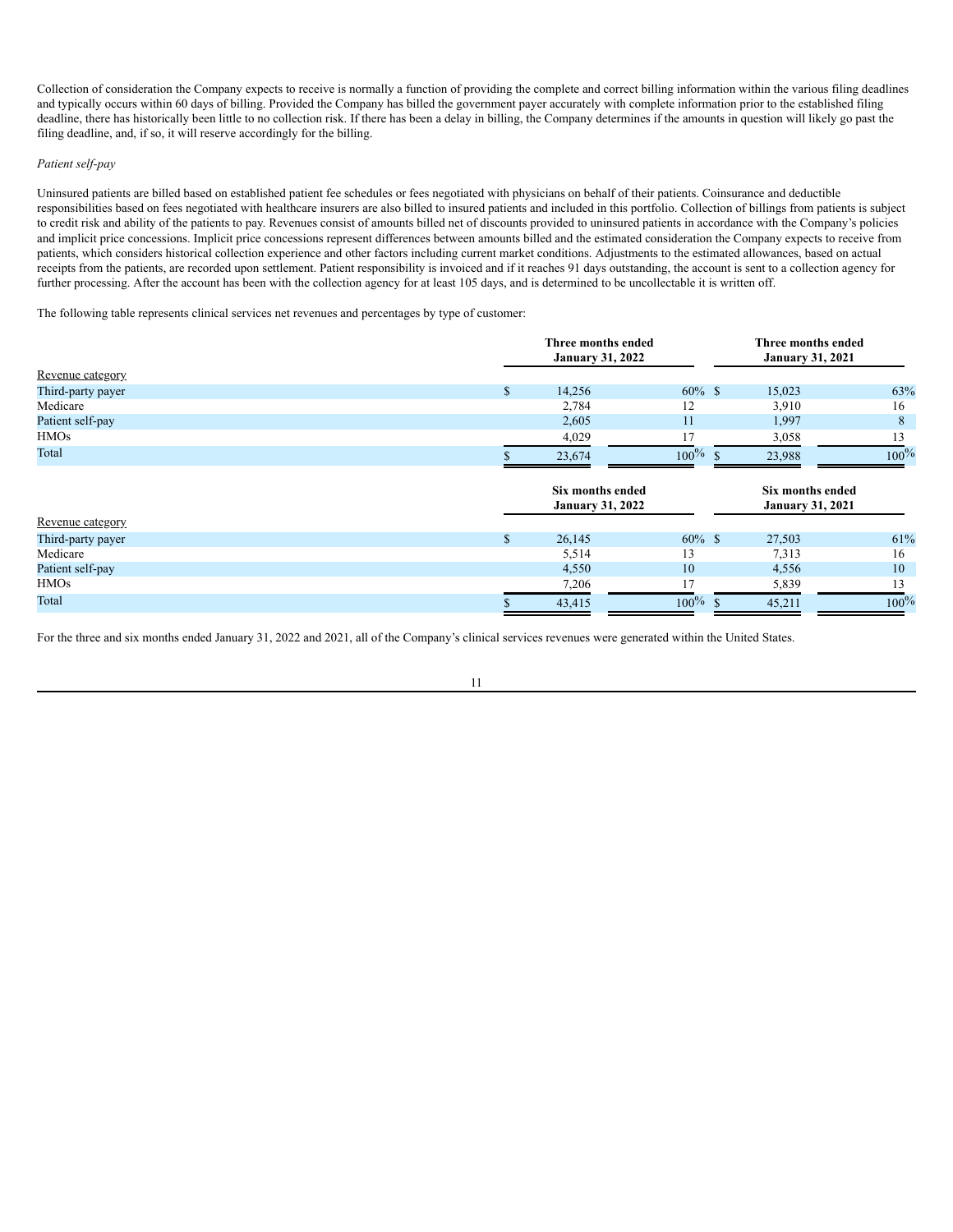### Products Revenue

Products revenues consist of the sale of single-use products used in the identification of genomic information and are recognized at a point in time following the transfer of control of such products to the customer, which generally occurs upon shipment. Payment terms for shipments to end-user and distributor customers may range from 30 to 90 days. Any claims for credit or return of goods may be made generally within 30 days of receipt. Revenues are reduced to reflect estimated credits and returns, although historically these adjustments have not been material. Taxes collected from customers relating to product sales and remitted to governmental authorities are excluded from revenue. Amounts billed to customers for shipping and handling are included in revenue, while the related shipping and handling costs are reflected in cost of products.

Products revenue by geography is as follows:

|                      | <b>Three Months Ended</b><br>January 31 |  |       | <b>Six Months Ended</b><br>January 31 |        |  |        |
|----------------------|-----------------------------------------|--|-------|---------------------------------------|--------|--|--------|
|                      | 2022                                    |  | 2021  |                                       | 2022   |  | 2021   |
| <b>United States</b> | 6,754                                   |  | 3,524 |                                       | 10,617 |  | 7,469  |
| Europe               | 2,401                                   |  | 2,635 |                                       | 4,407  |  | 5,066  |
| Asia Pacific         | 1,217                                   |  | 1,319 |                                       | 2,126  |  | 2,375  |
| Products revenue     | 10,372                                  |  | .478  |                                       | 17.150 |  | 14,910 |

# Note 4 - Supplemental disclosure for statement of cash flows

During the six months ended January 31, 2022 and 2021, interest paid by the Company was \$112 and \$123, respectively.

For the six months ended January 31, 2022 and 2021, the net reductions in the measurement of right of use assets and liabilities included in cash flows from operating activities was \$20 and \$48, respectively. The changes are included in changes in accrued liabilities, other current liabilities, and other liabilities in the statement of cash flows.

For the six months ended January 31, 2022 and 2021, tax on capital paid by the Company was \$116 and \$120, respectively.

In January 2021, the Company issued 332,700 restricted shares of common stock to two senior executives in settlement of their accrued bonuses totaling \$875.

# Note 5 – Inventories

Inventories consist of the following:

|                   | January 31,<br>2022 | <b>July 31,</b><br>2021 |
|-------------------|---------------------|-------------------------|
| Raw materials     | 1,349               | .062                    |
| Work in process   | 2,802               | 2,534                   |
| Finished products | 9.700               | 9,056                   |
|                   | 13,851              | 12,652                  |
|                   |                     |                         |

# Note 6 – Goodwill and intangible assets

*Goodwill*

The Company's net carrying amount of goodwill is in the Clinical Laboratory Services segment and is \$7,452 as of January 31, 2022 and July 31, 2021.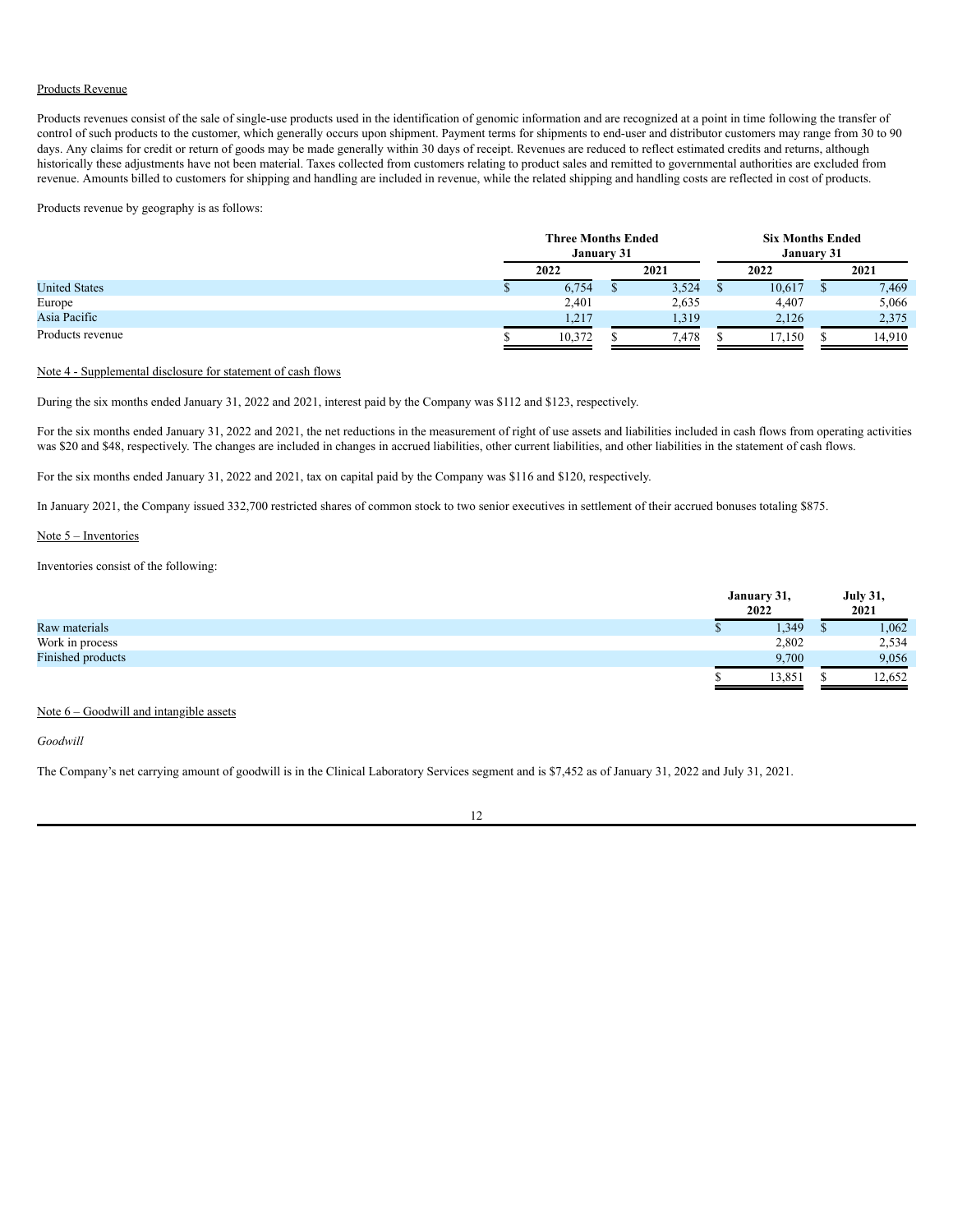### *Intangible assets*

The Company's change in the net carrying amount of intangible assets, all in the Life Sciences Products segment is as follows:

|                              | Accumulated |  |              |  |       |
|------------------------------|-------------|--|--------------|--|-------|
|                              | Gross       |  | Amortization |  | Net   |
| July 31, 2021                | 27,775      |  | (27, 531)    |  | 244   |
| Amortization expense         |             |  | (140)        |  | (140) |
| Foreign currency translation | (216)       |  | 212          |  | (4)   |
| January 31, 2022             | 27,559      |  | (27,459)     |  | 100   |

Intangible assets, all finite-lived, consist of the following:

|                               |        | <b>January 31, 2022</b> |                                 | July 31, 2021 |        |              |  |            |  |
|-------------------------------|--------|-------------------------|---------------------------------|---------------|--------|--------------|--|------------|--|
|                               |        | Accumulated             |                                 |               |        | Accumulated  |  |            |  |
|                               | Gross  | Amortization            | <b>Net</b>                      |               | Gross  | Amortization |  | <b>Net</b> |  |
| Patents                       | 11,027 | (11, 027)               | $\hspace{0.1mm}-\hspace{0.1mm}$ |               | 11,027 | (11, 027)    |  |            |  |
| Customer relationships        | 11,940 | (11, 840)               | 100                             |               | 12,059 | (11, 815)    |  | 244        |  |
| Website and acquired content  | 1,019  | (1,019)                 |                                 |               | 1,025  | (1,025)      |  |            |  |
| Licensed technology and other | 488    | (488)                   |                                 |               | 494    | (494)        |  |            |  |
| Trademarks                    | 3,085  | (3,085)                 |                                 |               | 3,170  | (3,170)      |  |            |  |
| Total                         | 27,559 | (27, 459)               | 100                             |               | 27,775 | (27, 531)    |  | 244        |  |

At January 31, 2022, information with respect to acquired intangibles is as follows:

| <b>Useful life</b><br>remaining useful<br>life<br>assigned |                        |                | Weighted average |
|------------------------------------------------------------|------------------------|----------------|------------------|
|                                                            |                        |                |                  |
|                                                            |                        |                |                  |
|                                                            | Customer relationships | $8 - 15$ years | $0.5$ years      |

At January 31, 2022, the weighted average remaining useful life of all intangible assets was approximately six months.

### Note 7 – Long term debt

In connection with the purchase of our new facility in November 2018, a wholly-owned subsidiary (the "mortgagor subsidiary") of the Company entered into a Fee Mortgage and Security Agreement (the "mortgage agreement") with Citibank, N.A. (the "mortgagee"). The mortgage agreement provides for a loan of \$4,500 for a term of 10 years, bears a fixed interest rate of 5.09% per annum and requires monthly mortgage payments of principal and interest of \$30. Debt issuance costs of \$72 are being amortized over the life of the mortgage agreement. The balance of unamortized debt issuance cost was \$49 at January 31, 2022. At January 31, 2022, the balance owed by the subsidiary under the mortgage agreement was \$4.1 million. The Company's obligations under the mortgage agreement are secured by the new facility and by a \$1,000 cash collateral deposit with the mortgagee as additional security. This restricted cash is included in other assets as of January 31, 2022.

The mortgage agreement includes affirmative and negative covenants and events of default, as defined. Events of default include non-payment of principal and interest on debt outstanding, non-performance of covenants, material changes in business, breach of representations, bankruptcy or insolvency, and changes in control. The mortgage includes certain financial covenants. Effective October 19, 2020, the Company and the mortgagee agreed to a covenant restructure whereby the mortgagee waived the Company's financial ratio covenant for the fiscal period ended July 31, 2020 and modified the mortgage to replace a financial ratio covenant with a liquidity covenant. The liquidity covenant required that we own and maintain at all times and throughout the remaining term of the loan at least \$25,000 of liquid assets, defined as time deposits, money market accounts and obligations issued by the U.S. government or any of its agencies. The cash collateral agreement was also modified to require compliance with the liquidity covenant for two consecutive fiscal years before the collateral is released back to us. Effective September 29, 2021, the Company and the mortgagee agreed to further covenant restructuring whereby (a) the liquidity covenant was reduced to 150% (or approximately \$6 million at January 31, 2022) of the loan principal from \$25 million previously, and (b) the collateral requirement would be increased from \$0.75 million to \$1.0 million. The Company was in compliance as to the liquidity covenant as of January 31, 2022 and increased the collateral deposit to \$1.0 million in November 2021.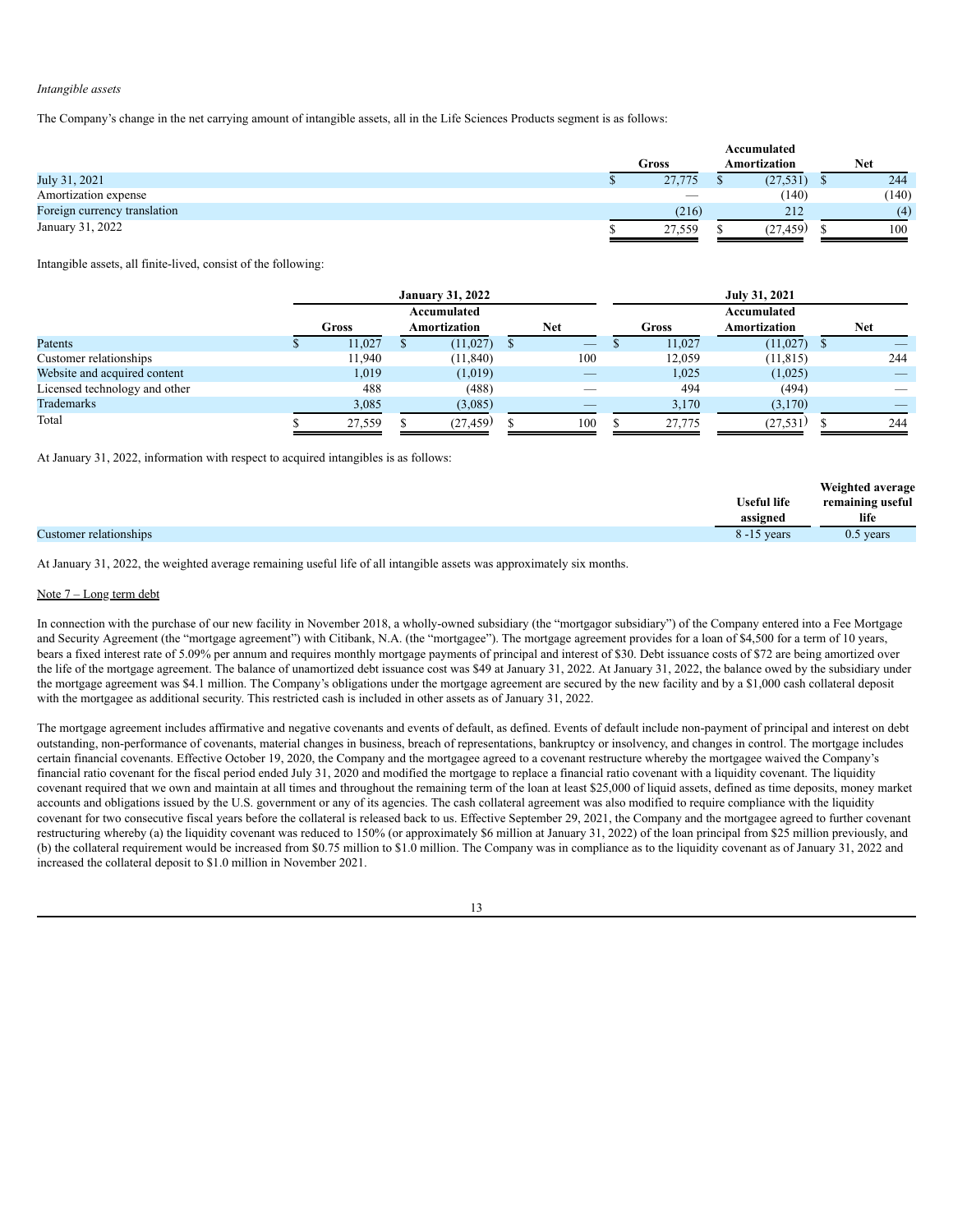In April 2020, our subsidiary in Switzerland received a loan of CHF 0.4 million (\$0.4 million, based on the foreign exchange rate as of January 31, 2022) from the Swiss government under the "Corona Krise" emergency loan program in response to the pandemic. This loan is uncollateralized, bears 0% interest, is due in 5 years, and may be repaid at any time. This loan is included in long term debt – net as of January 31, 2022.

Minimum future annual principal payments under these agreements as of January 31, 2022 are as follows:

| <b>July 31,</b>                                                                            | <b>Total</b> |
|--------------------------------------------------------------------------------------------|--------------|
| 2022                                                                                       | 78           |
| 2023                                                                                       | 160          |
| 2024                                                                                       | 167          |
| 2025                                                                                       | 594          |
| 2026                                                                                       | 186          |
| Thereafter                                                                                 | 3,290        |
| Total principal payments                                                                   | 4,475        |
| Less: current portion, included in other current liabilities and finance leases short term | (156)        |
| Unamortized mortgage cost                                                                  | (49)         |
| Long term debt - net                                                                       | 4.270        |

# Note 8 - Leases

The Company determines if an arrangement is or contains a lease at contract inception. The Company leases buildings, office space, patient service centers, and equipment primarily through operating leases, and equipment through a limited number of finance leases. Generally, a right-of-use asset, representing the right to use the underlying asset during the lease term, and a lease liability, representing the payment obligation arising from the lease, are recognized on the balance sheet at lease commencement based on the present value of the payment obligation. For operating leases, expense is recognized on a straight-line basis over the lease term. For finance leases, interest expense on the lease liability is recognized using the effective interest method and amortization of the right-of-use asset is recognized on a straight-line basis over the shorter of the estimated useful life of the asset or the lease term. Short-term leases with an initial term of 12 months or less are not recorded on the balance sheet; the Company recognizes lease expense for these leases on a straight-line basis over the lease term. The Company primarily uses its incremental borrowing rate in determining the present value of lease payments as the Company's leases generally do not provide an implicit rate.

The Company has lease agreements with (i) right-of-use asset payments and (ii) non-lease components (i.e. payments related to maintenance fees, utilities, etc.), which have generally been combined and accounted for as a single lease component. The Company's leases have remaining terms of less than 1 year to 6 years, some of which include options to extend the leases for up to 5 years. The Company's lease terms may include renewal options that are reasonably certain to be exercised and termination options that are reasonably certain not to be exercised. Certain of the Company's lease agreements include rental payments adjusted periodically for inflation or a market rate which are included in the lease liabilities.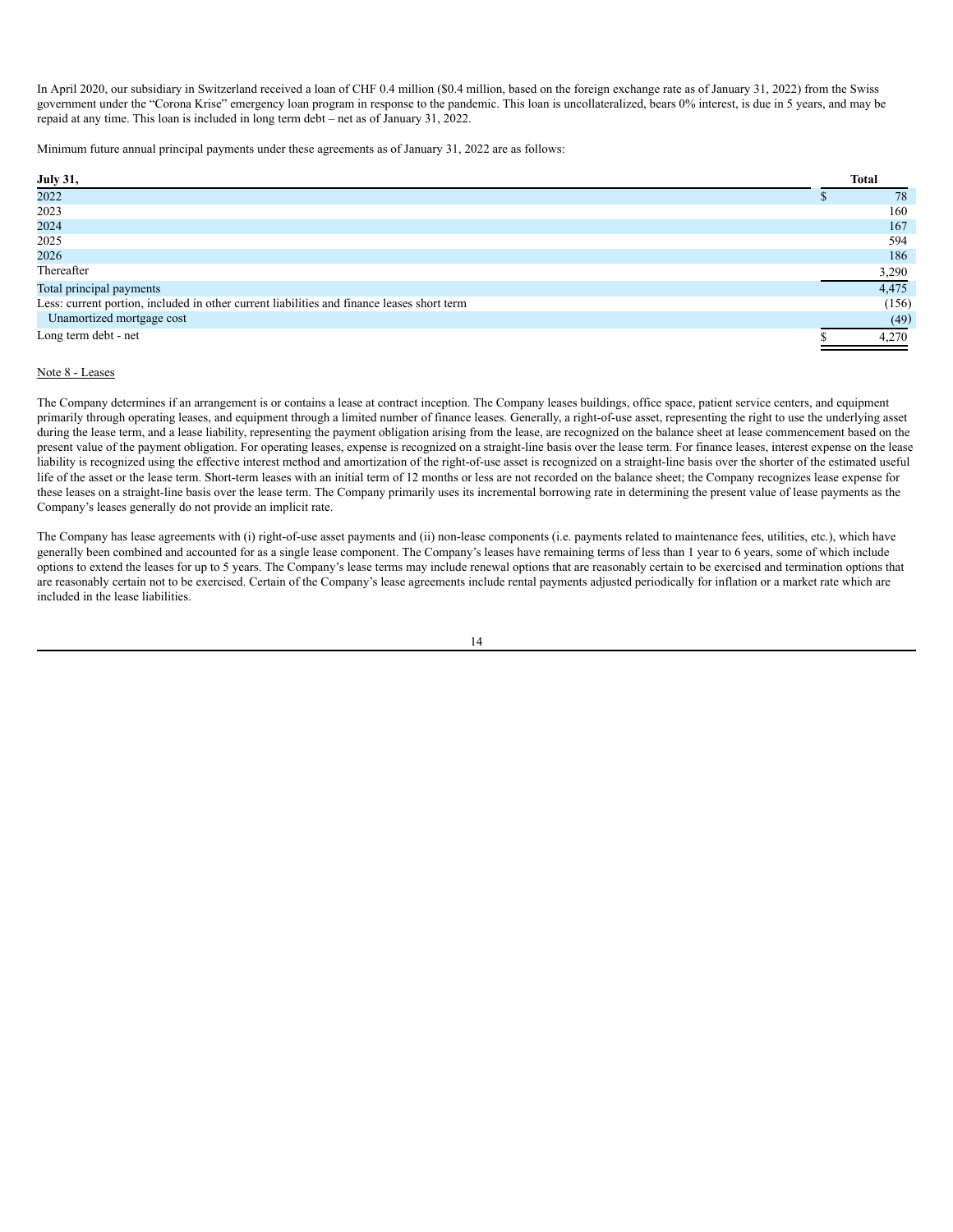| Leases<br><b>Balance Sheet Classification</b> |                                                | January 31,<br>2022 |    |        |  |  |
|-----------------------------------------------|------------------------------------------------|---------------------|----|--------|--|--|
| <b>Assets</b>                                 |                                                |                     |    |        |  |  |
| Operating                                     | Right-of-use assets                            | \$<br>15,407        | S  | 17,020 |  |  |
| Finance                                       | Property, plant and equipment, net (a)         | 210                 |    | 248    |  |  |
| <b>Total lease assets</b>                     |                                                | 15,617              |    | 17,268 |  |  |
| <b>Liabilities</b>                            |                                                |                     |    |        |  |  |
| Current:                                      |                                                |                     |    |        |  |  |
| Operating                                     | Current portion of operating lease liabilities | \$<br>3,187         | -S | 3,419  |  |  |
| Finance                                       | Finance leases short term                      | 80                  |    | 88     |  |  |
| Non-current:                                  |                                                |                     |    |        |  |  |
| Operating                                     | Operating lease liabilities, non-current       | 13,199              |    | 14,558 |  |  |
| Finance                                       | Finance leases long term and other liabilities | 79                  |    | 110    |  |  |
| <b>Total lease liabilities</b>                |                                                | 16,545              |    | 18,175 |  |  |

(a) Accumulated amortization of finance lease assets was approximately \$171 and \$1,100 as of January 31, 2022 and July 31, 2021, respectively.

Components of lease cost were as follows:

|                               | Three months ended<br>January 31, |  |      |  | Six months ended<br>January 31, |  |             |
|-------------------------------|-----------------------------------|--|------|--|---------------------------------|--|-------------|
|                               | 2022                              |  | 2021 |  | 2022                            |  | 2021        |
| Operating lease cost          | 1,129                             |  | .515 |  | 2,287                           |  | 2,994       |
| Finance lease cost:           |                                   |  |      |  |                                 |  |             |
| Amortization of leased assets | 19                                |  | 33   |  | 38                              |  | 99          |
| Interest on lease liabilities |                                   |  |      |  |                                 |  | $\mathbf Q$ |
| Total lease cost              | 1,150                             |  | .552 |  | 2,330                           |  | 3,102       |

The maturity of the Company's lease liabilities as of January 31, 2022 is as follows:

| Maturity of lease liabilities, years ending July 31, | <b>Operating leases</b> |  | <b>Finance leases</b> |  | <b>Total</b> |
|------------------------------------------------------|-------------------------|--|-----------------------|--|--------------|
| 2022                                                 | 2,091                   |  | 44                    |  | 2,135        |
| 2023                                                 | 3,589                   |  | 88                    |  | 3,677        |
| 2024                                                 | 3,414                   |  | 37                    |  | 3,451        |
| 2025                                                 | 3,161                   |  |                       |  | 3,161        |
| 2026                                                 | 3,150                   |  |                       |  | 3,150        |
| Thereafter                                           | 3,224                   |  |                       |  | 3,224        |
| Total lease payments                                 | 18,629                  |  | 169                   |  | 18,798       |
| Less: Interest $(a)$                                 | (2, 243)                |  | (10)                  |  | (2,253)      |
| Present value of lease liabilities                   | 16,386                  |  | 159                   |  | 16,545       |

(a) Primarily calculated using the Company's incremental borrowing rate.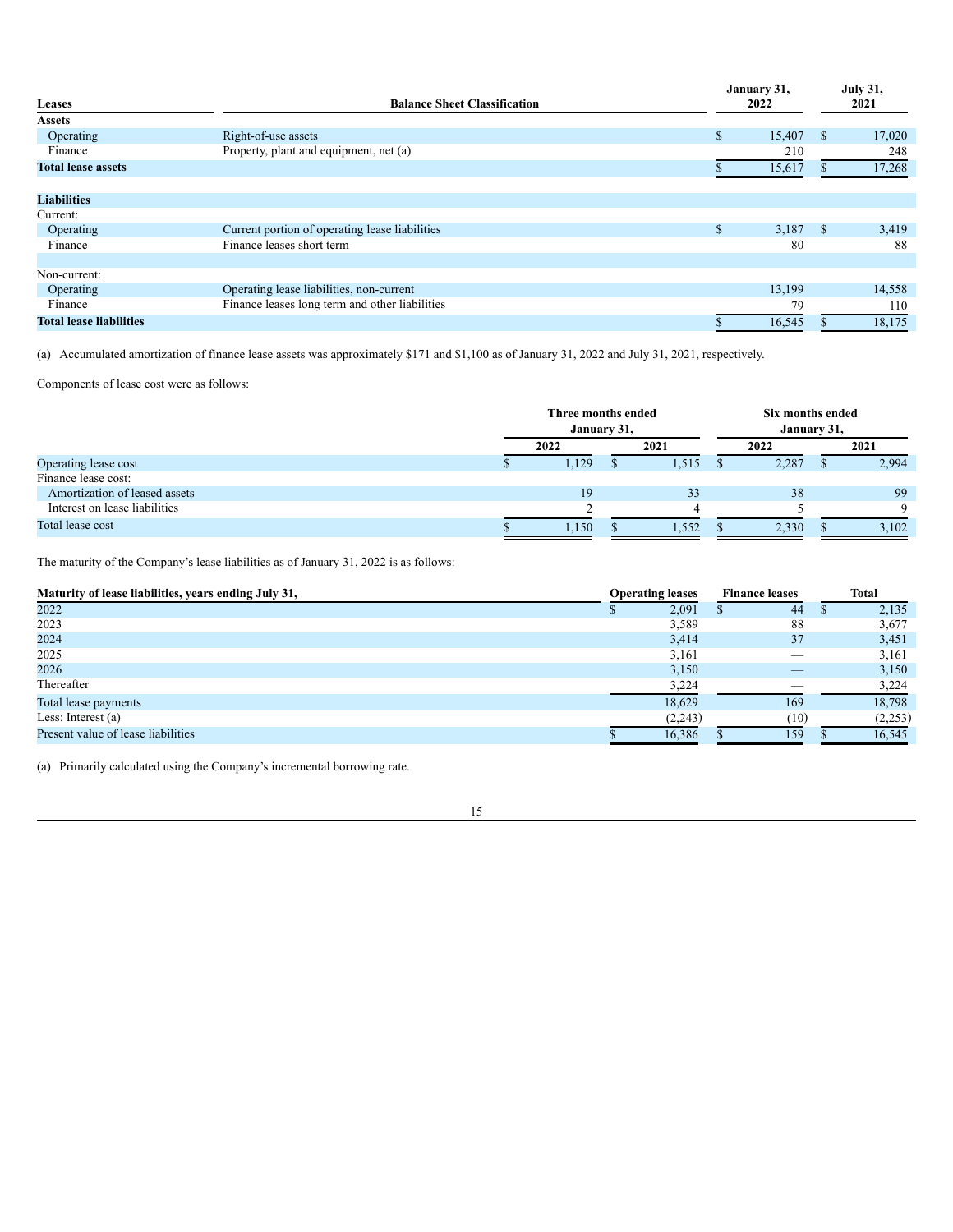Lease term and discount rate for the six months ended January 31 were as follows:

| Lease term and discount rate                   | 2022      | 2021      |
|------------------------------------------------|-----------|-----------|
| Weighted-average remaining lease term (years): |           |           |
| Operating leases                               | 5.2 years | 5.9 years |
| Finance leases                                 | 2.0 years | 2.9 years |
|                                                |           |           |
| Weighted-average discount rate:                |           |           |
| Operating leases                               | 4.98%     | 4.95%     |
| Finance leases                                 | 5.96%     | 9.02%     |

See Note 4 for cash flow information on cash paid for amounts included in the measurement of lease liabilities for the three months ended January 31, 2022 and 2021.

#### Note 9 – Accrued Liabilities

Accrued liabilities consist of:

|                                    | January 31,<br>2021 | <b>July 31,</b><br>2021 |
|------------------------------------|---------------------|-------------------------|
| Payroll, benefits, and commissions | 7,744               | 5,856                   |
| Professional fees                  | 767                 | 628                     |
| Legal                              | 4,563               | 2,554                   |
| Deferred revenue                   | 681                 | 2,675                   |
| Other                              | 2,110               | 2,588                   |
|                                    | 15,865              | 14,301                  |

#### *Deferred revenue*

In order to increase cash flow to providers of services and suppliers impacted by the pandemic, the Centers for Medicare and Medicaid Services (CMS) expanded its Accelerated and Advance Payment Program to a broader group of Medicare providers. We applied for and received a \$2,526 payment advance from this program in April 2020. The recoupment by CMS of our advance payment had been scheduled to begin 120 days after the date of receipt, at which time every claim we submit from that point would be automatically offset to repay the advance payment. Any unrecouped advance balance remaining after 90 days of the recoupment process was to be repaid such that 210 days after receiving the advance it would be entirely repaid. In October 2020, the Continuing Appropriations Act, 2021 and Other Extensions Act amended the repayment terms of the Advance Payment Program. The recoupment period was extended and the automatic recoupment began one year after the date the advance payment was received, which in our case meant recoupment started April 2021. Additionally, during the first 11 months after recoupment begins, the rate will be 25% and repayment will occur through an automatic recoupment of our Medicare payments. At the end of the 11 month period, the recoupment rate will increase. If the total amount of the advance payment is not recovered within 29 months from the date the advance was received, a demand letter for the outstanding balance will be issued. Since the Company has the right to repay the advance at any time, the entire balance is considered current. As of January 31, 2022 and July 31, 2021, the deferred revenue related to the CMS payment advance was \$681 and \$1,847, respectively.

#### *Self-Insured Medical Plan*

The Company self-funds medical insurance coverage for certain of its U.S. based employees. The risk to the Company is believed to be limited through the use of individual and aggregate stop loss insurance. As of January 31, 2022 and July 31, 2021, the Company has established a reserve of \$317 and \$300, which is included in accrued liabilities for payroll, benefits and commissions, for claims that have been reported but not paid and for claims that have been incurred but not reported. The reserve is based upon the Company's historical payment trends, claim history and current estimates.

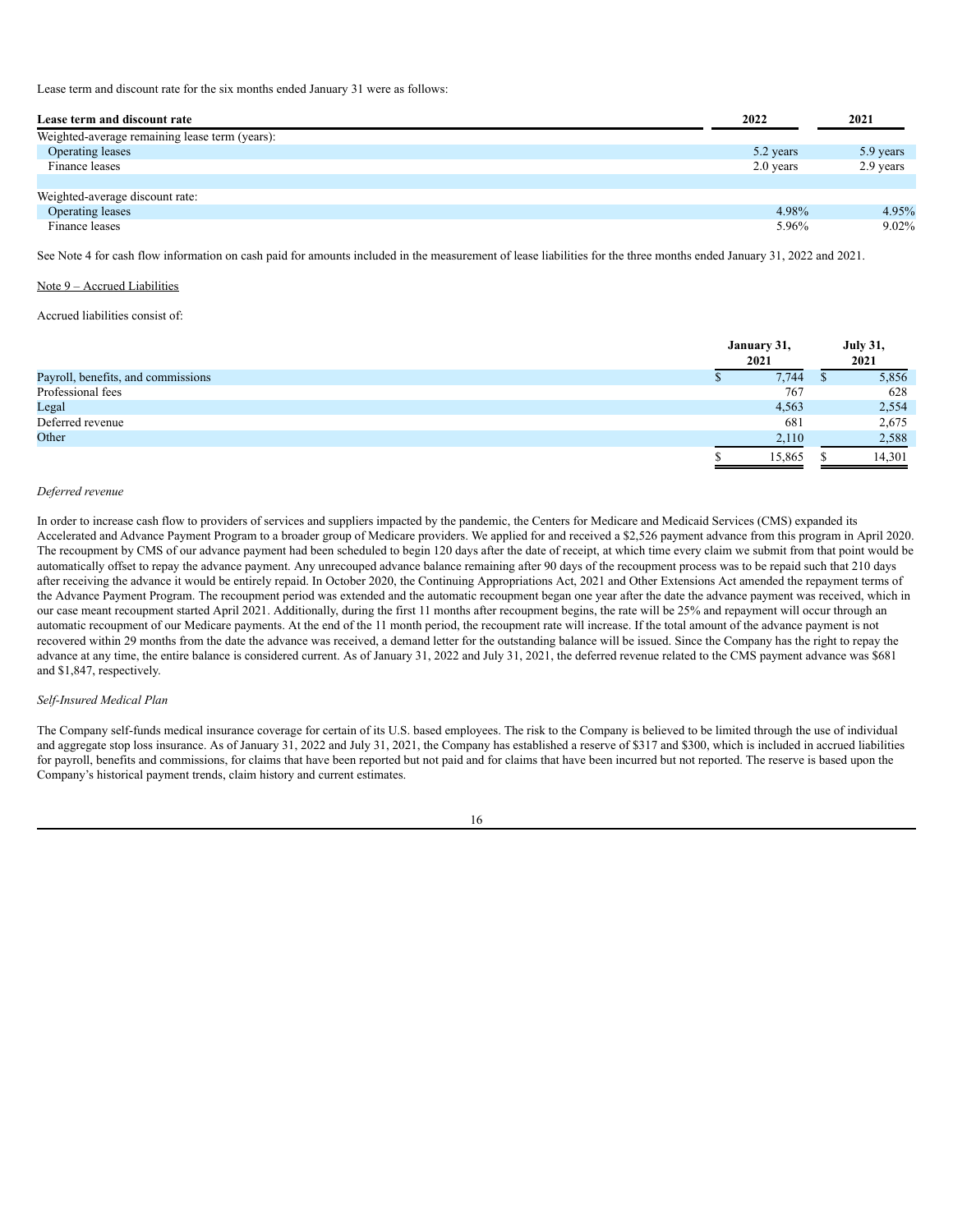### Note 10 – Stockholders' Equity

## *Controlled Equity Of ering*

The Company has a Controlled Equity Offering<sup>SM</sup> Sales Agreement (the "Sales Agreement") with Cantor Fitzgerald & Co., as sales agent ("Cantor"). Under the Sales Agreement, the Company may offer and sell, from time to time, through Cantor, shares of the Company's common stock, par value \$0.01 per share (the "Common Stock"). The Company pays Cantor a commission of 3% of the aggregate gross proceeds received under the Sale Agreement. The Company is not obligated to make any sales of the Shares under the Sales Agreement. The offering of Shares pursuant to the Sales Agreement will terminate upon the earlier of (a) the sale of all of the Shares subject to the Sales Agreement or (b) the termination of the Sales Agreement by Cantor or the Company, as permitted therein. The initial agreement contemplated the sale of shares of the Company's common stock having an aggregate offering price of up to \$20.0 million.

In December 2014, the Sales Agreement was amended in order for the Company to offer and sell additional shares of Common Stock having an aggregate offering price of \$20.0 million.

In September 2017, the Company filed with the SEC a Form S-3 "shelf" registration and sales agreement prospectus covering the offering, issuance and sale of our Common Stock that may be issued and sold under the existing Sales Agreement in an aggregate amount of up to \$19.2 million. A total of \$150 million of securities could have been sold under this shelf registration, which was declared effective September 15, 2017. The Form S-3 expired in October 2020 but may be refiled at any time at the discretion of the Company. During the six months ended January 31, 2021, the Company did not sell any shares of Common Stock under the Sales Agreement.

# *Share-based compensation*

In January 2011, the Company's stockholders approved the adoption of the 2011 Incentive Plan (the "2011 Plan") for the issuance of equity awards, including, among others, options, restricted stock, restricted stock units and performance stock units for up to 3,000,000 shares of common stock. In January 2018, the Company's stockholders approved the amendment and restatement of the 2011 Plan (the "Amended and Restated 2011 Plan") to increase the number of shares of common stock available for grant under the 2011 Plan by 2,000,000 shares of common stock bringing the total number of shares available for grant to 5,000,000 shares of common stock. On October 7, 2020, the Company's Board of Directors approved the amendment and restatement of the Amended and Restated 2011 Plan, with an effective date of October 7, 2020 and subject to approval by the Company's stockholders at the 2020 annual meeting of stockholders of the Company. The amendment and restatement of the Amended and Restated 2011 Plan was for purposes of, among other things, (i) increasing the shares of common stock available for grant under the Amended and Restated 2011 Plan by an additional 4,000,000 shares of common stock bringing the total number of shares available for grant to 9,000,000 shares of common stock and (ii) extending the term of the Amended and Restated 2011 Plan until October 7, 2030. In January 2021, the Company's stockholders approved the amendment and restatement of the Amended and Restated 2011 Plan.

The exercise price of options granted under the Amended and Restated 2011 Plan, as amended and restated, is equal to or greater than fair market value of the common stock on the date of grant. The Amended and Restated 2011 Plan, as amended and restated, will terminate at the earliest of (a) such time as no shares of common stock remain available for issuance under the plan, (b) termination of the plan by the Company's Board of Directors, or (c) October 7, 2030. Awards outstanding upon expiration of the Amended and Restated 2011 Plan, as amended and restated, will remain in effect until they have been exercised or terminated, or have expired. As of January 31, 2022, there were approximately 5,471,000 shares of common stock available for grant under the Amended and Restated 2011 Plan, as amended and restated.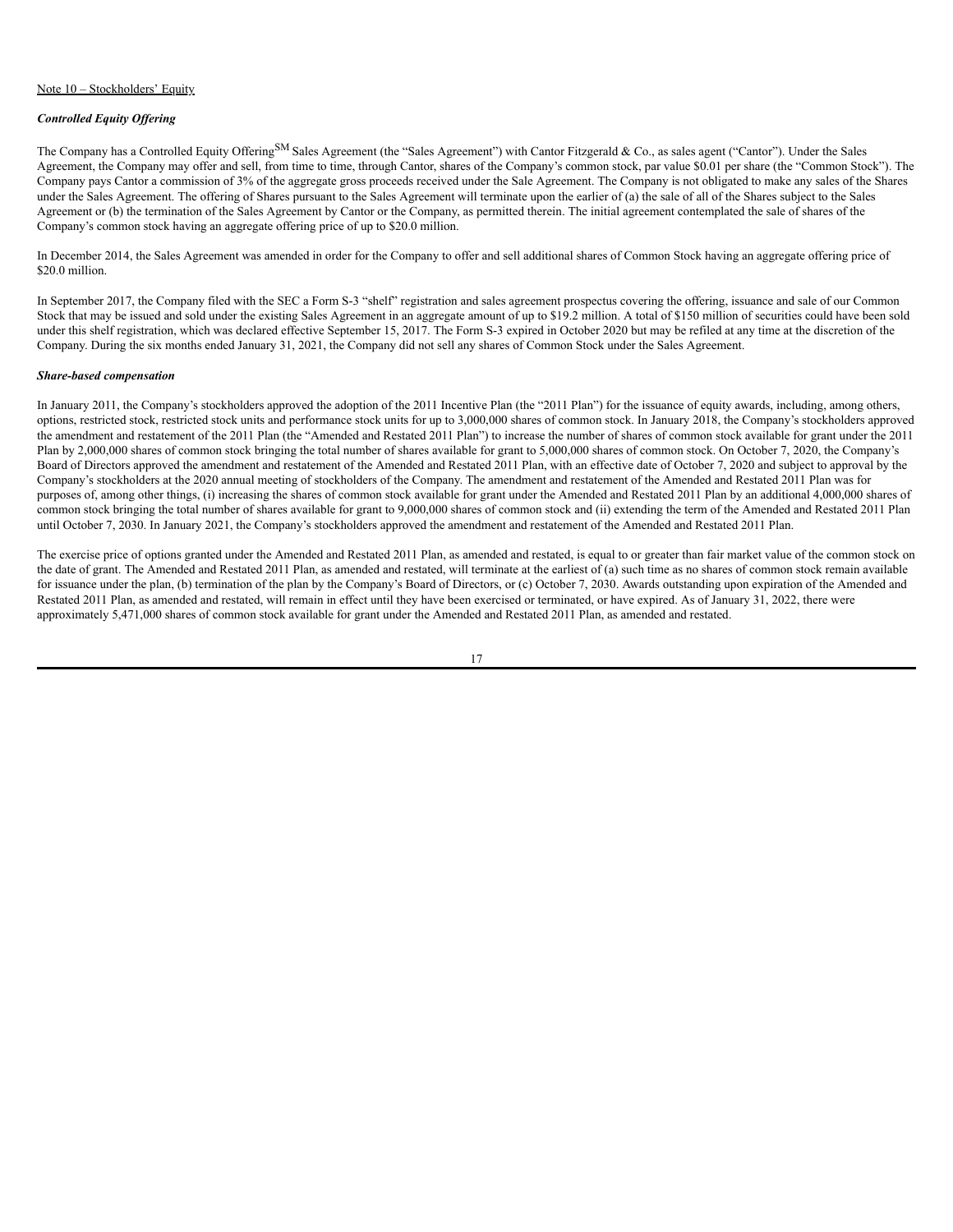The amounts of share-based compensation expense recognized in the periods presented are as follows:

|                         | Three months ended<br>January 31, |  |      |  | Six months ended<br>January 31, |  |      |
|-------------------------|-----------------------------------|--|------|--|---------------------------------|--|------|
|                         | 2022                              |  | 2021 |  | 2022                            |  | 2021 |
| Stock options           | 510                               |  | 175  |  | 660                             |  | 341  |
| Performance stock units | 96                                |  |      |  | 162                             |  |      |
| Restricted stock units  | 73                                |  |      |  | $\overline{\phantom{a}}$        |  |      |
|                         | 679                               |  | 176  |  | 895                             |  | 343  |

The following table sets forth the amount of expense related to share-based payment arrangements included in specific line items in the accompanying statements of operations:

|                                     | Three months ended | January 31, |      | Six months ended<br>January 31, |      |
|-------------------------------------|--------------------|-------------|------|---------------------------------|------|
|                                     | 2022               |             | 2021 | 2022                            | 2021 |
| Selling, general and administrative | 667                |             | 162  | 879                             | 316  |
| Cost of revenues                    |                    |             |      |                                 | 27   |
|                                     | 679                |             | 176  | 895                             | 343  |

During the three and six months ended January 31, 2022, the Company recognized additional share-based compensation expense of \$225 included in Selling, general and administrative expenses, for the modification of options awards affecting two members of the board of directors who resigned in January 2022.

No excess tax benefits were recognized during the three month periods ended January 31, 2022 and 2021.

#### *Stock Option Plans*

The following table summarizes stock option activity during the six month period ended January 31, 2022:

|                              | <b>Options</b> |   | Weighted<br>Average<br><b>Exercise</b><br>Price | Weighted<br>Average<br>Remaining<br>Contractual<br>Term | Aggregate<br>Intrinsic<br>Value (000s) |
|------------------------------|----------------|---|-------------------------------------------------|---------------------------------------------------------|----------------------------------------|
| Outstanding at July 31, 2021 | 2,504,563      |   | 3.74                                            |                                                         |                                        |
| Awarded                      | 702,000        | Ф | 3.39                                            |                                                         |                                        |
| Exercised                    | —              |   |                                                 |                                                         |                                        |
| Cancelled or expired         | (406, 396)     | S | 7.05                                            |                                                         |                                        |
| Outstanding at end of period | 2,800,167      | Ф | 3.17                                            | 2.6 years                                               | 1,149                                  |
| Exercisable at end of period | 1,481,966      | ъ |                                                 | 1.2 years                                               | 633                                    |

As of January 31, 2022, the total future compensation cost related to non-vested options, not yet recognized in the statements of operations, was \$1,611 and the weighted average period over which the remaining expense of these awards is expected to be recognized is approximately twenty months.

The intrinsic value of in the money stock option awards at the end of the period represents the Company's closing stock price on the last trading day of the period in excess of the exercise price multiplied by the number of outstanding options.

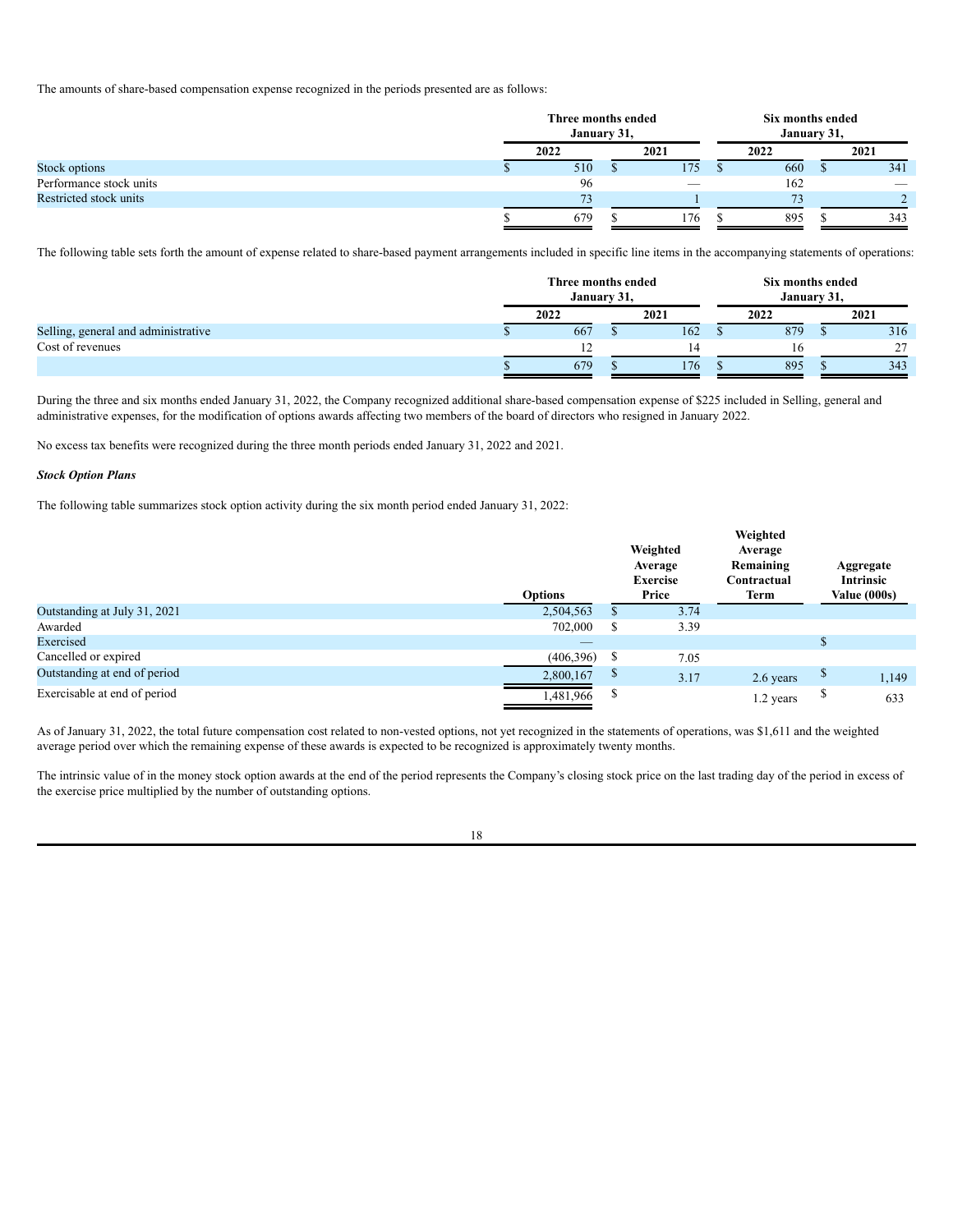### *Performance Stock Units*

To better align the long-term interest of executives with growing U.S. practices, beginning in fiscal 2018, the Company granted long-term incentive awards in the form of timebased stock options and performance-based stock units ("Performance Stock Units" or "PSUs"). The PSUs earned will be determined over a three-year performance period. The primary performance metrics will be revenue and Adjusted EBITDA growth. Payouts based on revenue and adjusted EBITDA goals will be modified based on Total Shareholder Return ("TSR") performance relative to Enzo's peer group.

During the fiscal years ended 2020 and 2019, the Company awarded PSUs to its executive officers. These awards provide for the grant of shares of our common stock at the end of a three–year period based on the achievement of average revenue growth and adjusted EBITDA growth over that period. For the three and six months ended January 31, 2022, the Company accrued PSU compensation expense of \$96 and \$162, respectively. For the three and six months ended January 31, 2021, the Company did not accrue any compensation expense for these PSUs as the achievement of the growth goals was deemed not probable at that time. As of January 31, 2022, two former officers forfeited a total of 14,500 PSUs awarded in fiscal 2019.

The following table summarizes PSU's granted and outstanding as of January 31, 2022:

|                   |                    |                                 |             | <b>Fair Market</b><br>Value |
|-------------------|--------------------|---------------------------------|-------------|-----------------------------|
|                   |                    |                                 |             | <b>At Grant Date</b>        |
| <b>Grant Date</b> | <b>Total Grant</b> | <b>Forfeitures</b>              | Outstanding | (000s)                      |
| 10/15/2019        | 80,500             | (14, 500)                       | 66,000      | 222                         |
| 10/19/2020        | 98,600             | $\hspace{0.1mm}-\hspace{0.1mm}$ | 98,600      | 207                         |

# *Restricted Stock Units*

The Company awarded restricted stock units ("RSUs") to our CEO who was appointed in November 2021. The award was for 260,000 RSUs which vest over three years on the anniversary of his hiring. The fair market value of the RSUs at the date of grant was \$881. During the three and six months ended January 31, 2022, the Company recognized shared based compensation expense of \$73 for these RSUs.

See Note 13 for more information with respect to the appointment of the CEO.

# Note 11 – Segment reporting

The Company has three reportable segments: Products, Clinical Services and Therapeutics. The Company's Products segment develops, manufactures, and markets products to research and pharmaceutical customers. The Clinical Services segment provides diagnostic services to the health care community. The Company's Therapeutics segment conducts research and development activities for therapeutic drug candidates. The Company evaluates segment performance based on segment income (loss) before taxes. Costs excluded from segment income (loss) before taxes and reported as "Other" consist of corporate general and administrative costs which are not allocable to the three reportable segments. All intersegment activities are eliminated.

Legal and related expenses incurred to defend the Company's intellectual property, which may result in settlements recognized in another segment and other general corporate matters are considered a component of the Other segment. Legal and related expenses specific to other segments' activities are allocated to those segments. Management of the Company assesses assets on a consolidated basis only and therefore, assets by reportable segment have not been included in the reportable segments below. The accounting policies of the reportable segments are the same as those described in the summary of significant accounting policies.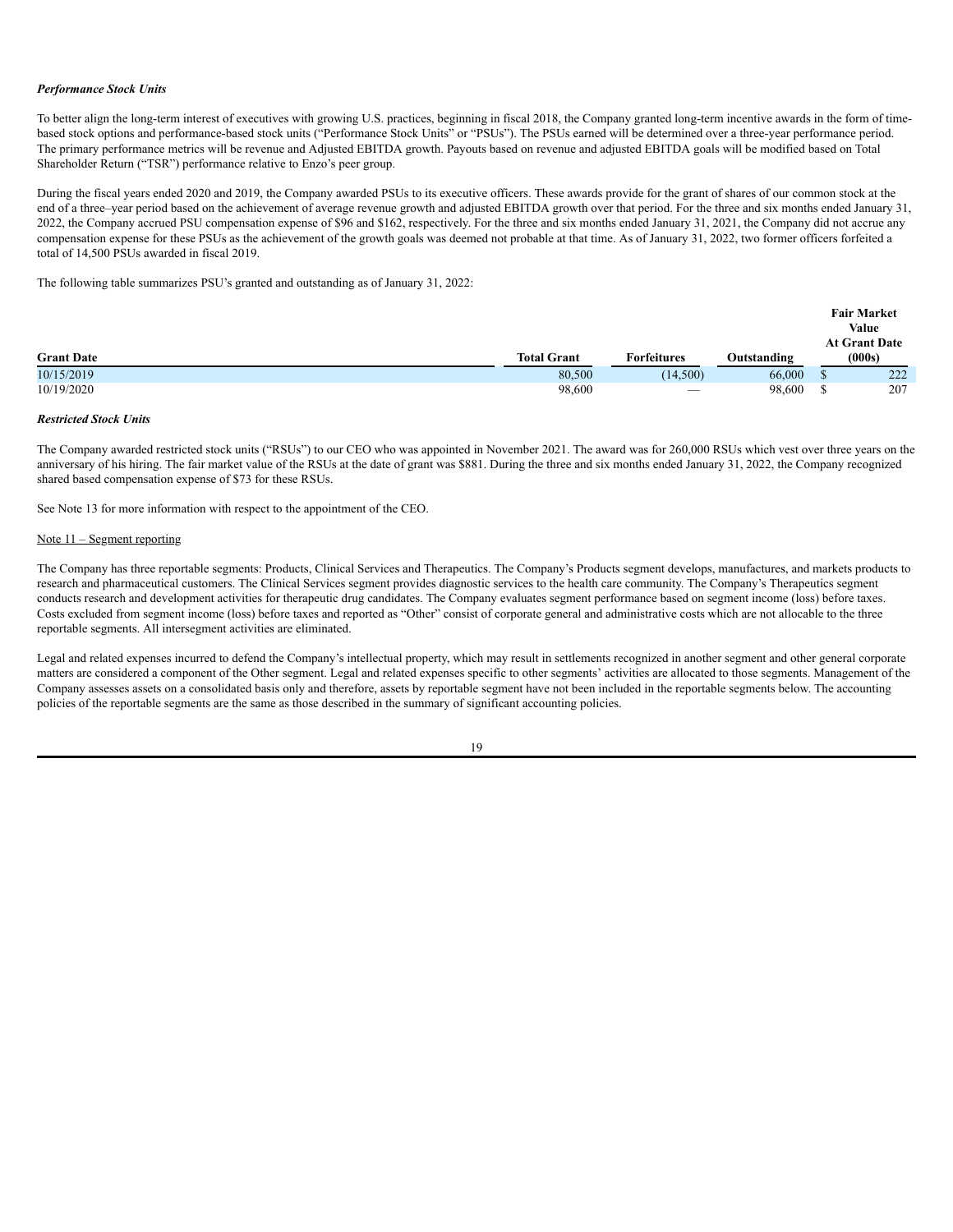The following financial information represents the operating results of the reportable segments of the Company:

| $\overline{\mathbb{S}}$<br>34,046<br>23,674<br>$\mathcal{S}$<br>10,372<br>$\mathbb{S}$<br>12,586<br>5,252<br>17,838<br>$\overline{\phantom{0}}$<br>89<br>711<br>20<br>820<br>6,811<br>3,039<br>4,616<br>Selling, general and administrative<br>14,466<br>$\overline{\phantom{0}}$<br>148<br>2,697<br>2,845<br>19,634<br>9,002<br>20<br>7,313<br>35,969<br>4,040<br>(7, 313)<br>1,370<br>(20)<br>(1, 923)<br>(3)<br>9<br>62<br>Interest, net<br>68<br>5<br>3<br>(358)<br>(350)<br>Other<br>Foreign exchange loss<br>(450)<br>(450)<br>Net income (loss)<br>(7,609)<br>(2,655)<br>932<br>\$<br>(20)<br>\$<br>\$<br>4,042<br>\$<br>\$<br>438<br>190<br>77<br>705<br>S<br>Share-based compensation included in above:<br>Selling, general and administrative<br>16<br>$\mathbf{1}$<br>650<br>667<br>12<br>12<br>\$<br>28<br>679<br>$\mathbf{1}$<br>650<br>\$<br>283<br>730<br>201<br>1,214<br><b>Clinical</b><br>Three months ended January 31, 2021<br><b>Services</b><br><b>Products</b><br><b>Therapeutics</b><br>Other<br>Consolidated<br>$\overline{\mathbb{S}}$<br>$\mathbb{S}$<br>Revenues - Services and Products<br>23,988<br>7,478<br>31,466<br>$\mathbb{S}$<br>Operating costs and expenses:<br>Cost of revenues<br>11,708<br>3,937<br>15,645<br>13<br>633<br>$\mathbb{S}$<br>Research and development<br>160<br>806<br>\$<br>1,979<br>Selling, general and administrative<br>2,593<br>16<br>11,013<br>6,425<br>Legal and related expenses<br>71<br>2,220<br>2,292<br>$\mathbf{1}$<br>Total operating costs and expenses<br>18,364<br>7,164<br>29<br>4,199<br>29,756<br>314<br>5,624<br>(29)<br>(4,199)<br>1,710<br>Other income (expense):<br>$\,$ 8 $\,$<br>(53)<br>(49)<br>(4)<br>Other<br>14<br>2<br>16<br>Foreign exchange gain<br>625<br>625<br>(29)<br>949<br>(4,252)<br>2,302<br>5,634<br>\$<br>\$<br>\$<br>\$<br>\$<br>Depreciation and amortization included above<br>381<br>\$<br>$\frac{188}{1}$<br>\$<br>66<br>$\underline{635}$<br>S<br>\$<br>$10\,$<br>136<br>16<br>162<br>14<br>14<br>$24\,$<br>16<br>176<br>136<br>$\mathbb{S}$<br>$\mathbb{S}$<br>\$<br>\$<br>S<br>Capital expenditures<br>341<br>\$<br>154<br>\$<br>$\mathbb{S}$<br>11<br>$\frac{506}{1}$<br>\$<br>\$ | Three months ended January 31, 2022          | <b>Clinical</b><br><b>Services</b> | <b>Products</b> | <b>Therapeutics</b> | Other | Consolidated |
|-------------------------------------------------------------------------------------------------------------------------------------------------------------------------------------------------------------------------------------------------------------------------------------------------------------------------------------------------------------------------------------------------------------------------------------------------------------------------------------------------------------------------------------------------------------------------------------------------------------------------------------------------------------------------------------------------------------------------------------------------------------------------------------------------------------------------------------------------------------------------------------------------------------------------------------------------------------------------------------------------------------------------------------------------------------------------------------------------------------------------------------------------------------------------------------------------------------------------------------------------------------------------------------------------------------------------------------------------------------------------------------------------------------------------------------------------------------------------------------------------------------------------------------------------------------------------------------------------------------------------------------------------------------------------------------------------------------------------------------------------------------------------------------------------------------------------------------------------------------------------------------------------------------------------------------------------------------------------------------------------------------------------------------------------------------------------------------------------------------------------------------------------------------------------------------------------|----------------------------------------------|------------------------------------|-----------------|---------------------|-------|--------------|
|                                                                                                                                                                                                                                                                                                                                                                                                                                                                                                                                                                                                                                                                                                                                                                                                                                                                                                                                                                                                                                                                                                                                                                                                                                                                                                                                                                                                                                                                                                                                                                                                                                                                                                                                                                                                                                                                                                                                                                                                                                                                                                                                                                                                 | Revenues                                     |                                    |                 |                     |       |              |
|                                                                                                                                                                                                                                                                                                                                                                                                                                                                                                                                                                                                                                                                                                                                                                                                                                                                                                                                                                                                                                                                                                                                                                                                                                                                                                                                                                                                                                                                                                                                                                                                                                                                                                                                                                                                                                                                                                                                                                                                                                                                                                                                                                                                 |                                              |                                    |                 |                     |       |              |
|                                                                                                                                                                                                                                                                                                                                                                                                                                                                                                                                                                                                                                                                                                                                                                                                                                                                                                                                                                                                                                                                                                                                                                                                                                                                                                                                                                                                                                                                                                                                                                                                                                                                                                                                                                                                                                                                                                                                                                                                                                                                                                                                                                                                 | Operating costs and expenses:                |                                    |                 |                     |       |              |
|                                                                                                                                                                                                                                                                                                                                                                                                                                                                                                                                                                                                                                                                                                                                                                                                                                                                                                                                                                                                                                                                                                                                                                                                                                                                                                                                                                                                                                                                                                                                                                                                                                                                                                                                                                                                                                                                                                                                                                                                                                                                                                                                                                                                 | Cost of revenues                             |                                    |                 |                     |       |              |
|                                                                                                                                                                                                                                                                                                                                                                                                                                                                                                                                                                                                                                                                                                                                                                                                                                                                                                                                                                                                                                                                                                                                                                                                                                                                                                                                                                                                                                                                                                                                                                                                                                                                                                                                                                                                                                                                                                                                                                                                                                                                                                                                                                                                 | Research and development                     |                                    |                 |                     |       |              |
|                                                                                                                                                                                                                                                                                                                                                                                                                                                                                                                                                                                                                                                                                                                                                                                                                                                                                                                                                                                                                                                                                                                                                                                                                                                                                                                                                                                                                                                                                                                                                                                                                                                                                                                                                                                                                                                                                                                                                                                                                                                                                                                                                                                                 |                                              |                                    |                 |                     |       |              |
|                                                                                                                                                                                                                                                                                                                                                                                                                                                                                                                                                                                                                                                                                                                                                                                                                                                                                                                                                                                                                                                                                                                                                                                                                                                                                                                                                                                                                                                                                                                                                                                                                                                                                                                                                                                                                                                                                                                                                                                                                                                                                                                                                                                                 | Legal fee expense                            |                                    |                 |                     |       |              |
|                                                                                                                                                                                                                                                                                                                                                                                                                                                                                                                                                                                                                                                                                                                                                                                                                                                                                                                                                                                                                                                                                                                                                                                                                                                                                                                                                                                                                                                                                                                                                                                                                                                                                                                                                                                                                                                                                                                                                                                                                                                                                                                                                                                                 | Total operating costs and expenses           |                                    |                 |                     |       |              |
|                                                                                                                                                                                                                                                                                                                                                                                                                                                                                                                                                                                                                                                                                                                                                                                                                                                                                                                                                                                                                                                                                                                                                                                                                                                                                                                                                                                                                                                                                                                                                                                                                                                                                                                                                                                                                                                                                                                                                                                                                                                                                                                                                                                                 |                                              |                                    |                 |                     |       |              |
|                                                                                                                                                                                                                                                                                                                                                                                                                                                                                                                                                                                                                                                                                                                                                                                                                                                                                                                                                                                                                                                                                                                                                                                                                                                                                                                                                                                                                                                                                                                                                                                                                                                                                                                                                                                                                                                                                                                                                                                                                                                                                                                                                                                                 | Operating income (loss)                      |                                    |                 |                     |       |              |
|                                                                                                                                                                                                                                                                                                                                                                                                                                                                                                                                                                                                                                                                                                                                                                                                                                                                                                                                                                                                                                                                                                                                                                                                                                                                                                                                                                                                                                                                                                                                                                                                                                                                                                                                                                                                                                                                                                                                                                                                                                                                                                                                                                                                 | Other income (expense):                      |                                    |                 |                     |       |              |
|                                                                                                                                                                                                                                                                                                                                                                                                                                                                                                                                                                                                                                                                                                                                                                                                                                                                                                                                                                                                                                                                                                                                                                                                                                                                                                                                                                                                                                                                                                                                                                                                                                                                                                                                                                                                                                                                                                                                                                                                                                                                                                                                                                                                 |                                              |                                    |                 |                     |       |              |
|                                                                                                                                                                                                                                                                                                                                                                                                                                                                                                                                                                                                                                                                                                                                                                                                                                                                                                                                                                                                                                                                                                                                                                                                                                                                                                                                                                                                                                                                                                                                                                                                                                                                                                                                                                                                                                                                                                                                                                                                                                                                                                                                                                                                 |                                              |                                    |                 |                     |       |              |
|                                                                                                                                                                                                                                                                                                                                                                                                                                                                                                                                                                                                                                                                                                                                                                                                                                                                                                                                                                                                                                                                                                                                                                                                                                                                                                                                                                                                                                                                                                                                                                                                                                                                                                                                                                                                                                                                                                                                                                                                                                                                                                                                                                                                 |                                              |                                    |                 |                     |       |              |
|                                                                                                                                                                                                                                                                                                                                                                                                                                                                                                                                                                                                                                                                                                                                                                                                                                                                                                                                                                                                                                                                                                                                                                                                                                                                                                                                                                                                                                                                                                                                                                                                                                                                                                                                                                                                                                                                                                                                                                                                                                                                                                                                                                                                 |                                              |                                    |                 |                     |       |              |
|                                                                                                                                                                                                                                                                                                                                                                                                                                                                                                                                                                                                                                                                                                                                                                                                                                                                                                                                                                                                                                                                                                                                                                                                                                                                                                                                                                                                                                                                                                                                                                                                                                                                                                                                                                                                                                                                                                                                                                                                                                                                                                                                                                                                 | Depreciation and amortization included above |                                    |                 |                     |       |              |
|                                                                                                                                                                                                                                                                                                                                                                                                                                                                                                                                                                                                                                                                                                                                                                                                                                                                                                                                                                                                                                                                                                                                                                                                                                                                                                                                                                                                                                                                                                                                                                                                                                                                                                                                                                                                                                                                                                                                                                                                                                                                                                                                                                                                 |                                              |                                    |                 |                     |       |              |
|                                                                                                                                                                                                                                                                                                                                                                                                                                                                                                                                                                                                                                                                                                                                                                                                                                                                                                                                                                                                                                                                                                                                                                                                                                                                                                                                                                                                                                                                                                                                                                                                                                                                                                                                                                                                                                                                                                                                                                                                                                                                                                                                                                                                 |                                              |                                    |                 |                     |       |              |
|                                                                                                                                                                                                                                                                                                                                                                                                                                                                                                                                                                                                                                                                                                                                                                                                                                                                                                                                                                                                                                                                                                                                                                                                                                                                                                                                                                                                                                                                                                                                                                                                                                                                                                                                                                                                                                                                                                                                                                                                                                                                                                                                                                                                 | Cost of revenues                             |                                    |                 |                     |       |              |
|                                                                                                                                                                                                                                                                                                                                                                                                                                                                                                                                                                                                                                                                                                                                                                                                                                                                                                                                                                                                                                                                                                                                                                                                                                                                                                                                                                                                                                                                                                                                                                                                                                                                                                                                                                                                                                                                                                                                                                                                                                                                                                                                                                                                 | Total                                        |                                    |                 |                     |       |              |
|                                                                                                                                                                                                                                                                                                                                                                                                                                                                                                                                                                                                                                                                                                                                                                                                                                                                                                                                                                                                                                                                                                                                                                                                                                                                                                                                                                                                                                                                                                                                                                                                                                                                                                                                                                                                                                                                                                                                                                                                                                                                                                                                                                                                 |                                              |                                    |                 |                     |       |              |
|                                                                                                                                                                                                                                                                                                                                                                                                                                                                                                                                                                                                                                                                                                                                                                                                                                                                                                                                                                                                                                                                                                                                                                                                                                                                                                                                                                                                                                                                                                                                                                                                                                                                                                                                                                                                                                                                                                                                                                                                                                                                                                                                                                                                 | Capital expenditures                         |                                    |                 |                     |       |              |
|                                                                                                                                                                                                                                                                                                                                                                                                                                                                                                                                                                                                                                                                                                                                                                                                                                                                                                                                                                                                                                                                                                                                                                                                                                                                                                                                                                                                                                                                                                                                                                                                                                                                                                                                                                                                                                                                                                                                                                                                                                                                                                                                                                                                 |                                              |                                    |                 |                     |       |              |
|                                                                                                                                                                                                                                                                                                                                                                                                                                                                                                                                                                                                                                                                                                                                                                                                                                                                                                                                                                                                                                                                                                                                                                                                                                                                                                                                                                                                                                                                                                                                                                                                                                                                                                                                                                                                                                                                                                                                                                                                                                                                                                                                                                                                 |                                              |                                    |                 |                     |       |              |
|                                                                                                                                                                                                                                                                                                                                                                                                                                                                                                                                                                                                                                                                                                                                                                                                                                                                                                                                                                                                                                                                                                                                                                                                                                                                                                                                                                                                                                                                                                                                                                                                                                                                                                                                                                                                                                                                                                                                                                                                                                                                                                                                                                                                 |                                              |                                    |                 |                     |       |              |
|                                                                                                                                                                                                                                                                                                                                                                                                                                                                                                                                                                                                                                                                                                                                                                                                                                                                                                                                                                                                                                                                                                                                                                                                                                                                                                                                                                                                                                                                                                                                                                                                                                                                                                                                                                                                                                                                                                                                                                                                                                                                                                                                                                                                 |                                              |                                    |                 |                     |       |              |
|                                                                                                                                                                                                                                                                                                                                                                                                                                                                                                                                                                                                                                                                                                                                                                                                                                                                                                                                                                                                                                                                                                                                                                                                                                                                                                                                                                                                                                                                                                                                                                                                                                                                                                                                                                                                                                                                                                                                                                                                                                                                                                                                                                                                 |                                              |                                    |                 |                     |       |              |
|                                                                                                                                                                                                                                                                                                                                                                                                                                                                                                                                                                                                                                                                                                                                                                                                                                                                                                                                                                                                                                                                                                                                                                                                                                                                                                                                                                                                                                                                                                                                                                                                                                                                                                                                                                                                                                                                                                                                                                                                                                                                                                                                                                                                 |                                              |                                    |                 |                     |       |              |
|                                                                                                                                                                                                                                                                                                                                                                                                                                                                                                                                                                                                                                                                                                                                                                                                                                                                                                                                                                                                                                                                                                                                                                                                                                                                                                                                                                                                                                                                                                                                                                                                                                                                                                                                                                                                                                                                                                                                                                                                                                                                                                                                                                                                 |                                              |                                    |                 |                     |       |              |
|                                                                                                                                                                                                                                                                                                                                                                                                                                                                                                                                                                                                                                                                                                                                                                                                                                                                                                                                                                                                                                                                                                                                                                                                                                                                                                                                                                                                                                                                                                                                                                                                                                                                                                                                                                                                                                                                                                                                                                                                                                                                                                                                                                                                 |                                              |                                    |                 |                     |       |              |
|                                                                                                                                                                                                                                                                                                                                                                                                                                                                                                                                                                                                                                                                                                                                                                                                                                                                                                                                                                                                                                                                                                                                                                                                                                                                                                                                                                                                                                                                                                                                                                                                                                                                                                                                                                                                                                                                                                                                                                                                                                                                                                                                                                                                 |                                              |                                    |                 |                     |       |              |
|                                                                                                                                                                                                                                                                                                                                                                                                                                                                                                                                                                                                                                                                                                                                                                                                                                                                                                                                                                                                                                                                                                                                                                                                                                                                                                                                                                                                                                                                                                                                                                                                                                                                                                                                                                                                                                                                                                                                                                                                                                                                                                                                                                                                 |                                              |                                    |                 |                     |       |              |
|                                                                                                                                                                                                                                                                                                                                                                                                                                                                                                                                                                                                                                                                                                                                                                                                                                                                                                                                                                                                                                                                                                                                                                                                                                                                                                                                                                                                                                                                                                                                                                                                                                                                                                                                                                                                                                                                                                                                                                                                                                                                                                                                                                                                 | Operating income (loss)                      |                                    |                 |                     |       |              |
|                                                                                                                                                                                                                                                                                                                                                                                                                                                                                                                                                                                                                                                                                                                                                                                                                                                                                                                                                                                                                                                                                                                                                                                                                                                                                                                                                                                                                                                                                                                                                                                                                                                                                                                                                                                                                                                                                                                                                                                                                                                                                                                                                                                                 |                                              |                                    |                 |                     |       |              |
|                                                                                                                                                                                                                                                                                                                                                                                                                                                                                                                                                                                                                                                                                                                                                                                                                                                                                                                                                                                                                                                                                                                                                                                                                                                                                                                                                                                                                                                                                                                                                                                                                                                                                                                                                                                                                                                                                                                                                                                                                                                                                                                                                                                                 | Interest                                     |                                    |                 |                     |       |              |
|                                                                                                                                                                                                                                                                                                                                                                                                                                                                                                                                                                                                                                                                                                                                                                                                                                                                                                                                                                                                                                                                                                                                                                                                                                                                                                                                                                                                                                                                                                                                                                                                                                                                                                                                                                                                                                                                                                                                                                                                                                                                                                                                                                                                 |                                              |                                    |                 |                     |       |              |
|                                                                                                                                                                                                                                                                                                                                                                                                                                                                                                                                                                                                                                                                                                                                                                                                                                                                                                                                                                                                                                                                                                                                                                                                                                                                                                                                                                                                                                                                                                                                                                                                                                                                                                                                                                                                                                                                                                                                                                                                                                                                                                                                                                                                 |                                              |                                    |                 |                     |       |              |
|                                                                                                                                                                                                                                                                                                                                                                                                                                                                                                                                                                                                                                                                                                                                                                                                                                                                                                                                                                                                                                                                                                                                                                                                                                                                                                                                                                                                                                                                                                                                                                                                                                                                                                                                                                                                                                                                                                                                                                                                                                                                                                                                                                                                 | Net income (loss)                            |                                    |                 |                     |       |              |
|                                                                                                                                                                                                                                                                                                                                                                                                                                                                                                                                                                                                                                                                                                                                                                                                                                                                                                                                                                                                                                                                                                                                                                                                                                                                                                                                                                                                                                                                                                                                                                                                                                                                                                                                                                                                                                                                                                                                                                                                                                                                                                                                                                                                 |                                              |                                    |                 |                     |       |              |
|                                                                                                                                                                                                                                                                                                                                                                                                                                                                                                                                                                                                                                                                                                                                                                                                                                                                                                                                                                                                                                                                                                                                                                                                                                                                                                                                                                                                                                                                                                                                                                                                                                                                                                                                                                                                                                                                                                                                                                                                                                                                                                                                                                                                 |                                              |                                    |                 |                     |       |              |
|                                                                                                                                                                                                                                                                                                                                                                                                                                                                                                                                                                                                                                                                                                                                                                                                                                                                                                                                                                                                                                                                                                                                                                                                                                                                                                                                                                                                                                                                                                                                                                                                                                                                                                                                                                                                                                                                                                                                                                                                                                                                                                                                                                                                 |                                              |                                    |                 |                     |       |              |
|                                                                                                                                                                                                                                                                                                                                                                                                                                                                                                                                                                                                                                                                                                                                                                                                                                                                                                                                                                                                                                                                                                                                                                                                                                                                                                                                                                                                                                                                                                                                                                                                                                                                                                                                                                                                                                                                                                                                                                                                                                                                                                                                                                                                 | Share-based compensation included in above:  |                                    |                 |                     |       |              |
|                                                                                                                                                                                                                                                                                                                                                                                                                                                                                                                                                                                                                                                                                                                                                                                                                                                                                                                                                                                                                                                                                                                                                                                                                                                                                                                                                                                                                                                                                                                                                                                                                                                                                                                                                                                                                                                                                                                                                                                                                                                                                                                                                                                                 | Selling, general and administrative          |                                    |                 |                     |       |              |
|                                                                                                                                                                                                                                                                                                                                                                                                                                                                                                                                                                                                                                                                                                                                                                                                                                                                                                                                                                                                                                                                                                                                                                                                                                                                                                                                                                                                                                                                                                                                                                                                                                                                                                                                                                                                                                                                                                                                                                                                                                                                                                                                                                                                 | Cost of revenues                             |                                    |                 |                     |       |              |
|                                                                                                                                                                                                                                                                                                                                                                                                                                                                                                                                                                                                                                                                                                                                                                                                                                                                                                                                                                                                                                                                                                                                                                                                                                                                                                                                                                                                                                                                                                                                                                                                                                                                                                                                                                                                                                                                                                                                                                                                                                                                                                                                                                                                 | Total                                        |                                    |                 |                     |       |              |
|                                                                                                                                                                                                                                                                                                                                                                                                                                                                                                                                                                                                                                                                                                                                                                                                                                                                                                                                                                                                                                                                                                                                                                                                                                                                                                                                                                                                                                                                                                                                                                                                                                                                                                                                                                                                                                                                                                                                                                                                                                                                                                                                                                                                 |                                              |                                    |                 |                     |       |              |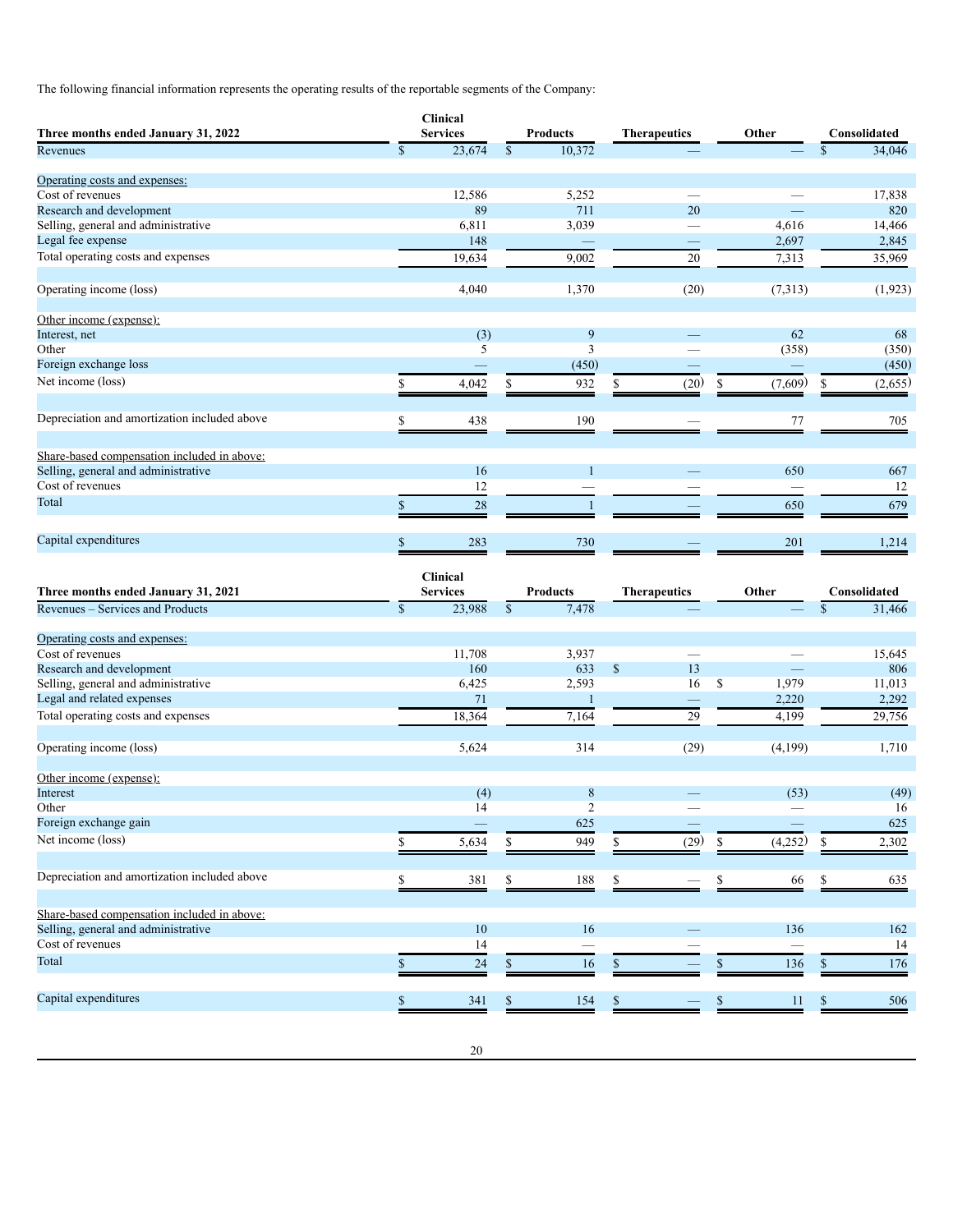|                                              | <b>Clinical</b> |                 |                    |                     |    |           |   |              |
|----------------------------------------------|-----------------|-----------------|--------------------|---------------------|----|-----------|---|--------------|
| Six months ended January 31, 2022            | <b>Services</b> | <b>Products</b> |                    | <b>Therapeutics</b> |    | Other     |   | Consolidated |
| Revenues – Services and Products             | \$<br>43,415    | \$<br>17,150    |                    |                     |    |           |   | 60,565       |
| Operating costs and expenses:                |                 |                 |                    |                     |    |           |   |              |
| Cost of revenues                             | 23,789          | 9,322           |                    |                     |    |           |   | 33,111       |
| Research and development                     | 96              | 1,443           | \$                 | 25                  |    |           |   | 1,564        |
| Selling, general and administrative          | 12,812          | 6,134           |                    |                     | \$ | 6,572     |   | 25,518       |
| Legal and related expenses                   | 205             | 13              |                    |                     |    | 3,909     |   | 4,127        |
| Total operating costs and expenses           | 36,902          | 16,912          |                    | 25                  |    | 10,481    |   | 64,320       |
| Operating income (loss)                      | 6,513           | 238             |                    | (25)                |    | (10, 481) |   | (3,755)      |
| Other income (expense):                      |                 |                 |                    |                     |    |           |   |              |
| Interest                                     | (5)             | 18              |                    |                     |    | 94        |   | 107          |
| Other                                        | 54              | 5               |                    |                     |    | (554)     |   | (495)        |
| Foreign exchange (loss)                      |                 | (831)           |                    |                     |    |           |   | (831)        |
| Net income (loss)                            | 6,562           | (570)           |                    | (25)                | S  | (10, 941) |   | (4,974)      |
| Depreciation and amortization included above | 856             | \$<br>402       | \$                 |                     | S  | 148       |   | 1,406        |
| Share-based compensation included in above:  |                 |                 |                    |                     |    |           |   |              |
| Selling, general and administrative          | 36              |                 |                    |                     |    | 842       |   | 879          |
| Cost of revenues                             | 16              |                 |                    |                     |    |           |   | 16           |
| Total                                        | 52              |                 |                    |                     |    | 842       | S | 895          |
| Capital expenditures                         | 593             | 1,216           | $\mathbf{\hat{S}}$ |                     |    | 438       |   | 2,247        |
|                                              |                 |                 |                    |                     |    |           |   |              |

| Six months ended January 31, 2021                       |              | <b>Clinical</b><br><b>Services</b> |              | <b>Products</b> |               | <b>Therapeutics</b> |               | Other   |     | Consolidated |
|---------------------------------------------------------|--------------|------------------------------------|--------------|-----------------|---------------|---------------------|---------------|---------|-----|--------------|
| Revenues – Services and Products                        | $\mathbb{S}$ | 45,211                             | $\mathbb{S}$ | 14,910          |               |                     |               |         | \$  | 60,121       |
| Operating costs and expenses:                           |              |                                    |              |                 |               |                     |               |         |     |              |
| Cost of revenues                                        |              | 24,703                             |              | 7,700           |               |                     |               |         |     | 32,403       |
| Research and development                                |              | 281                                |              | 1,225           | $\mathsf{\$}$ | 46                  |               |         |     | 1,552        |
| Selling, general and administrative                     |              | 12,523                             |              | 5,038           |               | 33                  | <sup>\$</sup> | 3,433   |     | 21,027       |
| Legal and related expenses                              |              | 96                                 |              | 6               |               |                     |               | 2,830   |     | 2,932        |
| Total operating costs and expenses                      |              | 37,603                             |              | 13,969          |               | 79                  |               | 6,263   |     | 57,914       |
| Operating income (loss)                                 |              | 7,608                              |              | 941             |               | (79)                |               | (6,263) |     | 2,207        |
| Other income (expense):                                 |              |                                    |              |                 |               |                     |               |         |     |              |
| Interest                                                |              | (10)                               |              | 18              |               |                     |               | (108)   |     | (100)        |
| Other                                                   |              | 29                                 |              | 4               |               |                     |               |         |     | 33           |
| Foreign exchange gain                                   |              |                                    |              | 461             |               |                     |               |         |     | 461          |
| Net income (loss)                                       |              | 7,627                              |              | 1,424           | \$            | (79)                | \$            | (6,371) | \$  | 2,601        |
| Depreciation and amortization included above            |              | 790                                | \$           | 373             | \$            |                     |               | 132     | \$. | 1,295        |
|                                                         |              |                                    |              |                 |               |                     |               |         |     |              |
| Share-based compensation included in above:             |              |                                    |              |                 |               |                     |               |         |     |              |
| Selling, general and administrative<br>Cost of revenues |              | 19                                 |              | 32              |               |                     |               | 265     |     | 316          |
|                                                         |              | 27                                 |              |                 |               |                     |               |         |     | 27           |
| Total                                                   |              | 46                                 |              | 32              |               |                     |               | 265     |     | 343          |
| Capital expenditures                                    | \$           | 881                                | S            | 198             | <sup>\$</sup> |                     |               | 44      | S   | 1,123        |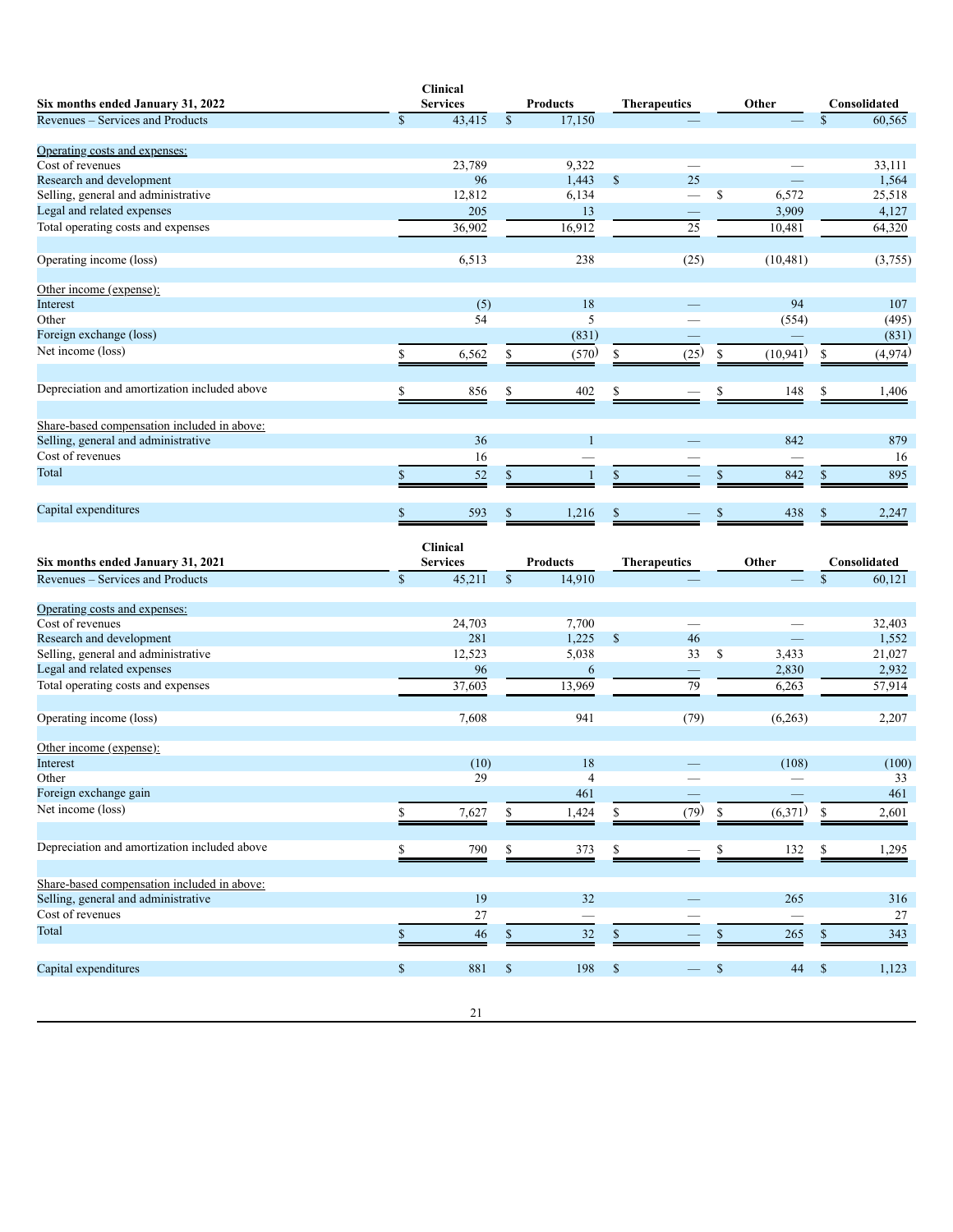### Note 12 Contingencies

The Company has brought cases in the United States District Court for the District of Delaware ("the Court"), alleging patent infringement against various companies. In 2017, the Court ruled that the asserted claims of the '180 and '405 Patents are invalid for nonenablement in cases involving Abbott, Becton Dickinson, Gen-Probe, Hologic, and Roche. That ruling was affirmed by the United States Court of Appeals for the Federal Circuit ("Federal Circuit") in June 2019. Enzo subsequently filed a petition for certiorari regarding the invalidity ruling for the '180 and '405 Patents in February 2020; the Supreme Court denied Enzo's petition on March 30, 2020. There are currently two cases that were originally brought by the Company in the Court. In those two cases, Enzo alleges patent infringement against Becton Dickinson Defendants and Roche Defendants, respectively. The claims in those cases involve the '197 Patent. Both cases are stayed.

In separate inter partes review proceedings before the U.S. Patent and Trademark Office (PTO) involving, among others, Becton Dickinson, certain claims of the '197 Patent were found unpatentable as anticipated or obvious and cancelled by the Patent Trial and Appeals Board ("Board"). Enzo appealed that decision to the Federal Circuit. On August 16, 2019, the Federal Circuit affirmed the Board's decision, finding that each of the challenged claims is unpatentable. The Company filed a petition for rehearing and rehearing en banc on October 30, 2019, which the Federal Circuit denied on December 4, 2019. The Company filed a petition for certiorari with the Supreme Court on March 3, 2020, which was denied.

In April 2019, the Company entered into an agreement with Hologic and Grifols, resolving litigation resulting from four cases originally brought by the Company in the Court. As a result, Enzo dismissed (1) a stayed patent litigation regarding the '180 and '197 Patent against Hologic in the Court; (2) the Consolidated Appeals against Gen-Probe and Hologic resulting from two cases filed in the Court, and (3) the Company's appeal in the litigation involving the '581 Patent that involved both Hologic and Grifols. As a result of the agreement with Hologic, Hologic withdrew from Enzo's Federal Circuit appeal of the Board's adverse rulings in the *inter partes* review proceedings regarding the '197 Patent filed by Hologic and joined by Becton Dickinson mentioned above.

On September 2, 2021, the PTO issued a non-final office action in an ex parte reexamination concerning the '197 Patent. In the office action, the PTO rejected certain claims of the '197 Patent under 35 U.S.C. § 102 and for nonstatutory double-patenting. Enzo's response to the office action is forthcoming.

On February 5, 2020, Harbert Discovery Fund, LP and Harbert Discovery Co-Investment Fund I, LP ("HDF") brought an action in the United States District Court for the Southern District of New York against the Company and five of its present or former Directors, Dr. Elazar Rabbani, Barry W. Weiner, Dr. Bruce A. Hanna, Dov Perlysky and Rebecca Fischer. On March 26, 2020, HDF filed an amended complaint against the same defendants. Count I asserted the Company violated Section 14(a) of the Securities and Exchange Act of 1934 and Rule 14a-9 thereunder by disseminating proxy materials that made two purportedly false statements: (a) a "January 28, 2020 Enzo press release that [purportedly] falsely stated that the Annual Meeting would be 'delayed' by action of the Board to February 25, 2020 when, in fact, the Annual Meeting would convene as planned on January 31, 2020", and (b) a "January 31 Enzo Proxy that [purportedly] falsely stated that the Proposed By-Law Amendment [to Article II, Section 9] would be approved if it received…a majority of the votes….rather than the required Supermajority Vote as provided for in the Charter. "Count II asserted a claim against the individual defendants under Section 20(a) of the Exchange Act premised on Enzo's purported violation of Section 14(a) and Rule 14a-9. Count III asserted the individual defendants breached their fiduciary duty, based on the same conduct and by seeking to entrench themselves. Finally, Count IV purported to assert a derivative claim for a declaration that any amendment to Article II, Section 2 requires the approval of 80% of Enzo's shareholders. On July 16, 2020, the day before the defendants' motion to dismiss was due, HDF asked the Court to dismiss their claims without prejudice. Defendants asked HDF to dismiss the claims with prejudice, but they refused. On July 17, 2020, the Court dismissed the claims without prejudice.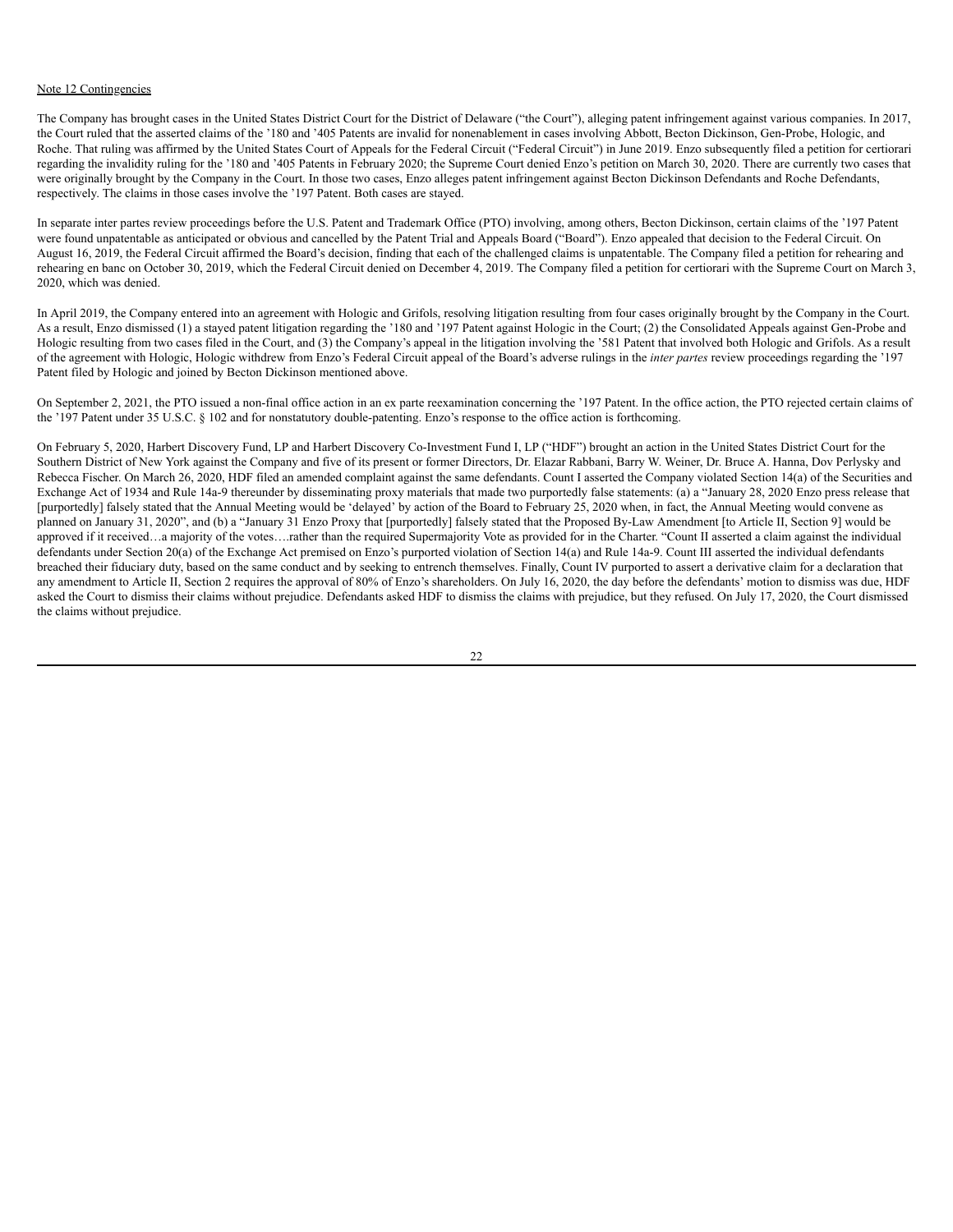On November 27, 2020, the Company brought an action in the United States District Court for the Southern District of New York against Harbert Discovery Fund, LP, Harbert Discovery Co-Investment Fund I, LP, Harbert Fund Advisors, Inc., Harbert Management Corp. and Kenan Lucas (together, "Harbert"). The Company alleges Harbert made false and misleading representations, or omitted to state material facts necessary to make their statements not misleading, in proxy materials they disseminated seeking the election to the Company's Board of Directors at its 2019 Annual Meeting of two candidates they nominated, in violation of Section 14(a) of the 1934 Exchange Act and Rule 14a-9 thereunder. The Company seeks damages and injunctive relief. On February 15, 2021, Harbert filed a motion to dismiss. On March 8, 2021, the Company filed its opposition to that motion. On March 18, 2021 Harbert filed their reply in further support of the motion. On September 28, 2021, the Court denied the motion with respect to the Company's misrepresentation claims and granted it with respect to its omissions claim. On October 12, 2021, HDF filed six counterclaims against the Company and present and former directors Dr. Elazar Rabbani, Barry W. Weiner, Dr. Bruce A. Hanna, Dov Perlysky, Rebeca Fischer, Dr. Mary Tagliaferri and Dr. Ian B. Walters. HDF claims the Company made false and misleading representations in proxy materials it disseminated in connection with its 2019 Annual Meeting, in violation of Section 14(a) of the 1934 Exchange Act and Rule 14a-9 thereunder, and that the Company's directors at that time are liable under Section 20(a) of the Exchange Act for the Company's purported misstatements. HDF also claims that current and former Company directors breached their fiduciary duties by taking four corporate actions: (a) adjourning the 2019 meeting for 25 days; (b) purportedly causing the two Harbert candidates for director, who were elected at the 2019 Meeting, to resign in November 2020; (c) authorizing the November 27, 2020 Lawsuit; and (d) not accepting Dr. Rabbani's resignation as a director in March 2021. On November 10, 2021, the Company and the other counterclaim defendants moved to dismiss the counterclaims. On November 22, 2021, HDF filed its opposition to that motion. On November 26, 2021, the Company and the other counterclaim defendants filed their reply brief in further support of their motion to dismiss. On December 9, 2021, the Court granted the motion to dismiss except with respect to the counterclaim that Enzo violated the securities law by announcing on January 20, 2020 that it had decided to "delay" the 2019 annual meeting when it intended to convene and adjourn the meeting (the "Delay Statement") and the counterclaims that the Company's directors at that time violated Section 20(a) of the Exchange Act and breached their fiduciary duties in connection with the Delay Statement. The Court has allowed HDF to move for leave to replead with respect to its counterclaims that were dismissed.

There can be no assurance that the Company will be successful in any of these litigations. Even if the Company is not successful, management does not believe that there will be a significant adverse monetary impact on the Company. The Company is party to other claims, legal actions, complaints, and contractual disputes that arise in the ordinary course of business. The Company believes that any liability that may ultimately result from the resolution of these matters will not, individually or in the aggregate, have a material adverse effect on its financial position or results of operations.

As described in Note 3, third-party payers, including government programs, may decide to deny payment or recoup payments for testing that they contend was improperly billed or not medically necessary, against their coverage determinations, or for which they believe they have otherwise overpaid (including as a result of their own error), and we may be required to refund payments already received.

# **Note 13 – Appointment and Departure of Certain Officers**

Effective November 8, 2021, Enzo appointed Hamid Erfanian as Chief Executive Officer and granted equity awards to him comprised of restricted stock units (RSUs) for 260,000 shares of the common stock of the Company and options to purchase 700,000 shares of common stock of the Company. The RSUs and options are scheduled to vest over three years, with one-third of the units vesting on each of the first three anniversaries of the grant date, subject to certain requirements, including Mr. Erfanian's continued service as an employee of the Company through the applicable vesting dates. The exercise price of the options is \$3.39, the closing price of the Company's common stock on November 8, 2021, the grant date. The equity awards were granted outside of the Company's Amended and Restated 2011 Incentive Plan but generally have terms and conditions consistent with those set forth in that plan. The Company filed a Form S-8 covering these equity awards.

On January 21, 2022, Elazar Rabbani, Ph.D., the Company's co-founder and Chief Executive Officer, was provided a notice of termination of his employment by the Company. His termination will be effective April 21, 2022, which is 90 days from the date of notice. Dr. Rabbani remains a director of the Company. Dr. Rabbani is a party to an employment agreement with the Company, which entitles him to certain termination benefits, including severance pay, acceleration of vesting of share-based compensation, continuation of benefits and tax gross up certain of these termination benefits. Based on the terms of his employment agreement, the Company estimated and accrued a charge of \$2,600, included in Selling, general and administrative expenses for the three and six months ended January 31, 2022. This charge is partially offset by the reversal of accrued annual bonuses made based on Dr. Rabbani's contract.

On February 25, 2022, Barry Weiner, the Company's co-founder and President, notified the Company that he was terminating his employment as President of the Company for "Good Reason" as defined in his employment agreement. The Company has accepted Mr. Weiner's termination effective April 19, 2022 but disagrees with Mr. Weiner's assertion regarding "Good Reason." As of January 31, 2022 and to date, the Company has not accrued any charges related to Mr. Weiner's termination.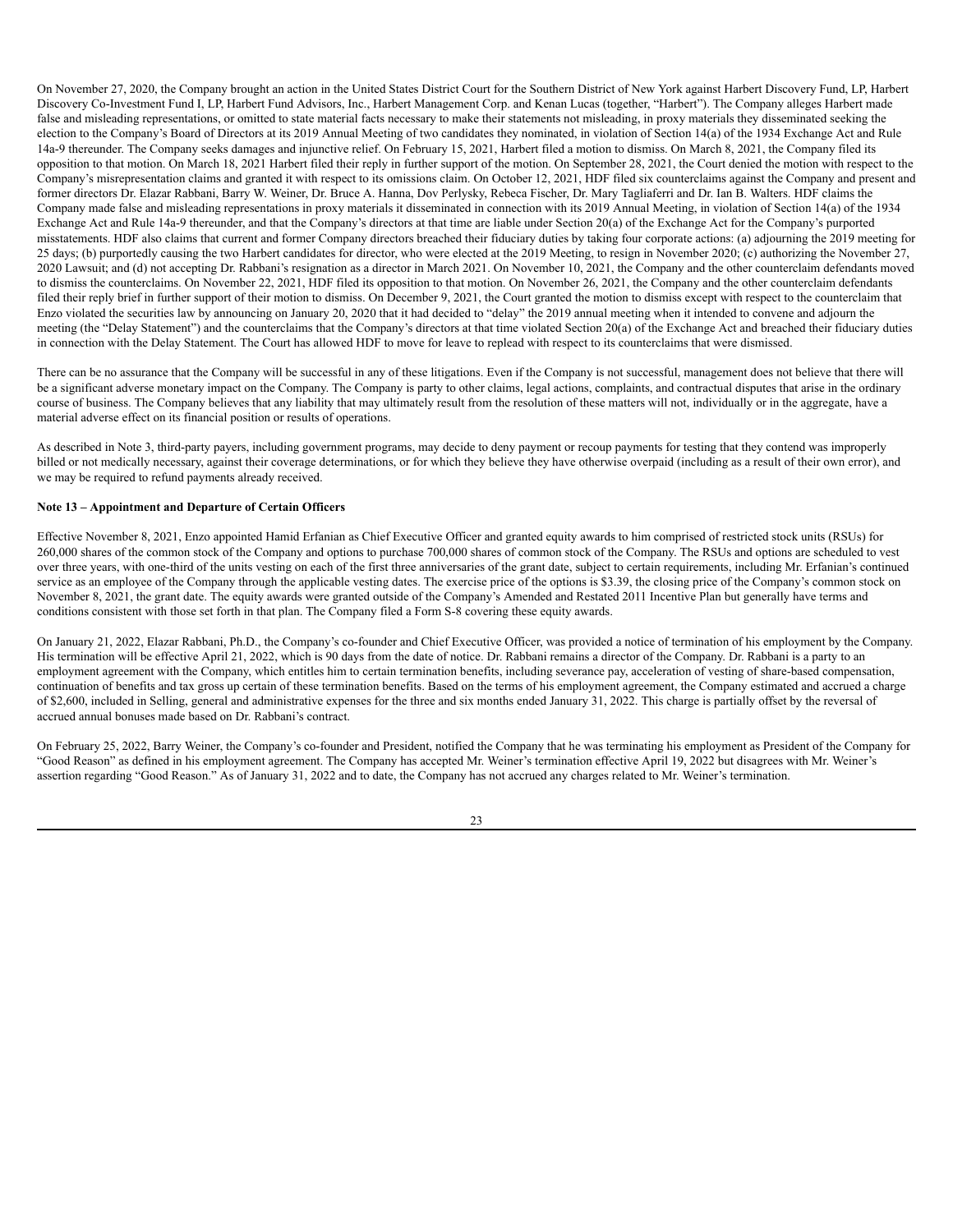#### <span id="page-25-0"></span>**Item 2. Management's Discussion and Analysis of Financial Condition and Results of Operations**

The following discussion of our financial condition and results of operations should be read in conjunction with our consolidated financial statements and related notes and other information included elsewhere in this Quarterly Report on Form 10-Q.

### **Forward-Looking Statements**

Our disclosure and analysis in this report, including but not limited to the information discussed in this Item 2, contain forward-looking information about our Company's financial results and estimates, business prospects and products in research and development that involve substantial risks and uncertainties. From time to time, we also may provide oral or written forward-looking statements in other materials we release to the public. Forward-looking statements give our current expectations or forecasts of future events. You can identify these statements by the fact that they do not relate strictly to historic or current facts. They use words such as "anticipate", "estimate", "expect", "project", "intend", "plan", "believe", "will", and other words and terms of similar meaning in connection with any discussion of future operations or financial performance.

In particular, these include statements relating to future actions, prospective products or product approvals, future performance or results of current and anticipated products, sales efforts, expenses, interest rates, foreign currency rates, intellectual property matters, the outcome of contingencies, such as legal proceedings, impacts of the COVID-19 pandemic and measures we have taken in response, and financial results. We cannot guarantee that any forward-looking statement will be realized, although we believe we have been prudent in our plans and assumptions. Achievement of future results is subject to risks, uncertainties and inaccurate assumptions. Should known or unknown risks or uncertainties materialize, or should underlying assumptions prove inaccurate, actual results could vary materially from past results and those anticipated, estimated or projected. As a result, investors are cautioned not to place undue reliance on any of our forward-looking statements. Investors should bear this in mind as they consider forward-looking statements. We do not assume any obligation to update or revise any forward-looking statement that we make, even if new information becomes available or other events occur in the future. We are also affected by other factors that may be identified from time to time in our filings with the Securities and Exchange Commission, some of which are set forth in Item 1A - Risk Factors in our Form 10-K filing for the July 31, 2021 fiscal year. You are advised to consult any further disclosures we make on related subjects in our Forms 10-Q, 8-K and 10-K reports to the Securities and Exchange Commission. Although we have attempted to provide a list of important factors which may affect our business, investors are cautioned that other factors may prove to be important in the future and could affect our operating results.

You should understand that it is not possible to predict or identify all such factors or to assess the impact of each factor or combination of factors on our business. Consequently, you should not consider any such list to be a complete set of all potential risks or uncertainties.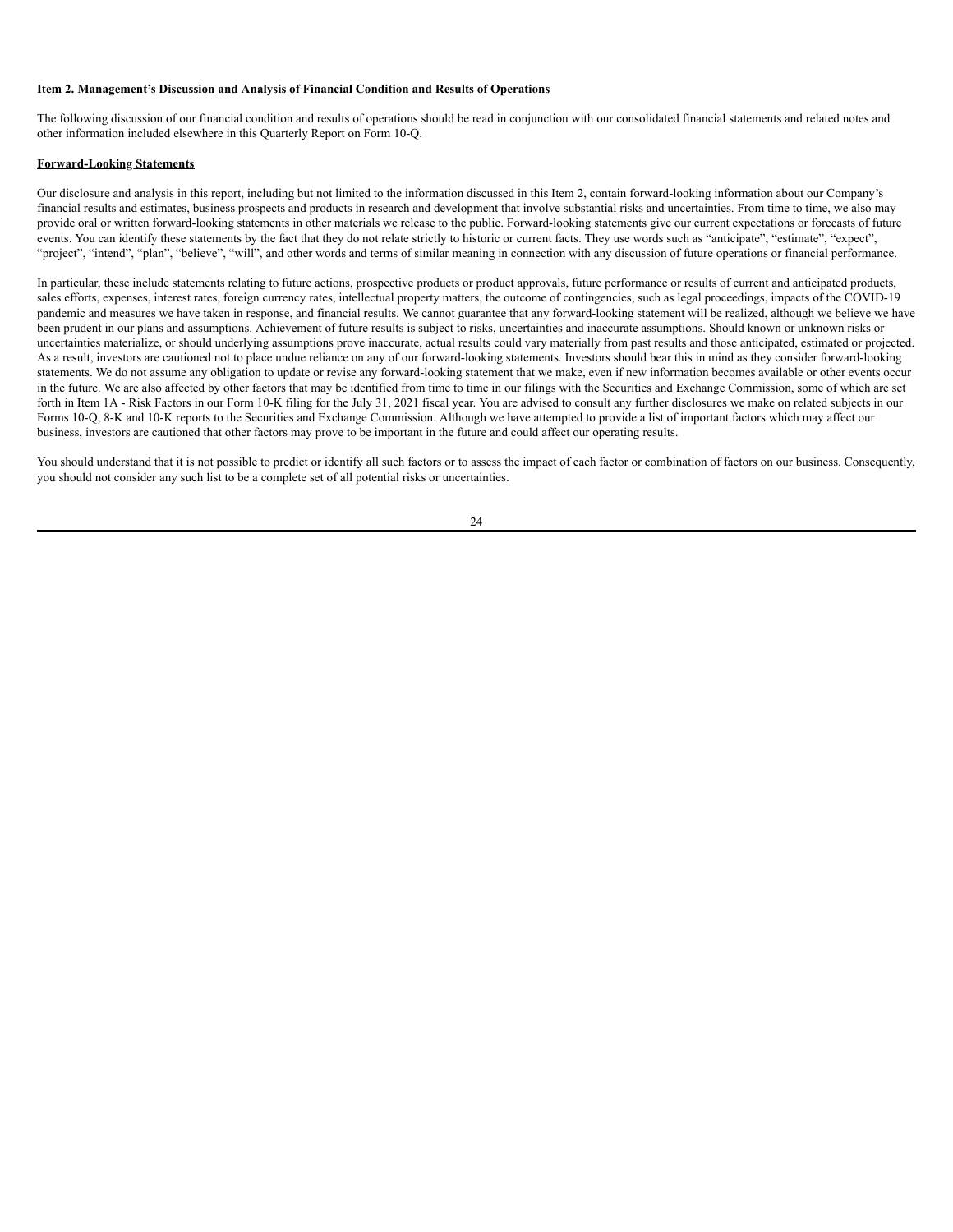#### **Impact of COVID-19 pandemic**

COVID-19 has severely impacted the economy of the United States and other countries around the world. Federal, state and local governmental policies and initiatives designed to reduce the transmission of COVID-19 and its variants have resulted in, among other things, a significant reduction in physician office visits, the cancellation of elective medical procedures, customers of our products closing or severely curtailing their operations (voluntarily or in response to government orders), and the adoption of work-from-home or shelter-in-place policies. The COVID-19 impact on the Company's operations is consistent with the overall industry and publicly issued statements from competitors, partners, and vendors.

Enzo was granted FDA Emergency Use Authorizations (EUAs) and EUA extensions for our molecular diagnostic and serological testing for COVID-19 and related antibody testing options, for our sample collection kit, an innovative virus-inactivating specimen collection media that lessens transmission risks for healthcare providers and clinical laboratory personnel, for our use of pooled samples, and for our rapid extraction method. Other innovations include the development of more relevant positive controls for the tests, and improved sensitivity. During the fiscal year ended July 31, 2021, we experienced growing demand for COVID-19 testing and we made significant investments to expand our capacity throughout the period in order to satisfy the demand, which substantially increased our testing volumes.

While the Company anticipates that COVID-19 will continue to impact its business in the second half of fiscal 2022 and potentially beyond, the Company expects that increases in vaccination rates and booster shots, the development of new therapeutics and greater availability of rapid COVID-19 tests should result in a continued, significant decline in demand for COVID-19 Testing, in the Company's region. As a result, COVID-19 Testing demand in fiscal year 2022 is not anticipated to match 2021 levels. Global supply chain issues due to the pandemic continue to hamper both the manufacturing of products within the life science segment as well as testing capabilities in the clinical laboratory.

#### **Overview**

Enzo Biochem, Inc. (the "Company" "we", "our" or "Enzo") is an integrated diagnostics, clinical lab, and life sciences company focused on delivering and applying advanced technology capabilities to produce affordable reliable products and services that enable our customers to meet their clinical needs. Through a connection with the market, we provide advanced biotechnology solutions to the global community as affordable and flexible quality products and services. We develop, manufacture and sell our proprietary technology solutions and platforms to clinical laboratories, specialty clinics, researchers and physicians globally. Enzo's structure and business strategy represent the culmination of years of extensive planning and work. The Company has the unique ability to offer low cost, high performance products and services for diagnostic testing, which ideally positions us to capitalize on the reimbursement pressures facing diagnostic labs. Our pioneering work in genomic analysis coupled with our extensive patent estate and enabling platforms have positioned the Company to continue to play an important role in the rapidly growing molecular medicine marketplaces.

Enzo develops low cost diagnostic platform products and related services. Our platform development includes automation-compatible reagent systems and associated products for sample collection and processing through analysis. We develop affordable products and services to improve healthcare, one of the greatest challenges today. Enzo combines over 40 years of expertise in technology development with assay development capabilities and diagnostic testing services to create high performance, cost-effective, and open assay solutions. The ability to combine these assets in one company is unique. With our strong intellectual property portfolio integrated with assay development know-how, production, distribution, validation and services capabilities, we have enabled sustainable products and services for a market that is facing increasing pressure in costs and reimbursement

Enzo technology solutions and platforms and unique operational structure are designed to reduce overall healthcare costs for both government and private insurers. Our proprietary technology platforms reduces our customers' need for multiple, specialized instruments, and offer a variety of high throughput capabilities together with a demonstrated high level of accuracy and reproducibility. Our genetic test panels are focused on large and growing markets primarily in the areas of personalized medicine, women's health, infectious diseases and genetic disorders.

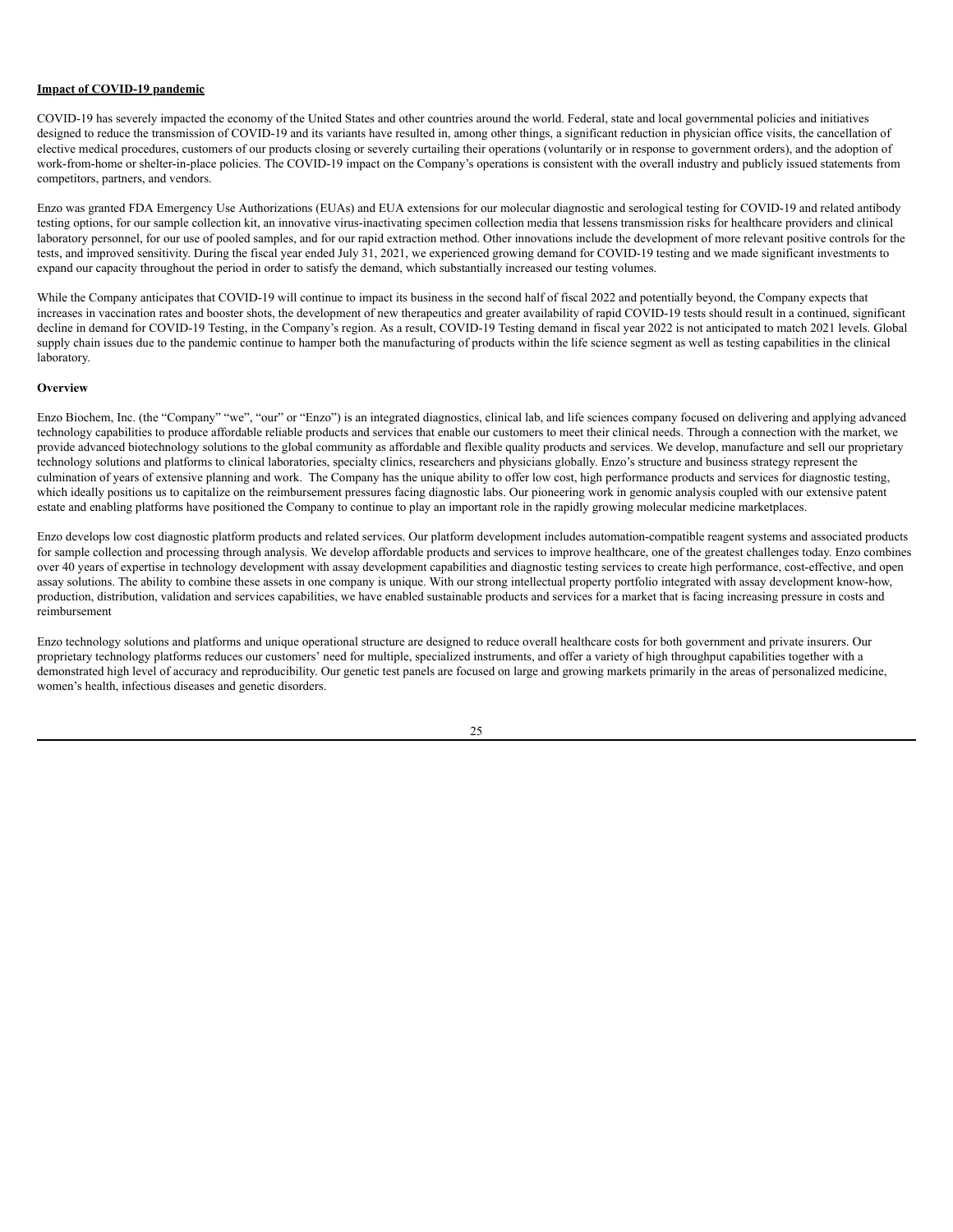In the course of our research and development activities, we have built a substantial portfolio of intellectual property assets, comprised of approximately 472 issued patents worldwide and over 64 pending patent applications, along with extensive enabling technologies and platforms.

Below are brief descriptions of each of our operating segments (See Note 11 in the Notes to Consolidated Financial Statements):

**Enzo Clinical Services** is a clinical reference laboratory providing a wide range of clinical services to physicians, medical centers, other clinical labs and pharmaceutical companies. The Company believes having a Clinical Laboratory Improvement Amendments of 1988 ("CLIA") certified and College of American Pathologists ("CAP") accredited medical laboratory located in New York provides us the opportunity to more rapidly introduce cutting edge products and services to the clinical marketplace. Enzo Clinical Labs offers an extensive menu of molecular and other clinical laboratory tests and procedures used in patient care by physicians to establish or support a diagnosis, monitor treatment or medication, and search for an otherwise undiagnosed condition. Our laboratory is equipped with state-of-the-art communication and connectivity solutions enabling the rapid transmission, analysis and interpretation of generated data. We operate a full service clinical laboratory in Farmingdale, New York, a network of over 30 patient service centers throughout New York, New Jersey and Connecticut, two free standing "STAT" or rapid response laboratories in New York City and Connecticut, an inhouse logistics department, and an information technology department. Under our license in New York State, we are able to offer testing services to clinical laboratories and physicians nationwide.

The Clinical Laboratory Services reporting unit is impacted by various risk factors, including among others, reduced reimbursements from third party payers for testing performed and from recent health care legislation. Despite the growth we have experienced in previous years, there can be no assurance future growth can be achieved. The introduction of new molecular and esoteric tests is expected to increase our revenue per test and could offset impacts from the above factors. The Company anticipates improved profitability with increased service volume.

**Enzo Products** manufactures, develops and markets products and tools for clinical research, drug development and bioscience research customers worldwide. Underpinned by broad technological capabilities, Enzo Life Sciences has developed proprietary products used in the identification of genomic information by laboratories around the world. Information regarding our technologies can be found in the "Core Technologies" section of our most recently filed Form 10-K. We are internationally recognized and acknowledged as a leader in the development, manufacturing validation and commercialization of numerous products serving not only the clinical research market, but also the life sciences markets in the fields of cellular analysis and drug discovery, among others. Our operations are supported by global operations allowing for the efficient marketing and delivery of our products around the world.

**Enzo Therapeutics** is a biopharmaceutical venture that has developed multiple novel approaches in the areas of gastrointestinal, infectious, ophthalmic and metabolic diseases, many of which are derived from the pioneering work of Enzo Life Sciences. Enzo Therapeutics has focused its efforts on developing treatment regimens for diseases and conditions for which current treatment options are ineffective, costly, and/or cause unwanted side effects. This focus has generated a clinical and preclinical pipeline, as well as numerous patents and patent applications.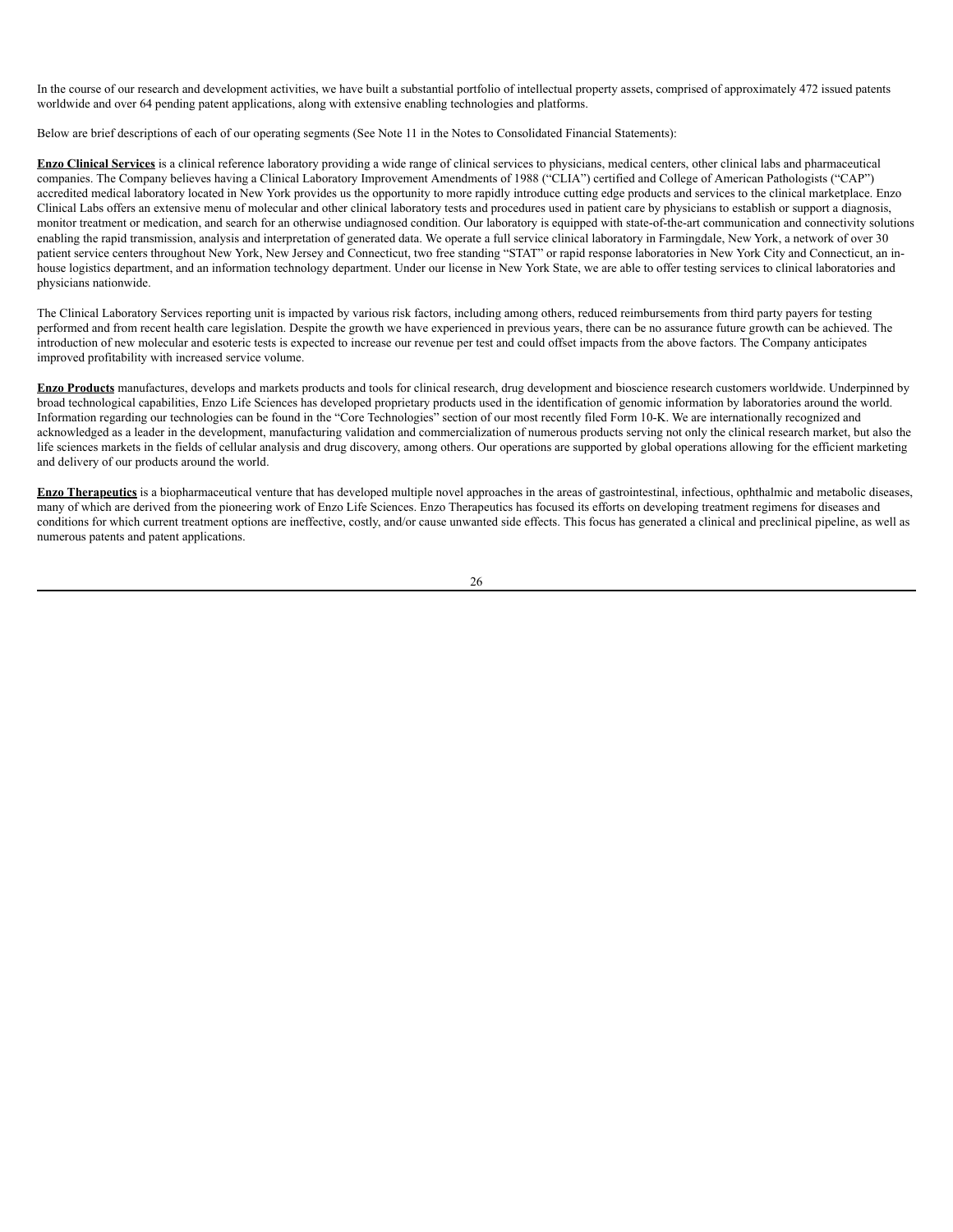# *Results of Operations Three months ended January 31, 2022 compared to January 31, 2021 (in 000s)*

Comparative Financial Data for the Three Months Ended January 31,

|                                     |              |               |           | Favorable     |          |          |  |
|-------------------------------------|--------------|---------------|-----------|---------------|----------|----------|--|
|                                     | 2022         |               |           | (Unfavorable) |          | % Change |  |
| Revenues                            | \$<br>34,046 | <sup>\$</sup> | 31,466 \$ |               | 2,580    | 8        |  |
| Operating costs and expenses:       |              |               |           |               |          |          |  |
| Cost of revenues                    | 17,838       |               | 15,645    |               | (2,193)  | (14)     |  |
| Research and development            | 820          |               | 806       |               | (14)     | $***$    |  |
| Selling, general and administrative | 14,466       |               | 11,013    |               | (3, 453) | (31)     |  |
| Legal and related expenses          | 2,845        |               | 2,292     |               | (553)    | (24)     |  |
| Total operating costs and expenses  | 35,969       |               | 29,756    |               | (6,213)  | (21)     |  |
| Operating (loss) income             | (1,923)      |               | 1,710     |               | (3,633)  | **       |  |
| Other income (expense):             |              |               |           |               |          |          |  |
| Interest                            | 68           |               | (49)      |               | 117      | $***$    |  |
| Other                               | (350)        |               | 16        |               | (366)    | **       |  |
| Foreign exchange (loss) gain        | (450)        |               | 625       |               | (1,075)  | $***$    |  |
| (Loss) income before taxes          | (2,655)      |               | 2,302     |               | (4,957)  |          |  |

### **\*\* not meaningful**

# **Consolidated Results:**

The "2022 period" and the "2021 period" refer to the three months ended January 31, 2022 and January 31, 2021, respectively.

### *Impacts of COVID-19*

In July 2020, Enzo was granted FDA Emergency Use Authorization (EUA) for its molecular diagnostic and serological testing for COVID-19 and related antibody testing options. In January 2021, Enzo received an expansion of its Emergency Use Authorization (EUA) from the U.S. Food and Drug Administration (FDA) authorizing the use of pooled samples containing up to five individual swab specimens with the Company's AMPIPROBE® SARS-Cov-2 Test System utilizing tests on three different platforms including Enzo's proprietary GENFLEX® automated high-throughput platform. In July 2021, Enzo received an expansion of its FDA Emergency Use Authorization (EUA) for the Company's rapid extraction method on its proprietary test system.

At this time, the long-term significance of the positive impact from COVID-19 testing and the Company's proprietary product offerings on revenue, profitability and cash flow is still uncertain. We experienced a sequential quarter increase in Clinical laboratory services revenues of \$3.9 million in the 2022 period compared to the first quarter ended October 31, 2021 based on increased COVID-19 testing for academic institution testing due to the rise of the COVID-19 Omicron variant which occurred during the three months ended January 31, 2022.

While the Company anticipates that COVID-19 will continue to impact its business in the second half of fiscal 2022 and potentially beyond, the Company expects that increases in vaccination rates and booster shots, the development of new therapeutics and greater availability of rapid COVID-19 tests should result in a continued, significant decline in demand for COVID-19 Testing, in the Company's region. As a result, COVID-19 Testing demand in fiscal year 2022 is not anticipated to match 2021 levels, It is difficult to forecast the continued effects, duration, and severity of the ongoing COVID-19 pandemic, including the impact on our personnel, supplies, liquidity, collections, and the impact of past or future actions or omissions by the Company or governments in response to the COVID-19 pandemic including, but not limited to, emerging government vaccine and testing mandates, and the availability, accuracy and timeliness of delivery of any tests that the Company develops, collaborates on or provides for the detection of COVID-19.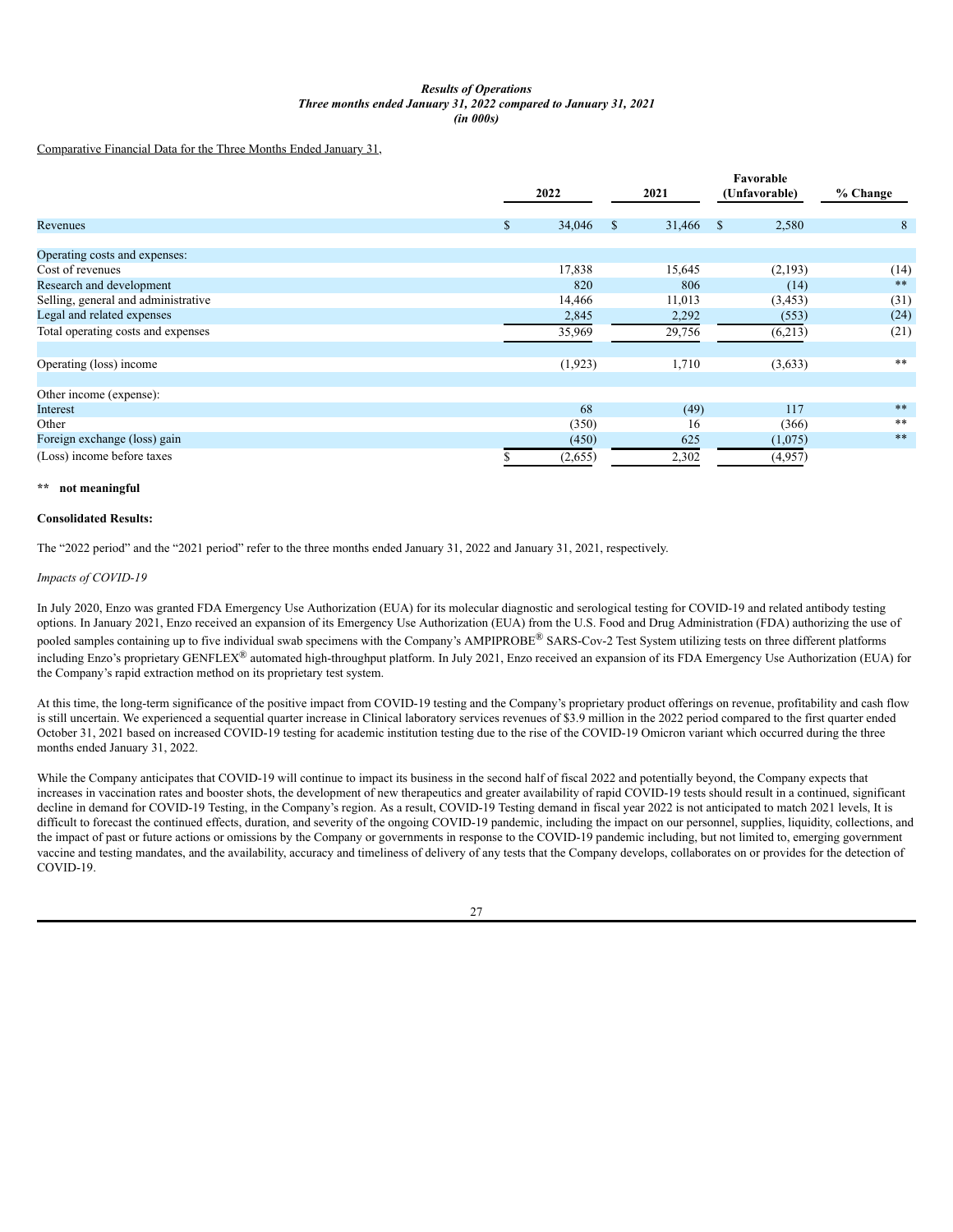Clinical services revenues for the 2022 period were \$23.7 million compared to \$24.0 million in the 2021 period, a decrease of \$0.3 million or 1%. Revenues from COVID-19 testing represented 56% and 57% of Clinical revenues in the 2022 and 2021 periods, respectively. Diagnostic testing volume measured by the total number of accessions for all our testing services decreased approximately 8% period over period, resulting in the 2022 period's revenue decrease.

Estimated collection amounts are subject to the complexities and ambiguities of third-party payer billing, reimbursement regulations and claims processing, as well as issues unique to Medicare and Medicaid programs, and require us to consider the potential for adjustments when estimating variable consideration in the recognition of revenue in the period that the related services are rendered. In 2014, Congress passed the U.S. Protecting Access to Medicare Act of 2014 (PAMA), which included substantial changes to the way in which clinical laboratory services are paid under Medicare. Beginning in 2018, Medicare payments for clinical laboratory services are paid based upon the volumeweighted median of private payer rates as reported by certain clinical laboratories across the US, replacing the previous system which was based upon fee schedules derived from historical charges for clinical laboratory tests. We estimate that the effect of PAMA directly negatively impacted reimbursements from Medicare and Medicaid in the 2022 and 2021 periods by \$0.3 million and \$0.4 million, respectively.

Product revenues were \$10.4 million in the 2022 period and \$7.5 million in the 2021 period, an increase of \$2.9 million or 39%. During the 2022 period, we completed a bulk sale of a GMP reagent to a large industrial customer in the US in the amount of \$2.8 million. It is not known at this time if there will be repeat sales to this customer. Excluding this sale, a slight increase in sales in the US market offset smaller declines in each of the European and Asia Pacific markets.

The cost of Clinical Services was \$12.6 million in the 2022 period and \$11.7 million in the 2021 period, an increase of \$0.9 million or 7%. During the 2022 period, we incurred greater costs for reagents used in testing other than COVID-19 and for personnel costs related to COVID-19 testing, together amounting to \$1.8 million, which was partially offset by reduced outside reference testing costs for COVID-19 and other testing of \$0.9 million by utilizing our internal manufacturing capabilities compared to the 2021 period. The gross profit margin on Clinical Services revenues in the 2022 period was approximately 47% versus 51% in the 2021 period, due to the impact of the higher reagent and personnel costs.

The cost of Product revenues was \$5.3 million in the 2022 period and \$3.9 million in the 2021 period, an increase of \$1.3 million or 33% and in line with the increase in revenues. The gross profit margin on Products was 49% in the 2022 period and 47% in the 2021 period.

Research and development expenses were \$0.8 million in both the 2022 and 2021 periods, incurred primarily in the Life Sciences Products segment. Research activities include lab developed tests (LDTs) for sexually transmitted infection (STI) panels and the detection of COVID-19.

Selling, general and administrative expenses were \$14.5 million during the 2022 period versus \$11.0 million during the 2021 period, an increase of \$3.5 million or 32%. The Clinical Services expense increased \$0.4 million due to increased compensation cost for information technology and increased facility costs. The Life Sciences Products expense increased \$0.4 million during the 2022 period for marketing expenses such as website ads and product promotions and campaigns. The Other segment expense increased \$2.6 million, net during the 2022 period and includes compensation expense (on a net basis) of \$1.7 million due to severance and other discrete employment matters.

Legal and related expenses were \$2.8 million during the 2022 period compared to \$2.3 million in the 2021 period, an increase of \$0.5 million or 24%. During the 2022 period, we incurred higher legal activities associated with strategic initiatives and other corporate matters.

Interest income, net was less than \$0.1 million in the 2022 period versus interest expense, net of less than \$0.1 million in the 2021 period, a favorable variance of \$0.1 million. During the 2022 period, we earned interest on marketable securities in bond funds, net of interest expense primarily on a mortgage. During the 2021 period, we were not invested in interest earning marketable securities, earned insignificant interest on cash and cash equivalents, and incurred interest expense on the mortgage.

Other expense in the 2022 period was \$0.3 million compared to slight income in the 2021 period, resulting in an unfavorable variance of approximately \$0.4 million. During the 2022 period, the primary component of the expense was unrealized losses of \$0.3 million on our marketable securities in bond funds.

The foreign currency revaluation loss recognized by the Life Sciences Products segment during the 2022 period was \$0.5 million compared to gain of \$0.6 million in the 2021 period, resulting in an unfavorable variance of \$1.1 million. The 2022 period revaluation loss was due to depreciation of the Euro, British pound and Swiss franc versus the U.S. dollar as of the end of the period compared to its start, ranging from 1.5% to 3.2%. The revaluation gain in the 2021 period was due to appreciation of the Euro, British pound and Swiss franc versus the U.S. dollar as of the end of that period compared to its start, ranging from 2.9% to 5.8%.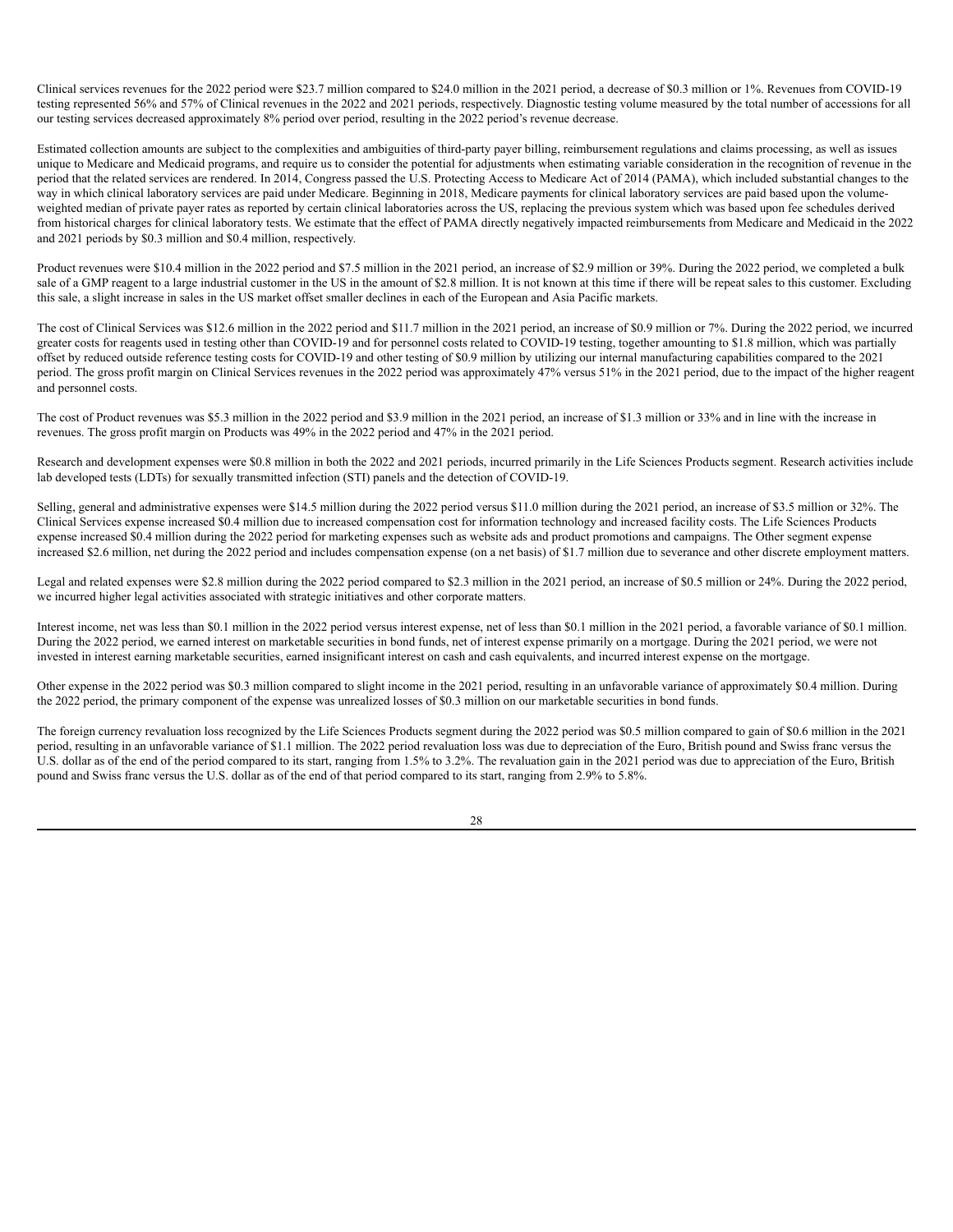## *Results of Operations Six months ended January 31, 2022 compared to January 31, 2021 (in 000s)*

Comparative Financial Data for the Six Months Ended January 31,

|                                     |              |              |        | Favorable           |          |
|-------------------------------------|--------------|--------------|--------|---------------------|----------|
|                                     | 2022         |              | 2021   | (Unfavorable)       | % Change |
| Revenues                            | \$<br>60,565 | $\mathbb{S}$ | 60,121 | 444<br>$\mathbb{S}$ |          |
|                                     |              |              |        |                     |          |
| Operating costs and expenses:       |              |              |        |                     |          |
| Cost of revenues                    | 33,111       |              | 32,403 | (708)               | (2)      |
| Research and development            | 1,564        |              | 1,552  | (12)                | (1)      |
| Selling, general and administrative | 25,518       |              | 21,027 | (4,491)             | (21)     |
| Legal and related expenses          | 4,127        |              | 2,932  | (1,195)             | (41)     |
| Total operating costs and expenses  | 64,320       |              | 57,914 | (6,406)             | (11)     |
| Operating (loss) income             | (3,755)      |              | 2,207  | (5,962)             | **       |
|                                     |              |              |        |                     |          |
| Other income (expense):             |              |              |        |                     |          |
| Interest                            | 107          |              | (100)  | 207                 | $***$    |
| Other                               | (495)        |              | 33     | (528)               | **       |
| Foreign exchange (loss) gain        | (831)        |              | 461    | (1,292)             | $***$    |
| Net (loss) income                   | (4,974)      |              | 2,601  | (7,575)             | **       |

#### **\*\* not meaningful**

# **Consolidated Results:**

The "2022 period" and the "2021 period" refer to the six months ended January 31, 2022 and January 31, 2021, respectively, which represent the first two quarters of the Company's fiscal year ending July 31.

Clinical services revenues for the 2022 period were \$43.4 million compared to \$45.2 million in the 2021 period, a decrease of \$1.8 million or 4%. Revenues from COVID-19 testing represented 52% and 48% of Clinical revenues in the 2022 and 2021 periods, respectively. Diagnostic testing volume measured by the total number of accessions for all our testing services decreased approximately 7% period over period, which resulted in the 2022 period's revenue decrease. While COVID 19 testing volume increased, patient visits to doctor offices continue to decline due to patient hesitancy as a result of the pandemic and the variants.

Estimated collection amounts are subject to the complexities and ambiguities of third-party payer billing, reimbursement regulations and claims processing, as well as issues unique to Medicare and Medicaid programs, and require us to consider the potential for adjustments when estimating variable consideration in the recognition of revenue in the period that the related services are rendered. In 2014, Congress passed the U.S. Protecting Access to Medicare Act of 2014 (PAMA), which included substantial changes to the way in which clinical laboratory services are paid under Medicare. Beginning in 2018, Medicare payments for clinical laboratory services are paid based upon the volumeweighted median of private payer rates as reported by certain clinical laboratories across the US, replacing the previous system which was based upon fee schedules derived from historical charges for clinical laboratory tests. We estimate that the effect of PAMA directly negatively impacted reimbursements from Medicare and Medicaid in the 2022 and 2021 periods by \$0.6 million and \$0.8 million, respectively.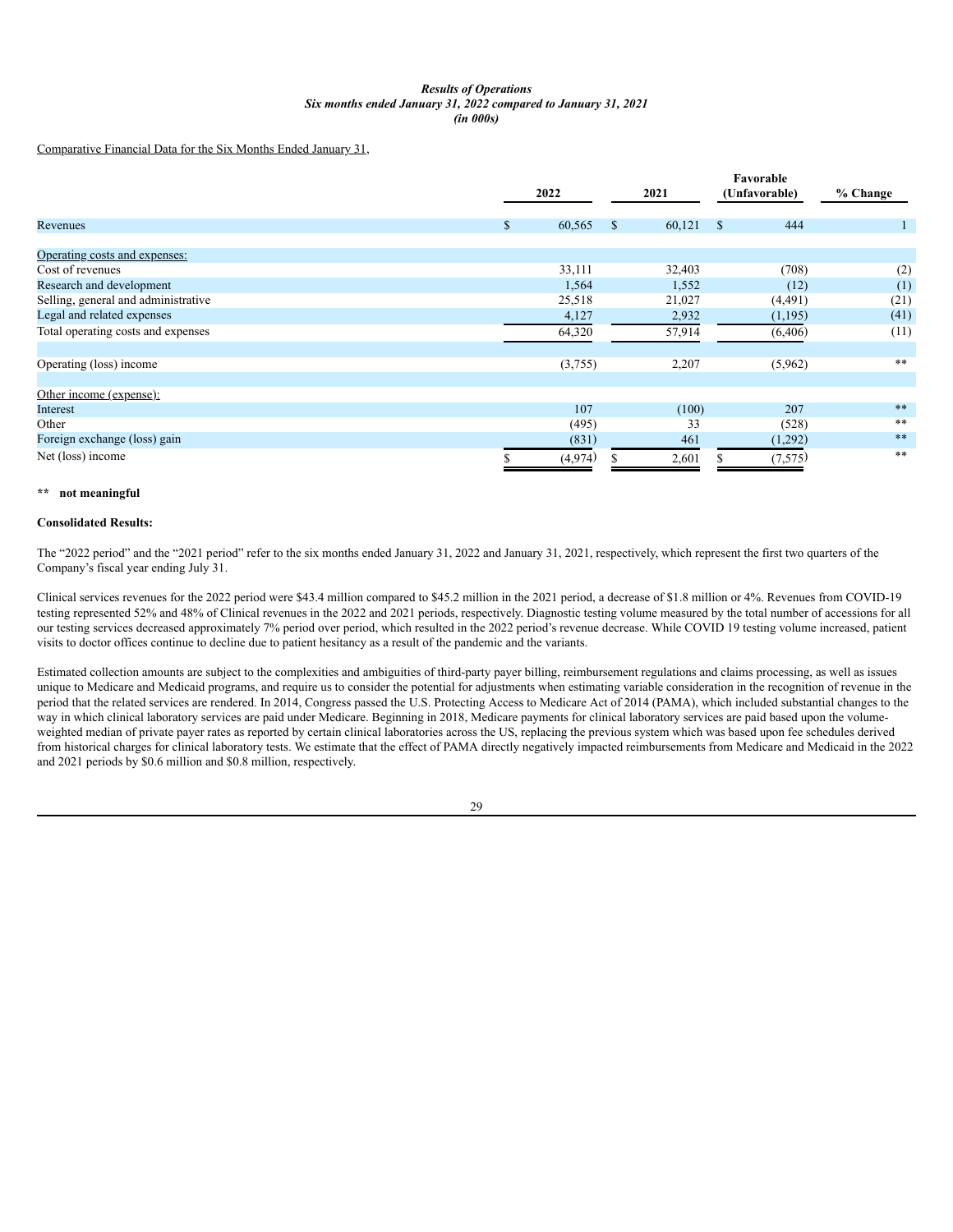Product revenues were \$17.2 million in the 2022 period and \$14.9 million in the 2021 period, an increase of \$2.2 million or 15%. During the 2022 period, we completed a bulk sale of a GMP reagent to a large industrial customer in the US in the amount of \$2.8 million. It is not known at this time if there will be repeat sales to this customer. Excluding this sale, a slight increase in sales in the US market was not enough to offset larger declines in each of the European and Asia Pacific markets. During the beginning of the 2022 period, we completed the winding down and closure of our manufacturing and distribution center in Ann Arbor, MI and moved the operations to our Farmingdale, NY campus. As a result of the winding down, we experienced some disruption in the manufacture and distribution of our products during the beginning of the period, and experienced delays in product availability and fulfillment, which particularly impacted our customers in Europe. These disruptions were resolved by the end of the period.

The cost of Clinical Services was \$23.8 million in the 2022 period and \$24.7 million in the 2021 period, a decrease of \$0.9 million or 4%, in line with the decline in revenues. During the 2022 period, we reduced our outside reference testing costs for COVID-19 by approximately \$2.8 million by utilizing our internal manufacturing capabilities, thereby reducing some of our reliance on testing and reagents sourced from third parties, as compared to the 2021 period. The reduction in outside reference testing costs and reagents was partially offset by greater costs for reagents used in testing other than COVID-19 and by higher personnel costs related to COVID-19 testing, totaling \$1.9 million. The gross profit margin on Clinical Services revenues in both the 2022 and 2021 periods was approximately 45%.

The cost of Product revenues was \$9.3 million in the 2022 period and \$7.7 million in the 2021 period, an increase of \$1.6 million or 21%. The gross profit margin on Products was 46% in the 2022 period and 48% in the 2021 period. During the 2022 period, we completed the winding down and closure of our manufacturing and distribution center in Ann Arbor, MI and moved the operations to our Farmingdale, NY campus. As a result of the operational transition, there was a temporary increase and overlap in manufacturing headcount and overhead costs during the beginning of the period.

Research and development expenses were \$1.6 million in both the 2022 and 2021 periods, incurred primarily in the Life Sciences Products segment. Research activities include lab developed tests (LDTs) for sexually transmitted infection (STI) panels and the detection of COVID-19.

Selling, general and administrative expenses were \$25.5 million during the 2022 period versus \$21.0 million during the 2021 period, an increase of \$4.5 million or 21%. The Clinical Services expense increased \$0.3 million primarily due to increased facility costs. The Life Sciences Products expense increased \$1.1 million during the 2022 period, of which \$0.4 million was due to employee severance expenses associated with the completion of the winding down and closure of our manufacturing and distribution center in Ann Arbor, MI and the cost of moving its operations to our Farmingdale, NY campus at the beginning of the period. The segment also experienced an increase in marketing expenses such as website ads, promotions and campaigns, trade shows, and an increase in sales and marketing headcount. The Other segment expense increased \$3.1 million during the 2022 period and includes compensation expense (on a net basis) of \$1.7 million due to severance and other discrete employment matters.

Legal and related expenses were \$4.1 million on a net basis during the 2022 period compared to \$2.9 million in the 2021 period, an increase of \$1.2 million or 41%. During the 2022 period, we incurred higher legal expense for activities associated with strategic initiatives and other corporate matters, which were partially offset by the recognition of a credit of \$1.0 million associated with a fee settlement and release agreement with a former legal services provider.

Interest income, net was \$0.1 million in the 2022 period versus interest expense, net of \$0.1 million in the 2021 period, a favorable variance of \$0.2 million. During the 2022 period, we earned interest on marketable securities in bond funds, net of interest expense primarily on a mortgage. During the 2021 period, we were not invested in interest earning marketable securities, earned insignificant interest on cash and cash equivalents, and incurred interest expense on the mortgage.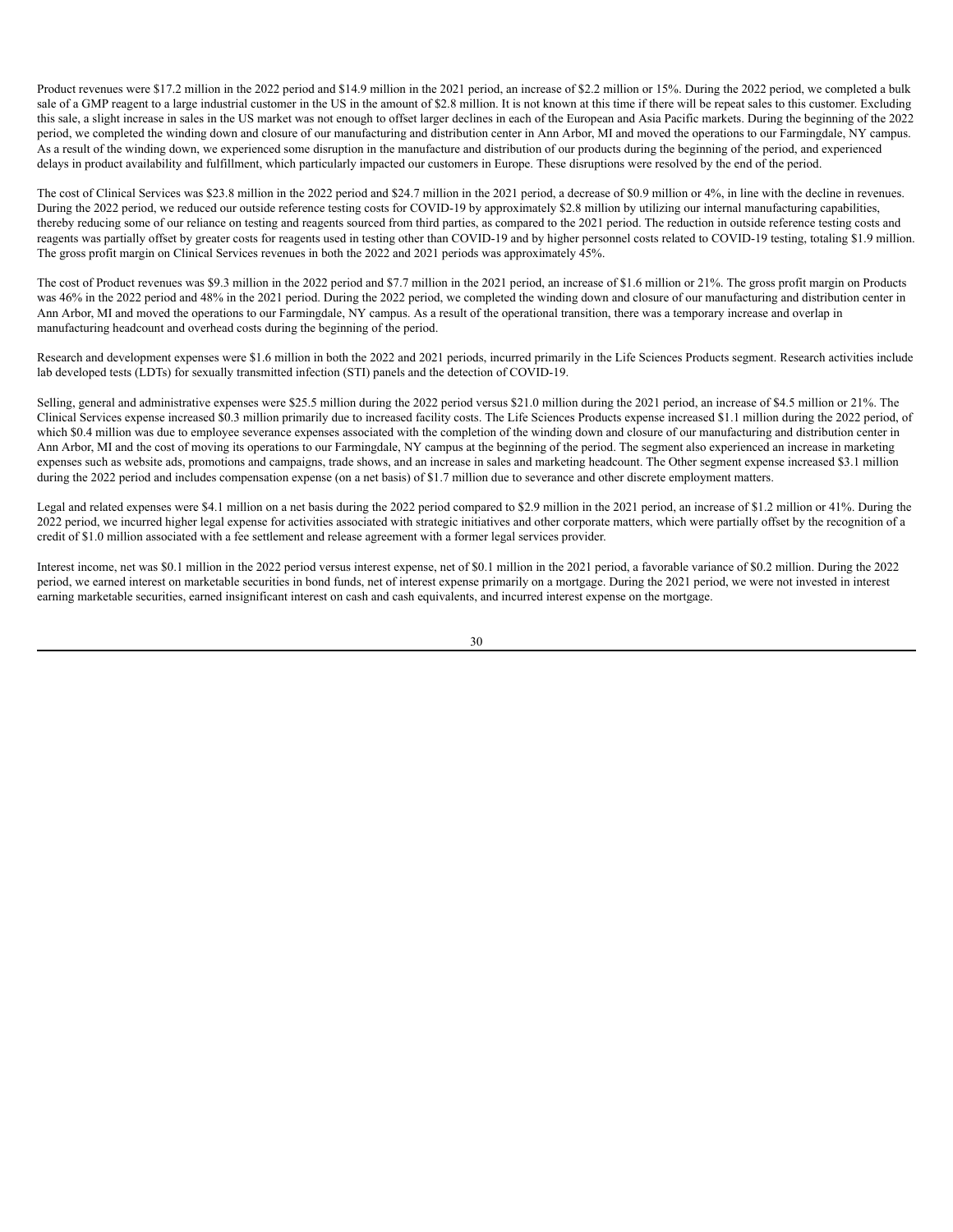Other (expense) income in the 2022 period was (\$0.5) million and nil in the 2021 period, an unfavorable variance of \$0.5 million. During the 2022 period, the primary component of the expense was unrealized losses of \$0.5 million on our marketable securities in bond funds.

The foreign currency revaluation (loss) recognized by the Life Sciences Products segment during the 2022 period was \$(0.8) million compared to a gain of \$0.5 million in the 2021 period, an unfavorable variance of \$1.3 million. The 2022 period revaluation loss was due to depreciation of the Euro, British pound and Swiss franc versus the U.S. dollar as of the end of the period compared to its start, ranging from 2.7% to 5.7%. The revaluation gain in the 2021 period was due to appreciation of the Euro, British pound and Swiss franc versus the U.S. dollar as of the end of that period compared to its start, ranging from 2.1% to 4.4%.

### **Liquidity and Capital Resources**

At January 31, 2022, the Company had cash and cash equivalents and marketable securities totaling \$33.6 million of which \$0.7 million was in foreign accounts, as compared to cash and cash equivalents of \$43.5 million, of which \$0.9 million was in foreign accounts at July 31, 2021. It is the Company's current intent to permanently reinvest these foreign funds outside of the United States, and its current plans do not demonstrate a need to repatriate them to fund its United States operations.

The Company had working capital of \$40.6 million at January 31, 2022, compared to \$44.5 million at July 31, 2021, a decrease of \$3.9 million. The decrease in working capital was due to the use of cash and cash equivalents to fund operations and capital expenditures.

Net cash used in operating activities during the 2022 period was approximately \$6.7 million, compared to \$2.1 million during the 2021 period, an unfavorable variance of \$4.6 million. The net cash used in the 2022 period was due to the net loss of \$5.0 million, a net increase of \$5.6 million in operating assets, primarily accounts receivable and inventories, and a net decrease of \$0.1 million in operating liabilities, primarily accounts payable. These uses were partially offset by non-cash expense adjustments of \$4.0 million. The net cash used in the 2021 period was due to the net income of \$2.6 million and net non-cash expenses of approximately \$1.6 million which were more than offset by a net increase of \$6.2 million in operating assets and liabilities including, but not limited to, accounts receivable and inventories

Net cash used in investing activities during the 2022 period was approximately \$2.3 million as compared to \$1.1 million in the 2021 period, an increase of \$1.2 million and in both periods primarily represented capital expenditures to support and grow our existing operations, including investments in laboratory equipment, information technology, and the buildout of our Farmingdale campus.

Cash used in financing activities in the 2022 was \$0.1 million and in the 2021 period was \$0.2 million for payments related to a mortgage and finance leases.

As of January 31, 2022 we had a mortgage principal balance of \$4.1 million entered into for the purchase of a building facility, which bears a fixed interest rate of 5.09% per annum. It requires monthly mortgage payments of \$30. Our obligations under the mortgage agreement are secured by the facility and by a \$1,000 cash collateral deposit with the mortgagee as additional security, which is included in other assets as of January 31, 2022. Effective October 19, 2020, the Company and the mortgagee agreed to a covenant restructure whereby the mortgagee waived the Company's financial ratio covenant for the fiscal period ended July 31, 2020 and modified the mortgage to replace a financial ratio covenant with a liquidity covenant. The liquidity covenant required that we own and maintain at all times, and throughout the remaining term of the loan, at least \$25 million of liquid assets, defined as time deposits, money market accounts and commercial paper, and obligations issued by the U.S. government or any of its agencies. The cash collateral agreement was also modified to require compliance with the liquidity covenant for two consecutive fiscal years before the collateral is released back to us. As of July 31, 2021, the Company was in compliance with the financial and liquidity covenants in effect at that time related to this mortgage.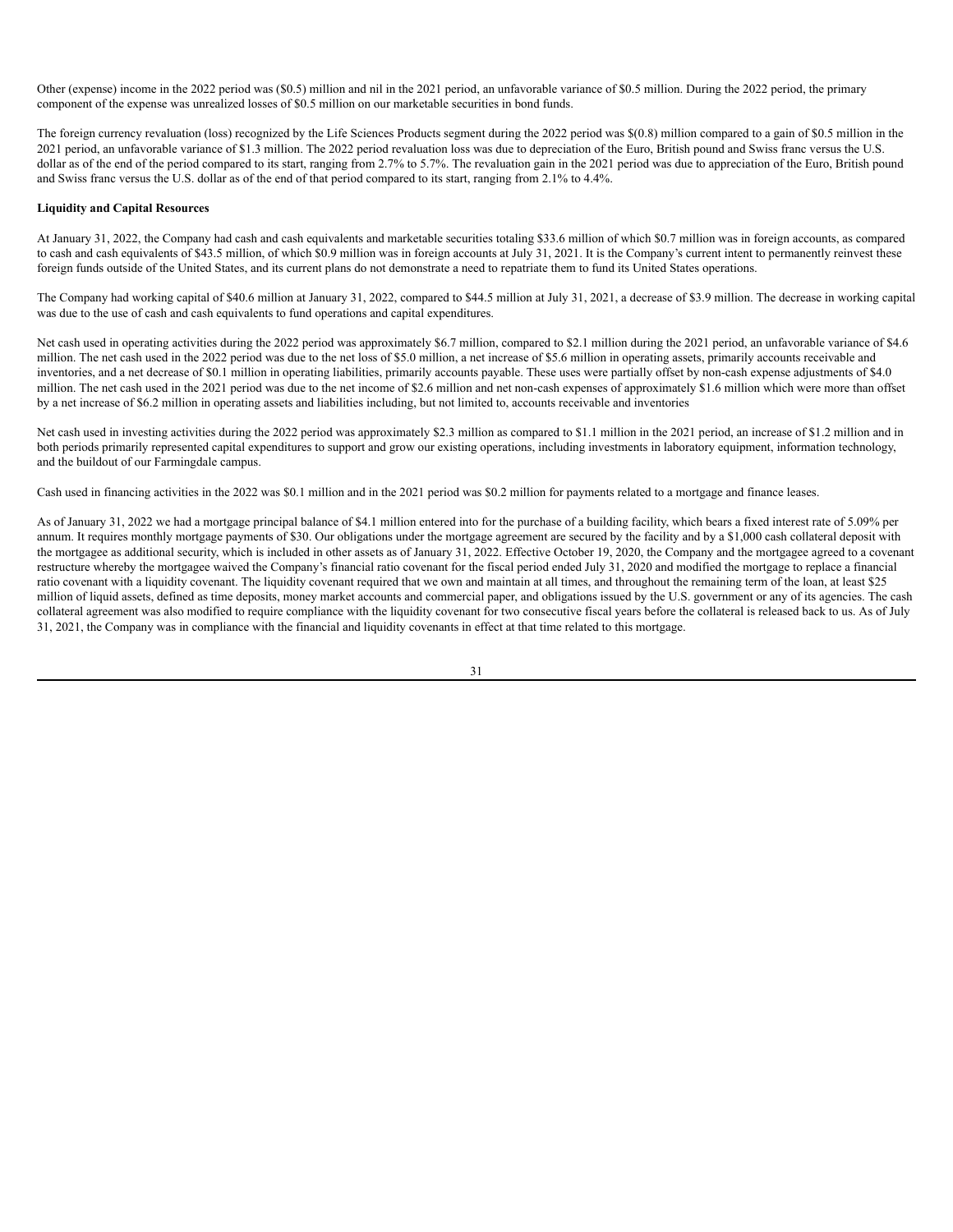Effective September 29, 2021, the Company and the mortgagee agreed to further covenant restructuring whereby (a) the liquidity covenant was reduced to 150% of the loan principal (or approximately \$6 million at January 31, 2022) from \$25 million previously, and (b) the collateral requirement would be increased from \$0.75 million to \$1.0 million. The Company was in compliance as to the liquidity covenant as of January 31, 2022 and increased the collateral deposit to \$1.0 million in November.

# **Contractual Obligations**

There have been no material changes to our Contractual Obligations as reported in our Form 10-K for the fiscal year ended July 31, 2021. Management is not aware of any material claims, disputes or settled matters concerning third party reimbursement that would have a material effect on our financial statements, except as disclosed in Note 12 to the Consolidated Financial Statements.

# **Off-Balance Sheet Arrangements**

The Company does not have any "off-balance sheet arrangements" as such term is defined in Item 303(a)(4) of Regulation S-K.

# **Critical Accounting Policies**

### *General and estimates*

The Company's discussion and analysis of its financial condition and results of operations are based upon Enzo Biochem, Inc.'s consolidated financial statements, certain information and footnote disclosure, normally included in annual financial statements prepared in accordance with accounting principles generally accepted in the United States, have been condensed or omitted, as permitted under rules promulgated by the Security and Exchange Commission. The preparation of these financial statements requires the Company to make estimates and judgments that affect the reported amounts of assets, liabilities, revenues and expenses. These estimates and judgments also affect related disclosure of contingent assets and liabilities.

On an on-going basis, we evaluate our estimates, including those related to contractual expense, allowance for uncollectible accounts, inventory, operating lease liabilities, goodwill and income taxes. The Company bases its estimates on experience and on various other assumptions that are believed to be reasonable under the circumstances, the results of which form the basis for making judgments about the carrying values of assets and liabilities that are not readily apparent from other sources. Actual results may differ from these estimates under different assumptions or conditions.

# *Revenues – Clinical Services*

### *Contractual Adjustment*

The Company's estimate of contractual adjustment is based on significant assumptions and judgments, such as its interpretation of payer reimbursement policies, and bears the risk of change. The estimation process is based on the experience of amounts approved as reimbursable and ultimately settled by payers, versus the corresponding gross amount billed to the respective payers. The contractual adjustment is an estimate that reduces gross revenue, based on gross billing rates, to amounts expected to be approved and reimbursed.

Gross billings are based on a standard fee schedule we set for all third-party payers, including Medicare, HMOs and managed care. The Company adjusts the contractual adjustment estimate quarterly, based on its evaluation of current and historical settlement experience with payers, industry reimbursement trends, and other relevant factors. The other relevant factors that affect our contractual adjustment include the monthly and quarterly review of: 1) current gross billings and receivables and reimbursement by payer, 2) current changes in third party arrangements and 3) the growth of in-network provider arrangements and managed care plans specific to our Company.

Our clinical business is primarily dependent upon reimbursement from third-party payers, such as Medicare (which principally serves patients 65 and older) and insurers. We are subject to variances in reimbursement rates among different third-party payers, as well as constant changes of reimbursement rates. Changes that decrease reimbursement rates or coverage would negatively impact our revenues. The number of individuals covered under managed care contracts or other similar arrangements has grown over the past several years and may continue to grow in the future. In addition, Medicare and other government healthcare programs continue to shift to managed care. These trends will continue to reduce our revenues from these programs.

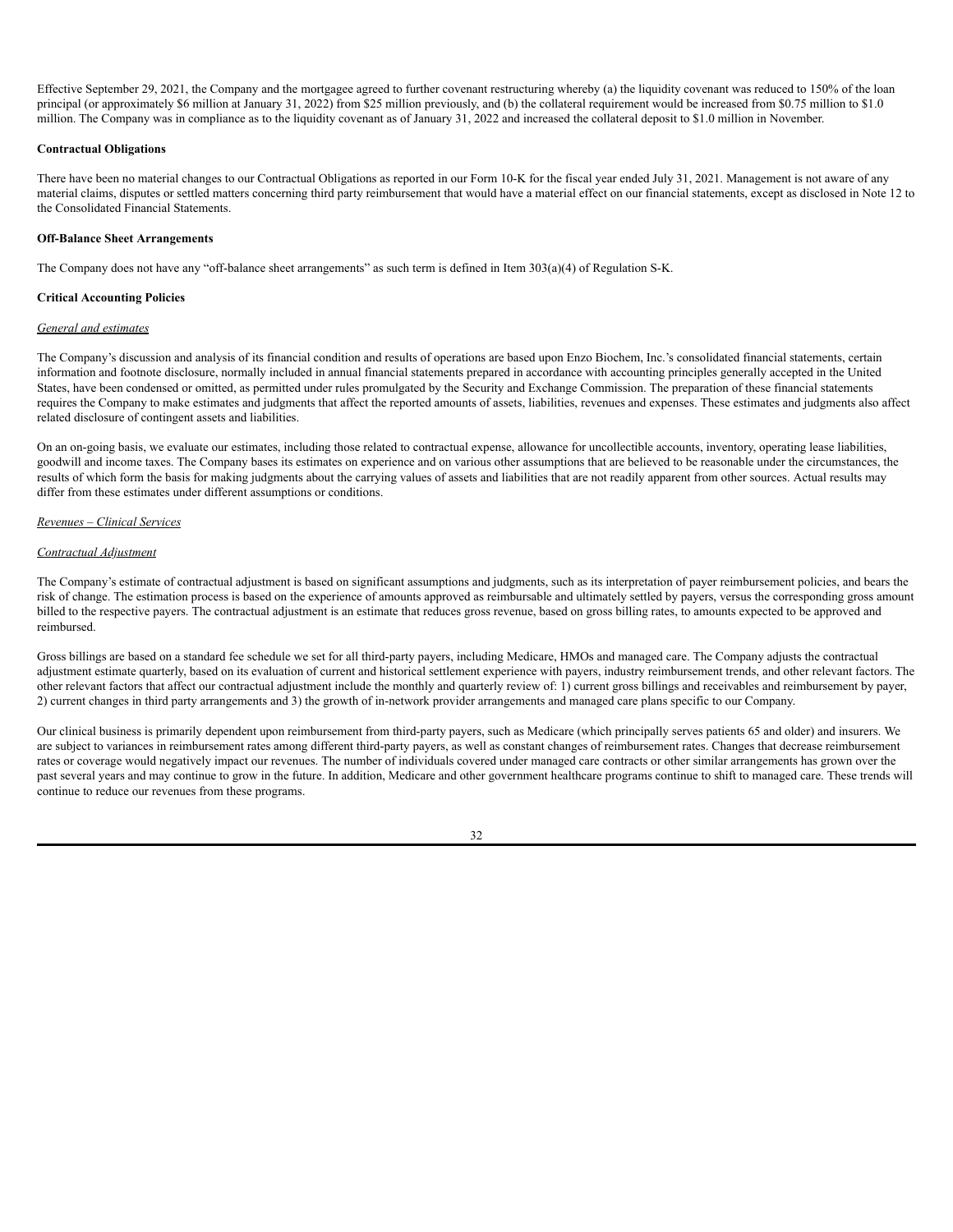During the three months ended January 31, 2022 and 2021, the contractual adjustment percentages, determined using current and historical reimbursement statistics, was 80.5% and 81.7% respectively, of gross billings. During the six months ended January 31, 2022 and 2021, the contractual adjustment percentages, determined using current and historical reimbursement statistics, was 82.1% and 82.7% respectively, of gross billings. In general, the Company believes a decline in reimbursement rates or a shift to managed care or similar arrangements may be offset by the positive impact of an increase in the number of tests we perform. However, there can be no assurance that we can increase the number of tests we perform or that if we do increase the number of tests we perform, that we can maintain that higher number of tests performed, or that an increase in the number of tests we perform would result in increased revenue.

The Company estimates (by using a sensitivity analysis) that each 1% point change in the contractual adjustment percentage could result in a change in clinical services revenues of approximately \$2.4 million and \$2.6 million for the six months periods ended January 31, 2022 and 2021 respectively, and a change in the net accounts receivable of approximately \$0.5 million as of January 31, 2022.

Our clinical services financial billing system records gross billings using a standard fee schedule for all payers and does not record contractual adjustment by payer at the time of billing. Therefore, we are unable to quantify the effect contractual adjustments recorded during the current period have on revenue recorded in a previous period. However, we can reasonably estimate our monthly contractual adjustment to revenue on a timely basis based on our quarterly review process, which includes:

- an analysis of industry reimbursement trends;
- an evaluation of third-party reimbursement rates changes and changes in reimbursement arrangements with third-party payers;
- a rolling monthly analysis of current and historical claim settlement and reimbursement experience statistics with payers; and
- an analysis of current gross billings and receivables by payer.

### *Accounts Receivable*

Accounts receivable are reported at realizable value, net of allowances for doubtful accounts, which is estimated and recorded in the period of the related revenue.

The following is a table of the Company's net accounts receivable by services and by products. Net receivables for Clinical Services are detailed by billing category and as a percent to its total net receivables. At January 31, 2022 and July 31, 2021, approximately 60% of the Company's net accounts receivable relates to its Clinical Laboratory Services business, which operates in the New York, New Jersey and Connecticut medical communities.

The accounts receivable balance for Life Science products includes foreign receivables of \$1.2 million or 19% and \$1.4 million or 33% of its total receivables as of January 31, 2022 and July 31, 2021, respectively.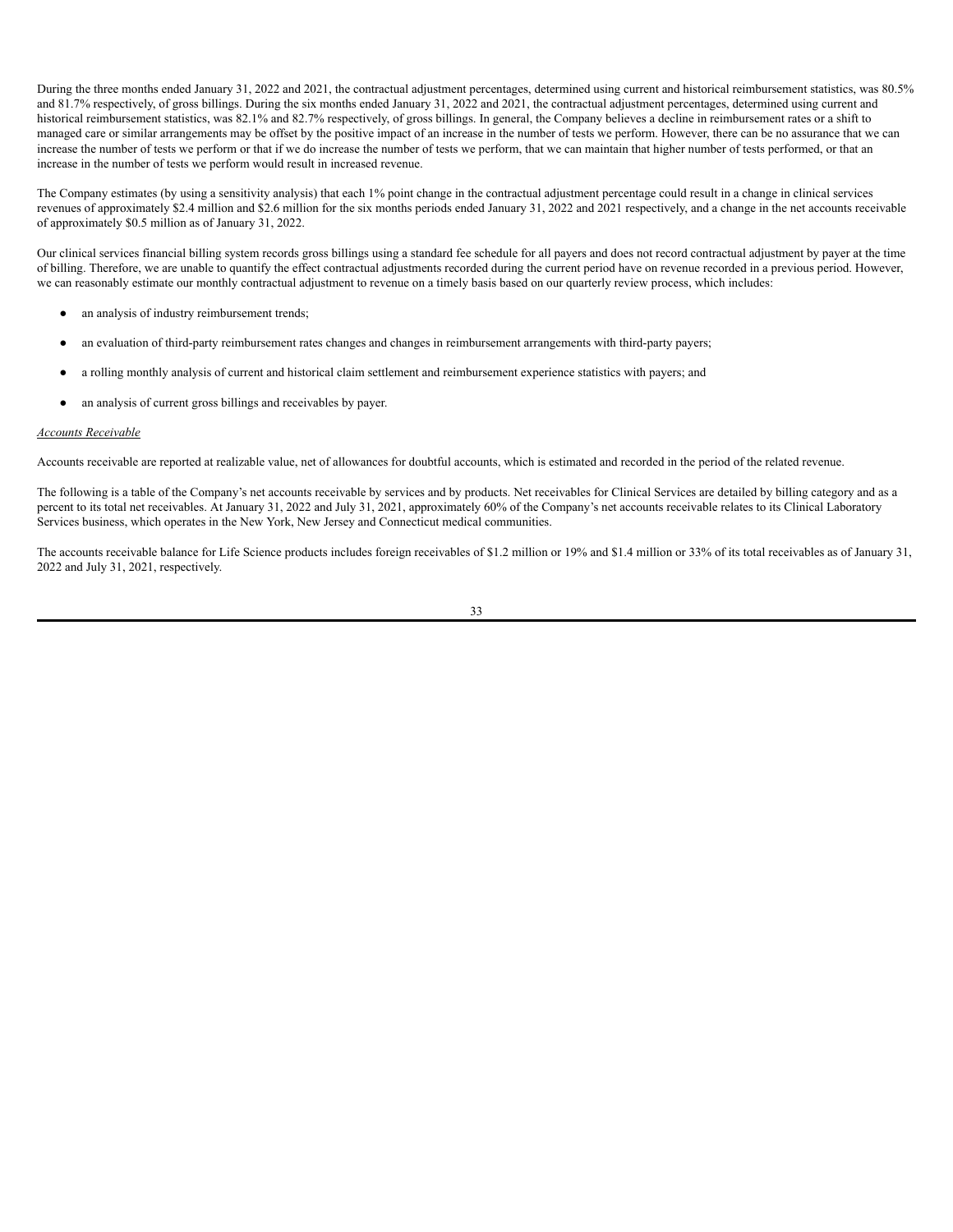# Net accounts receivable

| <b>Billing category</b>         |              | As of<br>January 31,<br>2022 |           | As of<br><b>July 31,</b><br>2021 |         |
|---------------------------------|--------------|------------------------------|-----------|----------------------------------|---------|
| <b>Clinical Services</b>        |              |                              |           |                                  |         |
| Third party payers              | $\mathbf{a}$ | 4,034                        | $44\%$ \$ | 2,195                            | 36%     |
| Patient self-pay                |              | 2,798                        | 31        | 2,007                            | 33      |
| Medicare                        |              | 1,020                        | 11        | 1,122                            | 19      |
| <b>HMOs</b>                     |              | 1,316                        | 14        | 692                              |         |
| <b>Total Clinical Services</b>  |              | 9,168                        | $100\%$   | 6,016                            | $100\%$ |
| <b>Total Life Sciences</b>      |              | 6,148                        |           | 4,182                            |         |
| Total accounts receivable - net |              | 15,316                       |           | 10,198                           |         |

The Company's ability to collect outstanding receivables from third party payers is critical to its operating performance and cash flows. The primary collection risk lies with uninsured patients or patients for whom primary insurance has paid but a patient portion remains outstanding. The Company also assesses the current state of its billing functions in order to identify any known collection or reimbursement issues in order to assess the impact, if any, on the allowance estimates, which involves judgment. The collection of these receivables is not guaranteed from Third Party Payers.

The Company believes that the collectability of its receivables is directly linked to the quality of its billing processes, most notably, those related to obtaining the accurate patient information in order to bill effectively for the services provided. Should circumstances change (e.g. shift in payer mix, decline in economic conditions or deterioration in aging of receivables), our estimates of net realizable value of receivables could be reduced by a material amount. As of January 31, 2022, approximately 27% of Clinical Labs receivables are from one provider whose programs are included in the "Third-party payers" and "Health Maintenance Organizations" ("HMOs") categories.

Billing for clinical services is complicated because of many factors, especially: the differences between our standard gross fee schedule for all payers and the reimbursement rates of the various payers we deal with, disparity of coverage and information requirements among the various payers, and disputes with payers as to which party is responsible for reimbursement.

### *Income Taxes*

The Company accounts for income taxes under the liability method of accounting for income taxes. Under the liability method, deferred tax assets and liabilities are recognized for the future tax consequences attributable to differences between the financial statement carrying amounts of existing assets and liabilities and their respective tax bases. The liability method requires that any tax benefits recognized for net operating loss carry forwards and other items be reduced by a valuation allowance where it is not more likely than not the benefits will be realized in the foreseeable future. Deferred tax assets and liabilities are measured using enacted tax rates expected to apply to taxable income in the years in which those temporary differences are expected to be recovered or settled. Under the liability method, the effect on deferred tax assets and liabilities of a change in tax rates is recognized in income in the period that includes the enactment date. It is the Company's policy to provide for uncertain tax positions, if any, and the related interest and penalties based upon management's assessment of whether a tax benefit is more likely than not to be sustained upon examination by tax authorities. To the extent the Company prevails in matters for which a liability for an unrecognized tax benefit is established or is required to pay amounts in excess of the liability, the Company's effective tax rate in a given financial statement period may be affected.

### *Inventory*

The Company values inventory at the lower of cost (first-in, first-out) or net realizable value, which approximates market. Work-in-process and finished goods inventories consist of material, labor, and manufacturing overhead. Write downs of inventories to net realizable value are based on a review of inventory quantities on hand and estimated sales forecasts based on sales history and anticipated future demand. Unanticipated changes in demand could have a significant impact on the value of our inventory and require additional write downs of inventory which would impact our results of operations.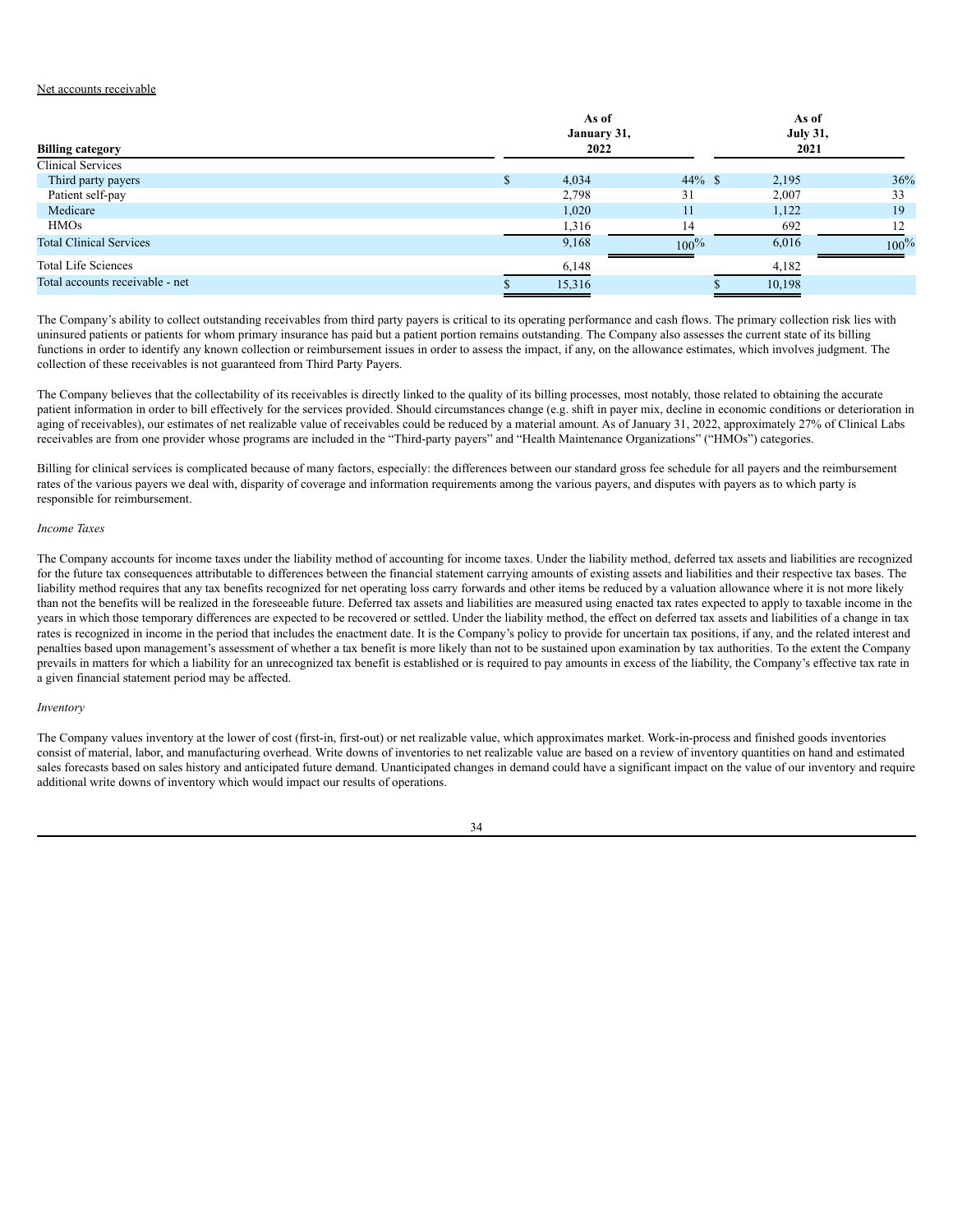#### *Leases - right of use assets and operating lease liabilities*

The Company determines if an arrangement is or contains a lease at contract inception. The Company leases buildings, office space, patient service centers, and equipment primarily through operating leases, and equipment through a limited number of finance leases. Generally, a right-of-use asset, representing the right to use the underlying asset during the lease term, and a lease liability, representing the payment obligation arising from the lease, are recognized on the balance sheet at lease commencement based on the present value of the payment obligation. For operating leases, expense is recognized on a straight-line basis over the lease term. For finance leases, interest expense on the lease liability is recognized using the effective interest method and amortization of the right-of-use asset is recognized on a straight-line basis over the shorter of the estimated useful life of the asset or the lease term. Short-term leases with an initial term of 12 months or less are not recorded on the balance sheet; the Company recognizes lease expense for these leases on a straight-line basis over the lease term. The Company primarily uses its incremental borrowing rate in determining the present value of lease payments as the Company's leases generally do not provide an implicit rate. The Company has lease agreements with (i) right-of-use asset payments and (ii) non-lease components (i.e. payments related to maintenance fees, utilities, etc.,) which have generally been combined and accounted for as a single lease component.

On at least an annual basis, we perform a review of our business to determine if events or changes in circumstances have occurred that indicate that it is more likely than not that the carrying amount of an asset group, including long lived assets such as right of use assets, is not recoverable. If such events or changes in circumstances were deemed to have occurred, we would perform an impairment test of such long lived assets and record any noted impairment loss.

### *Goodwill, Intangible and long-lived assets*

Goodwill represents the excess of the cost of an acquisition over the fair value of the net assets acquired. Intangible assets (exclusive of patents), arose primarily from acquisitions, and primarily consist of customer relationships, trademarks, licenses, and website and database content. These finite-lived intangible assets are amortized according to their estimated useful lives, which range from 4 to 15 years.

The Company tests goodwill annually as of the first day of the fourth quarter, or more frequently if indicators of potential impairment exist. In assessing goodwill for impairment, the Company has the option to first perform a qualitative assessment to determine whether the existence of events or circumstances leads to a determination that it is more likely than not that the fair value of a reporting unit is less than its carrying amount. If the Company determines that it is not more likely than not that the fair value of a reporting unit is less than its carrying amount, the Company is not required to perform any additional tests in assessing goodwill for impairment. However, if the Company concludes otherwise or elects not to perform the qualitative assessment, then it identifies the reporting units and compares the fair value of each of these reporting units to their respective carrying amount. If the carrying amount of the reporting unit is less than its fair value, no impairment exists. If the carrying amount of the reporting unit is higher than its fair value, the impairment charge is the amount by which the carrying amount exceeds its fair value, not to exceed the total amount of goodwill allocated to the reporting unit.

The Company reviews the recoverability of the carrying value of long-lived assets (including finite lived intangible assets) of an asset or asset group for impairment annually as of the end of the fiscal year, or more frequently if indicators of potential impairment exist.

Should indicators of impairment exist, the carrying values of the assets are evaluated in relation to the operating performance and future undiscounted cash flows of an asset or asset group. The net book value of the long-lived asset is adjusted to fair value if its expected future undiscounted cash flow is less than its book value.

# <span id="page-36-0"></span>**Item 3. Quantitative and Qualitative Disclosures About Market Risk**

We are exposed to market risk from changes in foreign currency exchange rates with respect to the operations of our foreign subsidiaries and which impact our results of operations and financial position. See Item 1A. Risk Factors section of the Form 10-K for the fiscal year ended July 31, 2021. We do not currently engage in any hedging or market risk management tools.

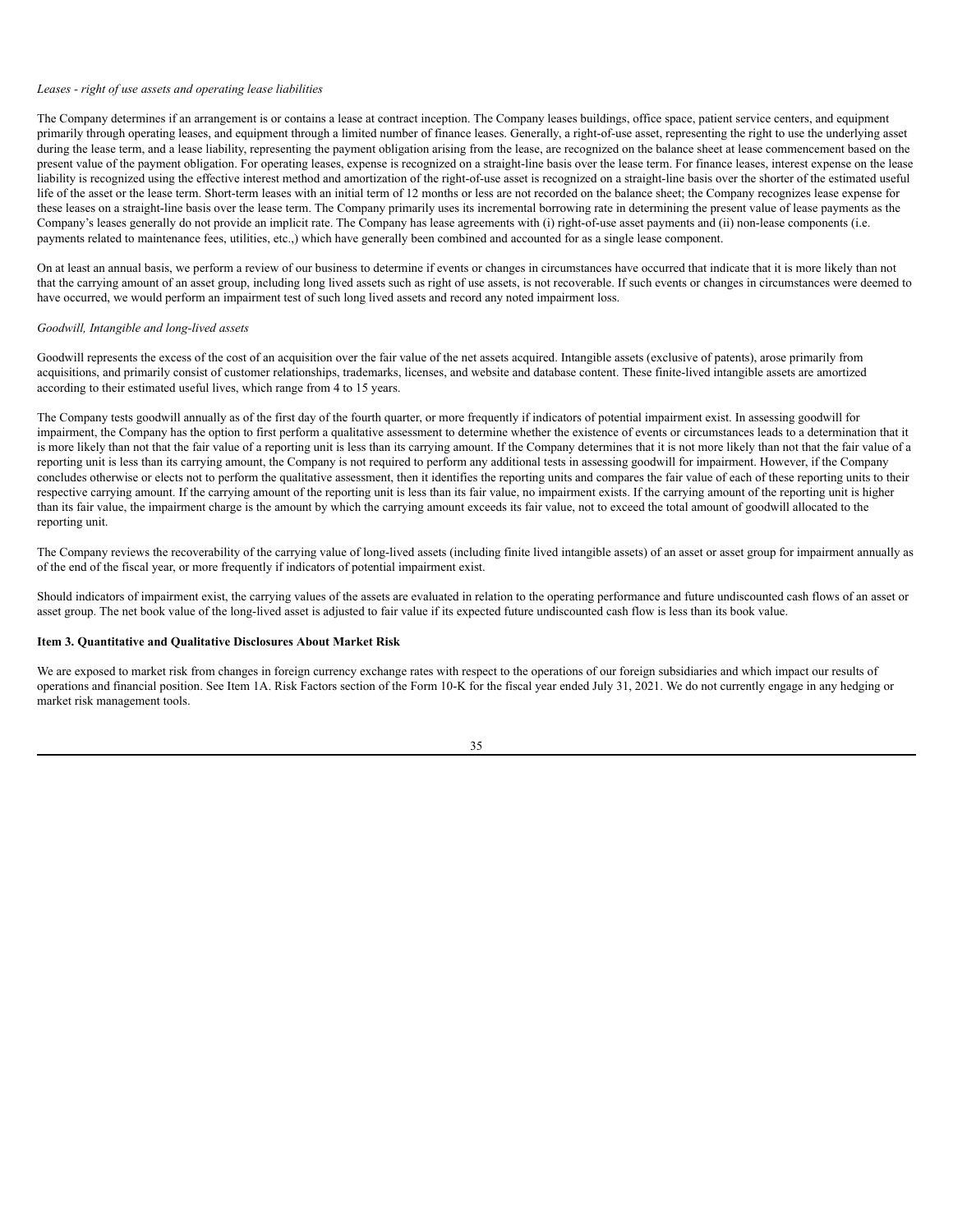#### *Foreign Currency Exchange Rate Risk*

The financial reporting of our non-U.S. subsidiaries is denominated in currencies other than the U.S. dollar. Since the functional currency of our non-U.S. subsidiaries is the local currency, foreign currency translation adjustments are accumulated as a component of accumulated other comprehensive income in stockholders' equity. Assuming a hypothetical increase of 10% in the value of the U.S. dollar versus foreign currencies at January 31, 2022, our assets and liabilities would decrease by \$0.4 million and \$0.1 million, respectively, and our net revenues and net income (loss) would decrease by \$0.9 million and \$0.3 million, respectively, on an annual basis.

We also maintain intercompany balances and loans with subsidiaries in different local currencies. These amounts are at risk of foreign exchange losses if exchange rates fluctuate. Assuming a hypothetical increase of 10% in the value of the U.S. dollar versus foreign currencies, our pre-tax earnings (loss) would be unfavorably impacted by approximately \$1.9 million on an annual basis.

### *Interest Rate Risk*

As of January 31, 2022, we have fixed interest rate financing on a building mortgage and equipment finance leases.

### <span id="page-37-0"></span>**Item 4. Controls and Procedures**

# (a) Evaluation of Disclosure Controls and Procedures

As of the end of the period covered by this report, the Company's management conducted an evaluation (as required under Rules 13a-15(b) and 15d-15(b) under the Securities Exchange Act of 1934, as amended (the "Exchange Act")) of the Company's "disclosure controls and procedures" (as such term is defined under the Exchange Act), under the supervision and with the participation of the principal executive officer and the principal financial officer. Based on this evaluation, the principal executive officer and the principal financial officer concluded that the Company's disclosure controls and procedures are effective as of the end of the period covered by this report. Notwithstanding the foregoing, a control system, no matter how well designed and operated, can provide only reasonable, not absolute, assurance that it will detect or uncover failures within the Company to disclose material information otherwise required to be set forth in the Company's periodic reports.

# (b) Changes in Internal Controls over Financial Reporting

There were no changes in our internal control over financial reporting that occurred during the quarter ended January 31, 2022 that have materially affected, or are reasonably likely to materially affect, our internal control over financial reporting.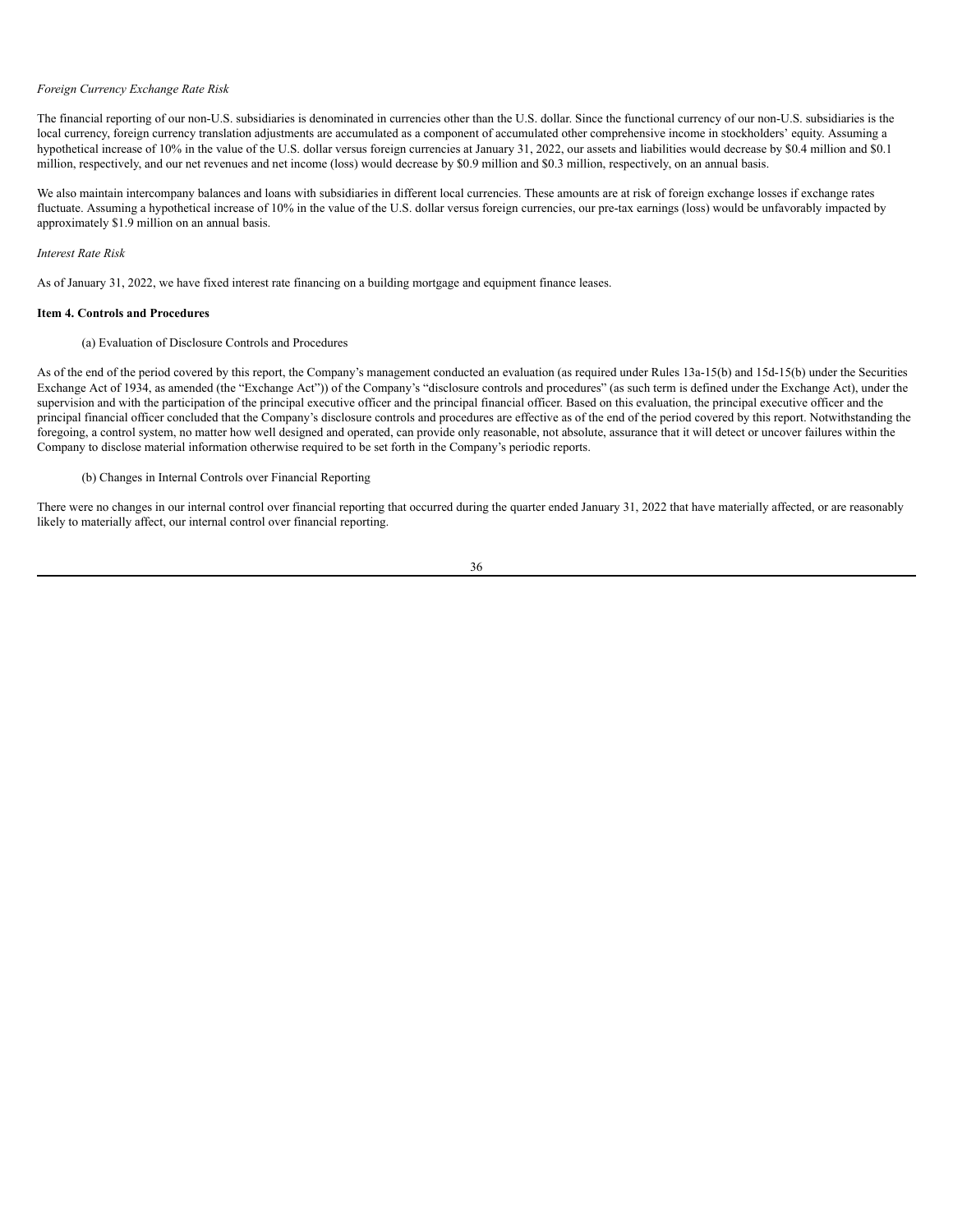# **PART II - OTHER INFORMATION**

# <span id="page-38-1"></span><span id="page-38-0"></span>Item 1. Legal Proceedings

There have been no other material developments with respect to previously reported legal proceedings discussed in the annual report on Form 10-K, as amended for the fiscal year ended July 31, 2021 filed with the Securities and Exchange Commission, other than as noted in Note 12 to the Consolidated Financial Statements as of January 31, 2022.

# <span id="page-38-2"></span>Item 1A. Risk Factors

There have been no material changes from the risk factors disclosed in Part 1, Item 1A of the Company's Annual Report on Form 10-K for the fiscal year ended July 31, 2021.

# <span id="page-38-3"></span>Item 6. Exhibits

| Exhibit No.    | Exhibit                                                                                                                            |
|----------------|------------------------------------------------------------------------------------------------------------------------------------|
|                |                                                                                                                                    |
| 31.1           | Certification of Hamid Erfanian pursuant to Section 302 of the Sarbanes-Oxley Act of 2002.                                         |
|                |                                                                                                                                    |
| 31.2           | Certification of David Bench pursuant to Section 302 of the Sarbanes-Oxley Act of 2002.                                            |
| 32.1           | Certification of Hamid Erfanian pursuant to 18 U.S.C. §1350, as adopted pursuant to Section 906 of the Sarbanes-Oxley Act of 2002. |
|                |                                                                                                                                    |
| 32.2           | Certification of David Bench pursuant to 18 U.S.C. §1350, as adopted pursuant to Section 906 of the Sarbanes-Oxley Act of 2002.    |
|                |                                                                                                                                    |
| $101.$ INS*    | Inline XBRL Instance Document.                                                                                                     |
| $101.$ SCH $*$ | Inline XBRL Taxonomy Extension Schema Document.                                                                                    |
|                |                                                                                                                                    |
| 101. CAL*      | Inline XBRL Taxonomy Extension Calculation Linkbase Document.                                                                      |
|                |                                                                                                                                    |
| 101.DEF*       | Inline XBRL Taxonomy Extension Definition Linkbase Document.                                                                       |
|                |                                                                                                                                    |
| $101.LAB*$     | Inline XBRL Taxonomy Extension Label Linkbase Document.                                                                            |
| 101.PRE*       | Inline XBRL Taxonomy Extension Presentation Linkbase Document.                                                                     |
|                |                                                                                                                                    |
| 104            | Cover Page Interactive Data File (formatted as Inline XBRL and contained in Exhibit 101).                                          |
|                |                                                                                                                                    |

\* XBRL (Extensible Business Reporting Language) information is being furnished and not filed for purposes of Sections 11 and 12 of the Securities Act of 1933 and Section 18 of the Securities Exchange Act of 1934.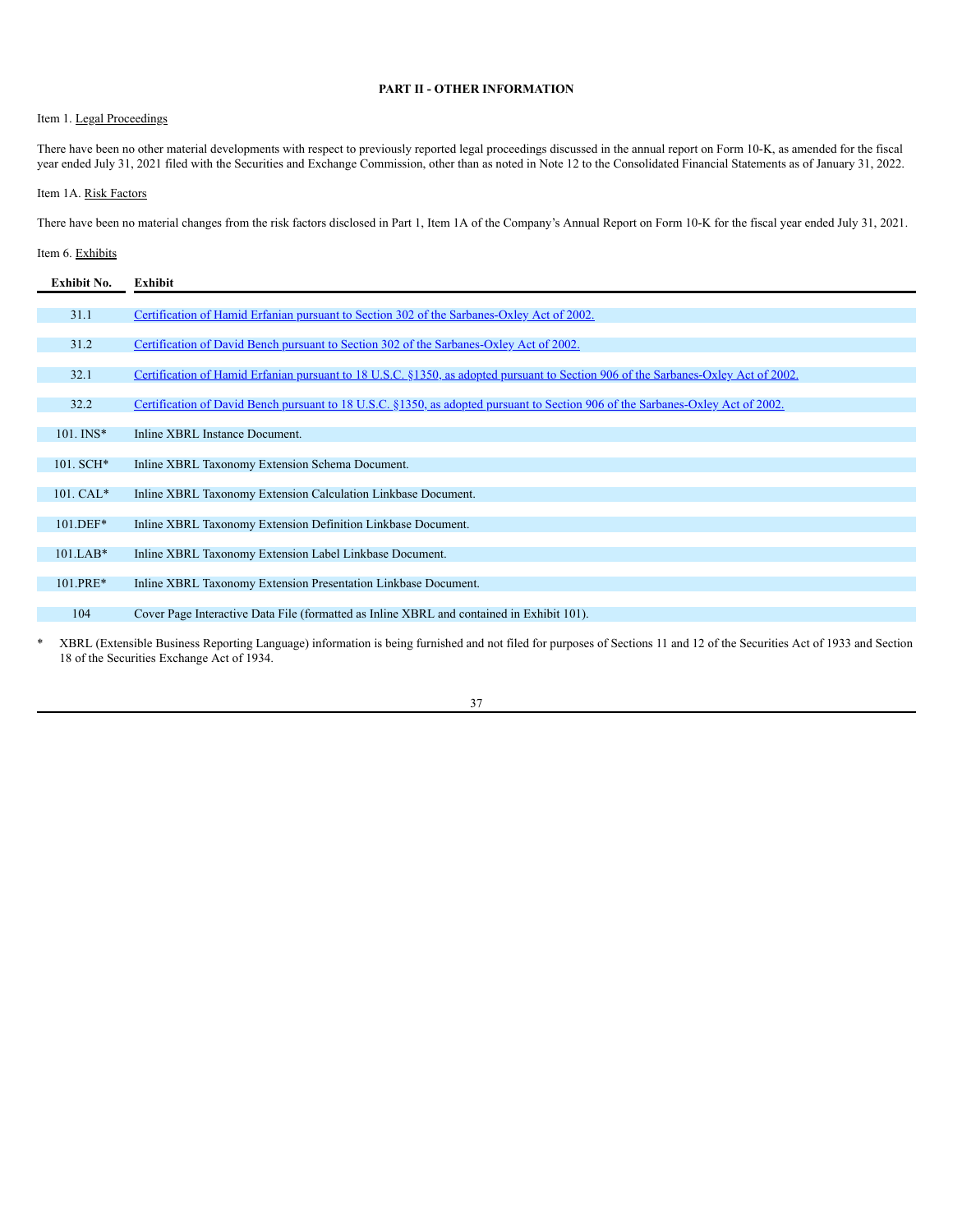# **SIGNATURES**

<span id="page-39-0"></span>Pursuant to the requirements of the Securities Exchange Act of 1934, the registrant has duly caused this report to be signed on its behalf by the undersigned thereunto duly authorized.

Date: March 14, 2022 by: /s/ David Bench

# **ENZO BIOCHEM, INC.**

(Registrant)

Chief Financial Officer and Principal Accounting Officer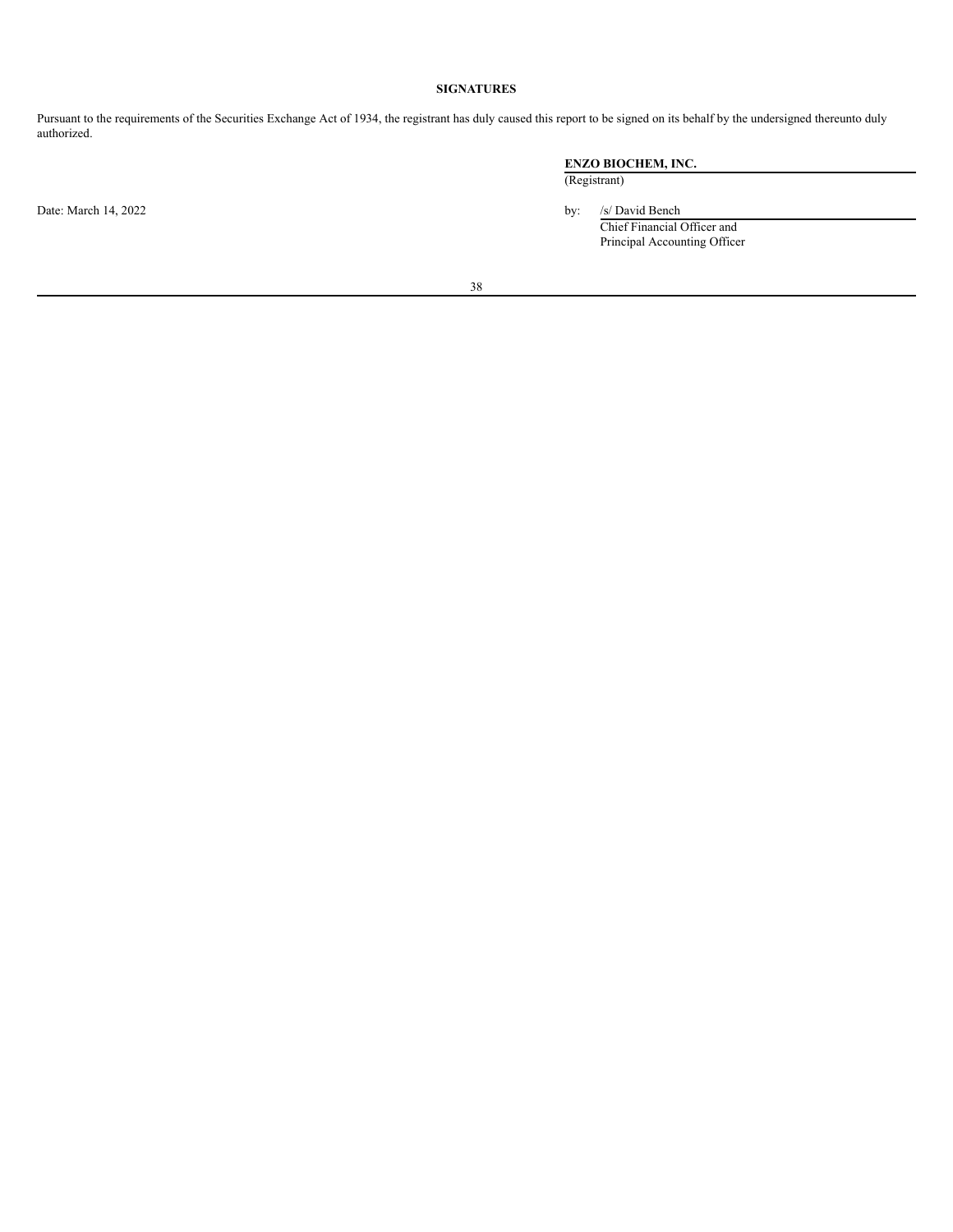# **CERTIFICATION PURSUANT TO SECTION 302 OF THE SARBANES-OXLEY ACT OF 2002**

I, Hamid Erfanian, certify that:

- 1. I have reviewed this quarterly report on Form 10-Q of Enzo Biochem, Inc. (the "registrant").
- 2. Based on my knowledge, this report does not contain any untrue statement of a material fact or omit to state a material fact necessary to make the statements made, in light of the circumstances under which such statements were made, not misleading with respect to the period covered by this report;
- 3. Based on my knowledge, the financial statements, and other financial information included in this report, fairly present in all material respects the financial condition, results of operations and cash flows of the registrant as of, and for, the periods presented in this report;
- 4. The registrant's other certifying officer and I are responsible for establishing and maintaining disclosure controls and procedures (as defined in Exchange Act Rules 13a 15(e) and 15d – 15(e)) and internal control over financial reporting (as defined in Exchange Act Rules 13a-15(f) and 15d-15(f)) for the registrant and have:
	- (a) Designed such disclosure controls and procedures, or caused such disclosure controls and procedures to be designed under our supervision, to ensure that material information relating to the registrant, including its consolidated subsidiaries, is made known to us by others within those entities, particularly during the period in which this report is being prepared;
	- (b) Designed such internal control over financial reporting, or caused such internal control over financial reporting to be designed under our supervision, to provide reasonable assurance regarding the reliability of financial reporting and the preparation of financial statements for external purposes in accordance with generally accepted accounting principles;
	- (c) Evaluated the effectiveness of the registrant's disclosure controls and procedures and presented in this report our conclusions about the effectiveness of the disclosure controls and procedures, as of the end of the period covered by this report based on such evaluation; and
	- (d) Disclosed in this report any change in the registrant's internal control over financial reporting that occurred during the registrant's most recent fiscal quarter (the registrant's fourth quarter in the case of an annual report) that has materially affected, or is reasonably likely to materially affect, the registrant's internal control over financial reporting; and
- The registrant's other certifying officer and I have disclosed, based on our most recent evaluation of internal control over financial reporting, to the registrant's auditors and the audit committee of the registrant's board of directors (or persons performing the equivalent functions):
	- (a) All significant deficiencies and material weaknesses in the design or operation of internal control over financial reporting which are reasonably likely to adversely affect the registrant's ability to record, process, summarize and report financial information; and
	- (b) Any fraud, whether or not material, that involves management or other employees who have a significant role in the registrant's internal control over financial reporting.

Date: March 14, 2022

By: /s/ Hamid Erfanian

Hamid Erfanian Chief Executive Officer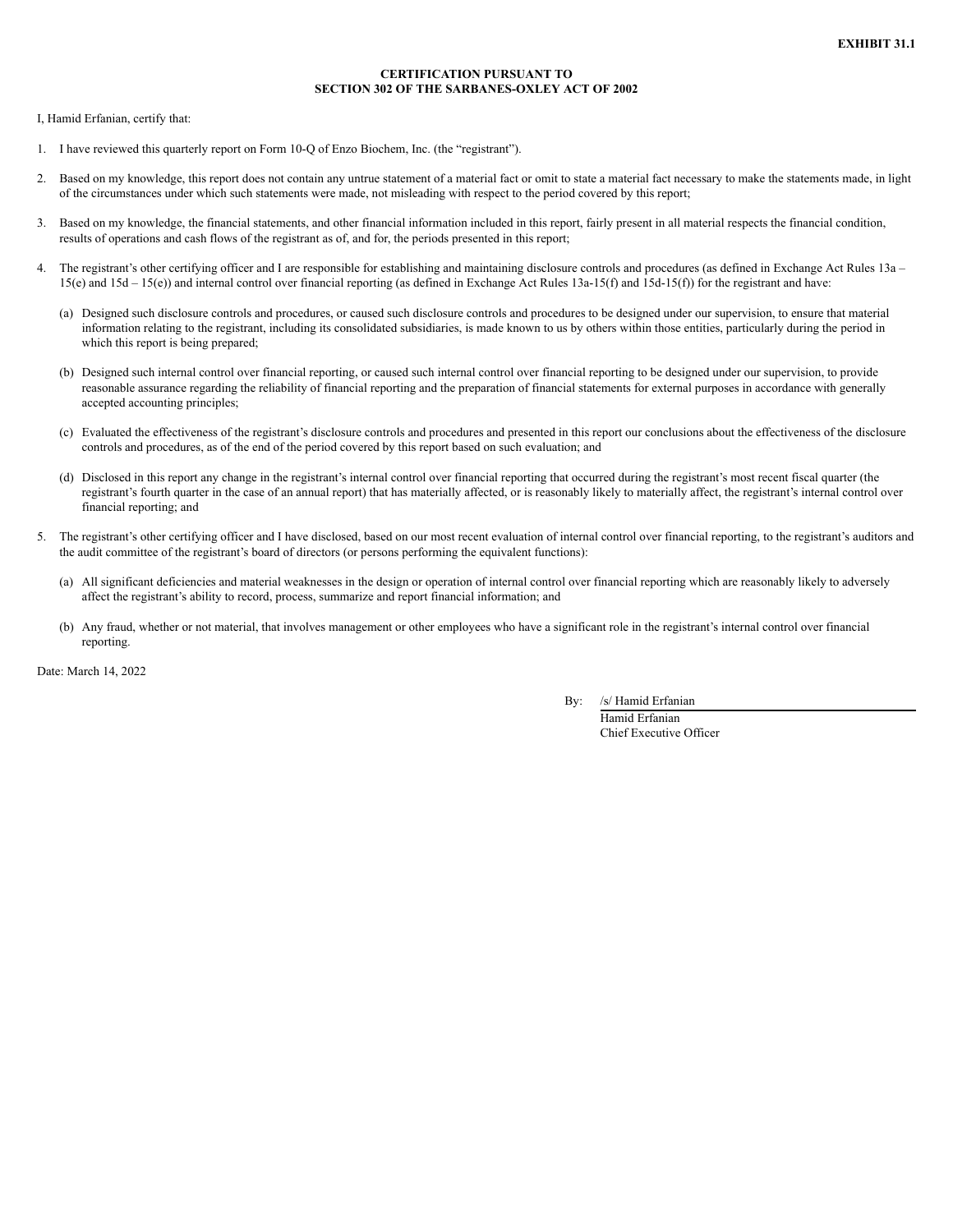# **CERTIFICATION PURSUANT TO SECTION 302 OF THE SARBANES-OXLEY ACT OF 2002**

I, David Bench, certify that:

- 1. I have reviewed this quarterly report on Form 10-Q of Enzo Biochem, Inc. (the "registrant").
- 2. Based on my knowledge, this report does not contain any untrue statement of a material fact or omit to state a material fact necessary to make the statements made, in light of the circumstances under which such statements were made, not misleading with respect to the period covered by this report;
- 3. Based on my knowledge, the financial statements, and other financial information included in this report, fairly present in all material respects the financial condition, results of operations and cash flows of the registrant as of, and for, the periods presented in this report;
- 4. The registrant's other certifying officer and I are responsible for establishing and maintaining disclosure controls and procedures (as defined in Exchange Act Rules 13a 15(e) and 15d – 15(e)) and internal control over financial reporting (as defined in Exchange Act Rules 13a-15(f) and 15d-15(f)) for the registrant and have:
	- (a) Designed such disclosure controls and procedures, or caused such disclosure controls and procedures to be designed under our supervision, to ensure that material information relating to the registrant, including its consolidated subsidiaries, is made known to us by others within those entities, particularly during the period in which this report is being prepared;
	- (b) Designed such internal control over financial reporting, or caused such internal control over financial reporting to be designed under our supervision, to provide reasonable assurance regarding the reliability of financial reporting and the preparation of financial statements for external purposes in accordance with generally accepted accounting principles;
	- (c) Evaluated the effectiveness of the registrant's disclosure controls and procedures and presented in this report our conclusions about the effectiveness of the disclosure controls and procedures, as of the end of the period covered by this report based on such evaluation; and
	- (d) Disclosed in this report any change in the registrant's internal control over financial reporting that occurred during the registrant's most recent fiscal quarter (the registrant's fourth quarter in the case of an annual report) that has materially affected, or is reasonably likely to materially affect, the registrant's internal control over financial reporting; and
- The registrant's other certifying officer and I have disclosed, based on our most recent evaluation of internal control over financial reporting, to the registrant's auditors and the audit committee of the registrant's board of directors (or persons performing the equivalent functions):
	- (a) All significant deficiencies and material weaknesses in the design or operation of internal control over financial reporting which are reasonably likely to adversely affect the registrant's ability to record, process, summarize and report financial information; and
	- (b) Any fraud, whether or not material, that involves management or other employees who have a significant role in the registrant's internal control over financial reporting.

Date: March 14, 2022

By: /s/ David Bench

David Bench Chief Financial Officer and Principal Accounting Officer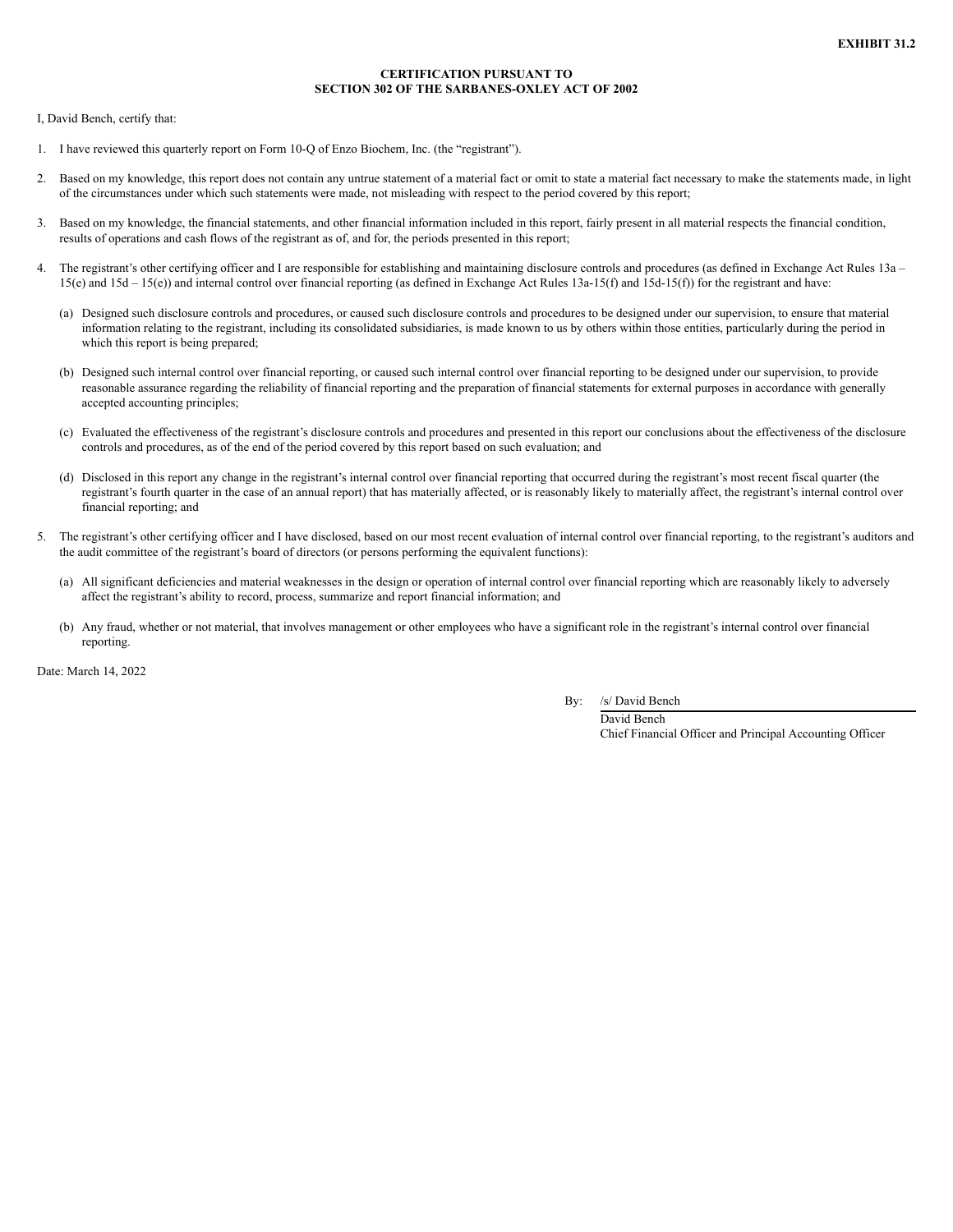### **CERTIFICATION PURSUANT TO TITLE 18 U.S.C. SECTION 1350, AS ADOPTED PURSUANT TO SECTION 906 OF THE SARBANES-OXLEY ACT OF 2002**

In connection with the Quarterly Report of Enzo Biochem, Inc., and Subsidiaries ("the Company") on Form 10-Q for the period ended January 31, 2022 as filed with the Securities and Exchange Commission on the date hereof (the "Report"), I, Hamid Erfanian, Chief Executive Officer of the Company, certify, pursuant to 18 U.S.C. § 1350, as adopted pursuant to § 906 of the Sarbanes-Oxley Act of 2002, that:

- (1) The Report fully complies with the requirements of Section 13(a) or 15(d) of the Securities Exchange Act of 1934; and
- (2) The information contained in the Report fairly presents, in all material respects, the financial condition and results of operations of the Company.

Dated: March 14, 2022

By: /s/ Hamid Erfanian

Hamid Erfanian Chief Executive Officer